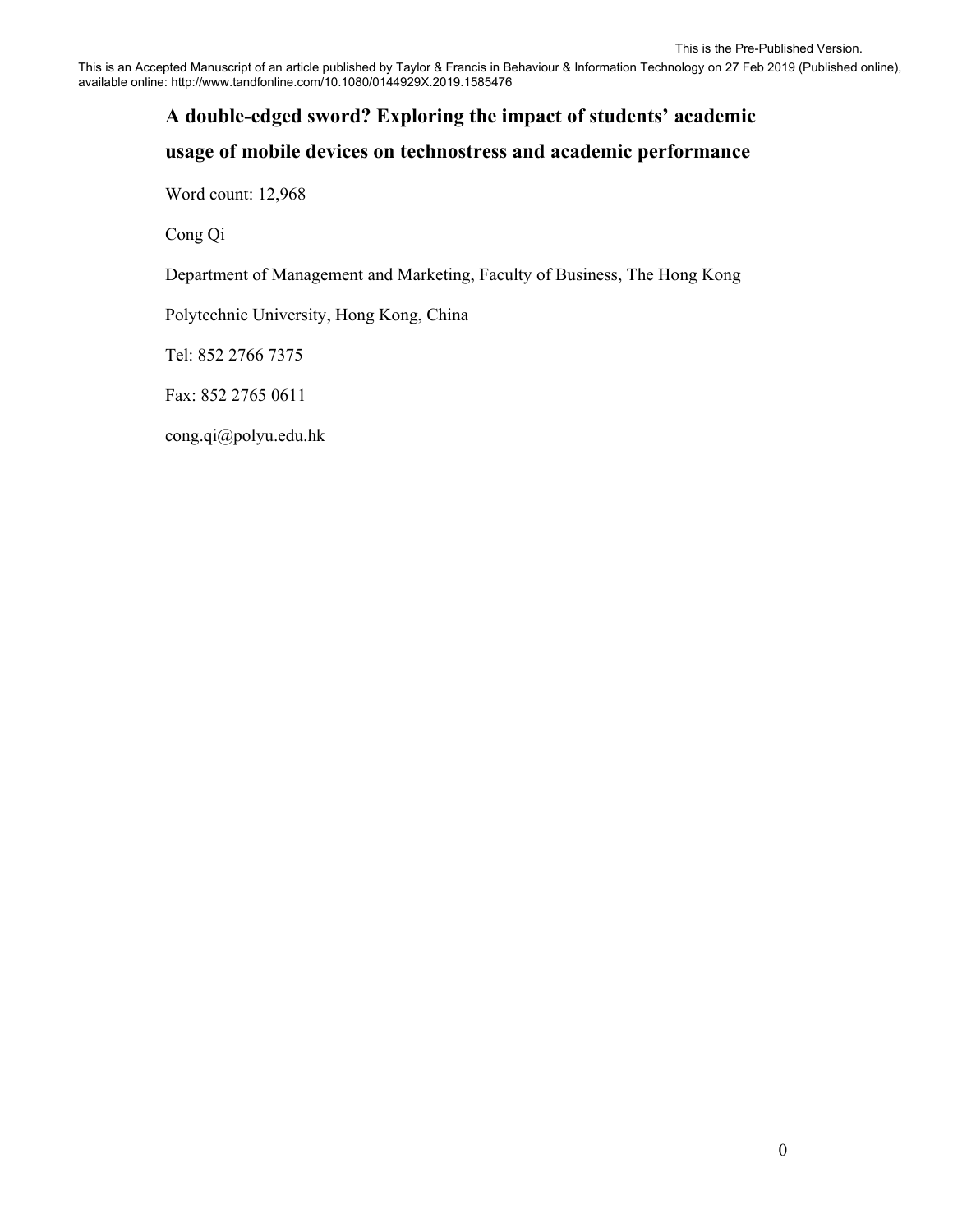### **Abstract**

The proliferation of mobile technology provides not only myriads of opportunities to support teaching and learning, but also challenges or even stress to the mobile device users in higher education. On the basis of the Person-Technology fit model (P-T fit model), this study developed a theoretical framework to investigate the double-edged effect of students' academic usage of mobile devices. Specifically, we compared the positive effect (boost academic performance) with the negative effect (bring technostress) of mobile device usage among university students. We further investigated a moderating role of mobile technology self-efficacy toward technostress. Data were collected among 208 university students. Results corroborated that students' academic usage of mobile devices does not lead to technostress; however, it helps in enhancing academic performance. Moreover, students' individual differences, e.g., mobile technology selfefficacy and extent of usage significantly influence the technostress.

**Keywords**: mobile device, mobile learning, technostress, academic performance

#### **1. Introduction**

Mobile technologies such as smartphones, tablet devices, and laptops have become an increasing presence in higher education learning environment (Melhuish & Falloon, 2010). On the basis of a sample of 3132 Dutch university students, Kobus, Rietveld and Ommeren (2013) affirmed that 96% of students own at least one of these mobile devices. With respect to smartphone users, EDUCAUSE Center for Analysis and Research revealed that 86% of US undergraduate students had smartphones in 2014; out of which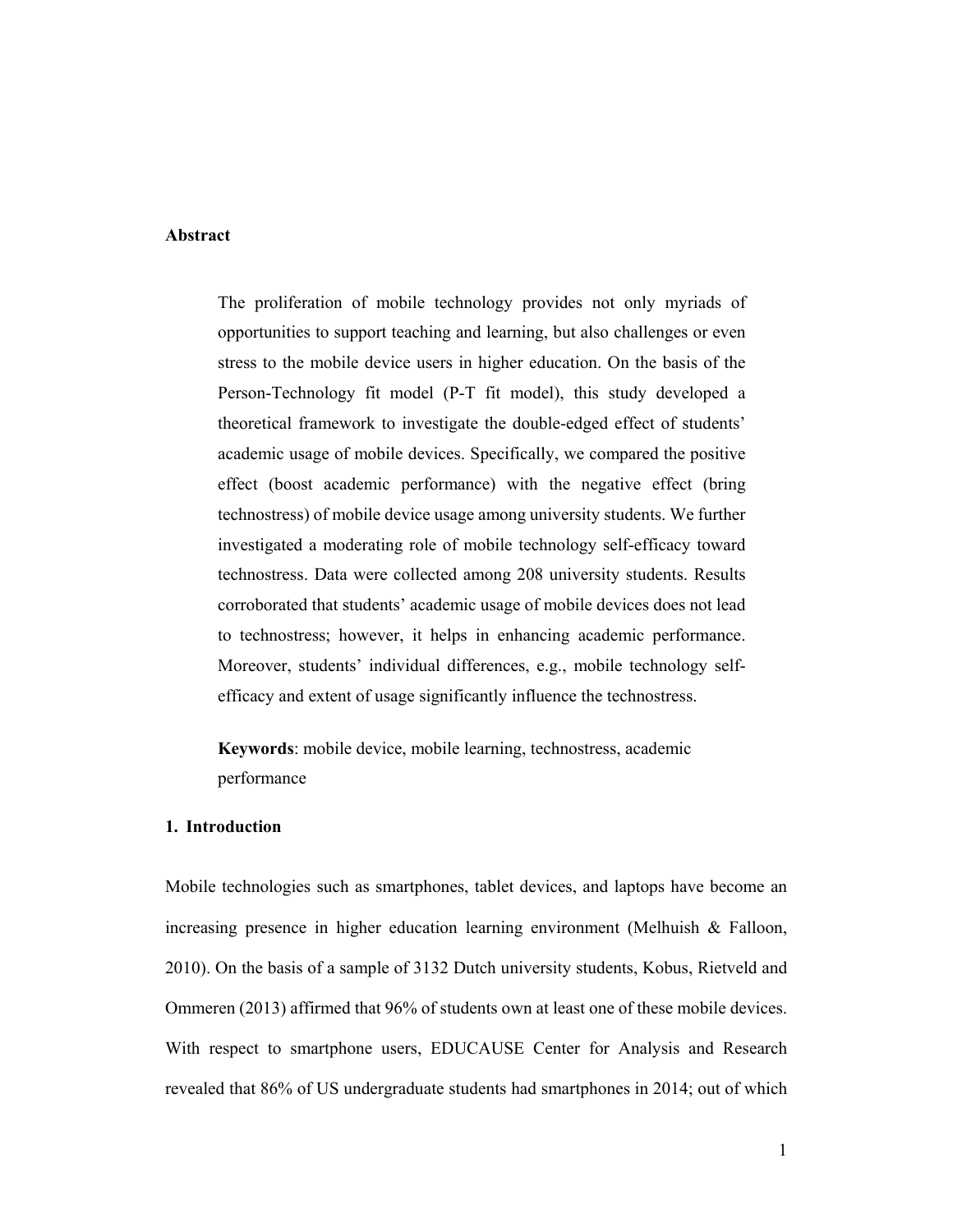15% were heavy users who "could not live without" the device (Dahlstrom & Bichsel, 2014; Smith, 2015). The surge in mobile device ownership among university students triggered an interest in investigating the effect of mobile device usage in enhancing students' academic performance (Karpinski, Kirschner, Ozer, Mellott & Ochwo, 2013). There are also corresponding new terms describing the new learning environment under the mobile context, e.g., mobile learning (Wu, Wu, Chen, Kao, Lin & Huang, 2012), ubiquitous learning (Chen, Chang & Wang, 2008), here-and-now mobile learning (Martin & Ertzberger, 2013) and flexible learning (Bere & Rambe, 2016).

 Substantial literature on the benefits and problems mobile technologies or mobile devices bring to the students has emerged. Some of them even described the phenomenon as the "double-edged problem" (Kuznekoff & Titsworth, 2013), this is because despite the convenience and effectiveness of using mobile devices, the distraction possibilities of multiple-tasking, over attachment and poor time control also emerge (Olufadi, 2015). Compared with general studies on mobile device usage among university students, the present study sets its scope with the students' academic usage of mobile devices (regardless of the context in which mobile learning takes place, e.g., in-class, out-ofclass), which may involve: accessing course information and materials, communicating with teachers or peers, collaborating on group projects and taking a test or quiz (Cheon, Lee, Crooks & Song, 2012). In other words, the present research focuses more on the use of mobile devices in the mobile-based learning environment, instead of broad usage in students' daily lives, e.g., for hedonic or entertainment purposes. By doing so, the definition of "double-edged problem" is also different from past research on mobilebased learning that treats "distraction" as the major concern. The "dark-side" (Tarafdar, Tu, Ragu-nathan & Ragu-nathan, 2011) of technology usage in this study is manifested as the "technostress" students tend to carry when they frequently use mobile devices for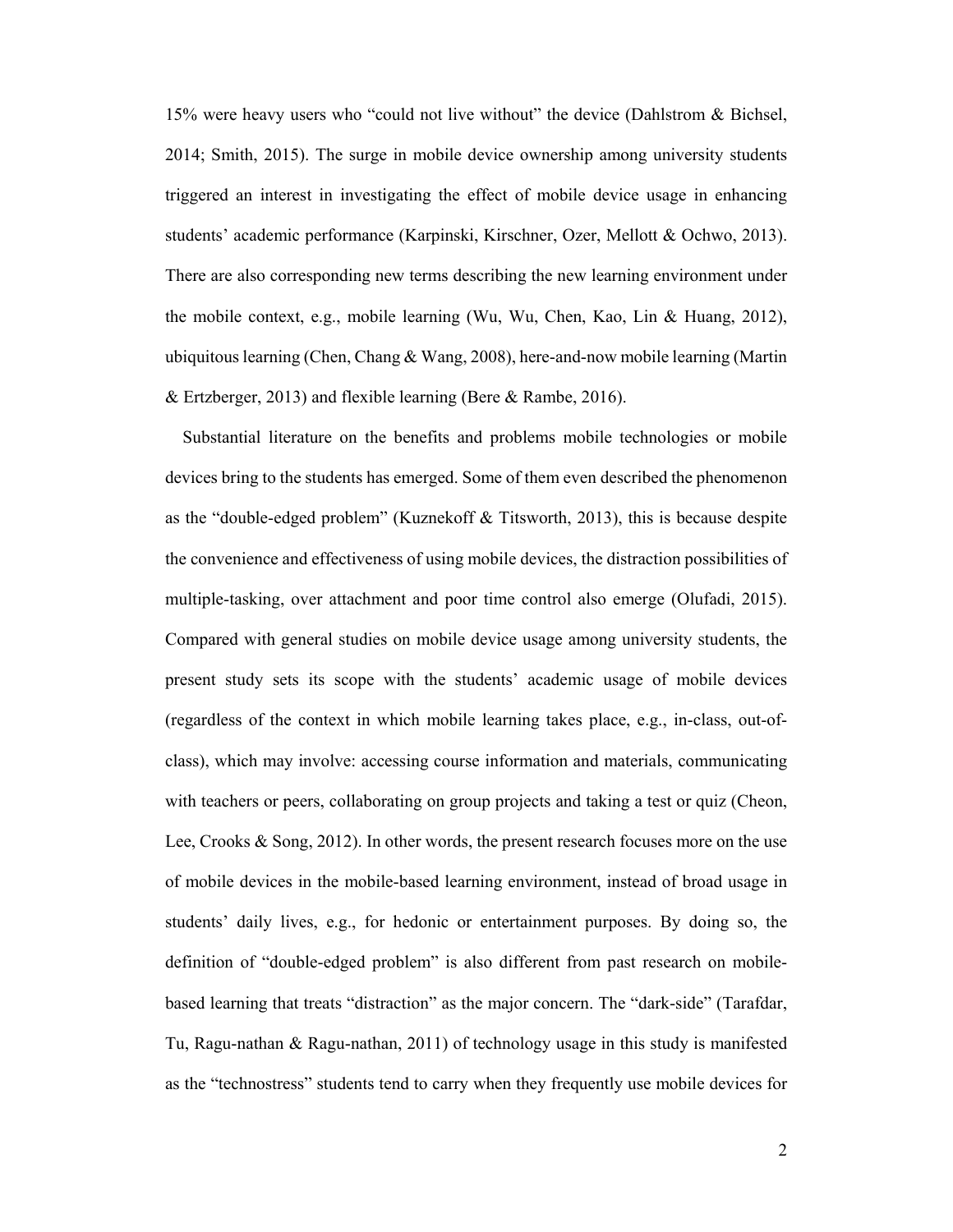the increasing demands of mobile-based learning. From the perspective of educational practice, when mobile-based learning happens in a class, the study on mobile technostress is directly related to university policy toward Bring Your Own Devices (BYOD) (Kobus, et al., 2013), where students are allowed to bring their personal mobile devices to university for learning purposes. Meanwhile, if the use of the mobile device takes place outside class, it could have an impact on students' work-life balance (Dén-Nagy, 2014). Accordingly, the results of the present study would have significant theoretical and pedagogical implications for educational practices.

 In the present study, the "dark-side" of mobile technology usage (technostress) is defined as the "negative impact on attitudes, thoughts, behaviors, or body physiology that is caused either directly or indirectly by technology" (Weil & Rosen, 1977). It is the stress experienced by individuals due to use of Information and Communication Technologies (ICTs) and a "modern disease of adaptation caused by an inability to cope with new computer technologies in a healthy manner" (Brod, 1984). Many studies in the Information Systems (IS) literature have explored the antecedents, consequences, and components of technostress among general ICTs users (e.g., Tarafdar, et al., 2011; Salanova, Liorens, & Cifre, 2012; and Fuglseth & Sørebø, 2014). There are also recent studies examining the technostress with mobile communication technology in particular (e.g., Lee, Lee & Suh, 2016; Oh & Park, 2016; and Lee, Chang, Cheng & Lin, 2016). However, relatively few efforts were made to investigate technostress in the educational field. Even for research conducted in the educational field, most focused on teachers' (Joo, Lim & Kim, 2016), educators' (Burke, 2009) or academicians' (Jena, 2015) stress toward technology use instead of students' perception of technostress. Only a few conceptual papers discussed the technological difficulties of using computerized library resource (Ennis, 2005). The possibility that university students' technostress is not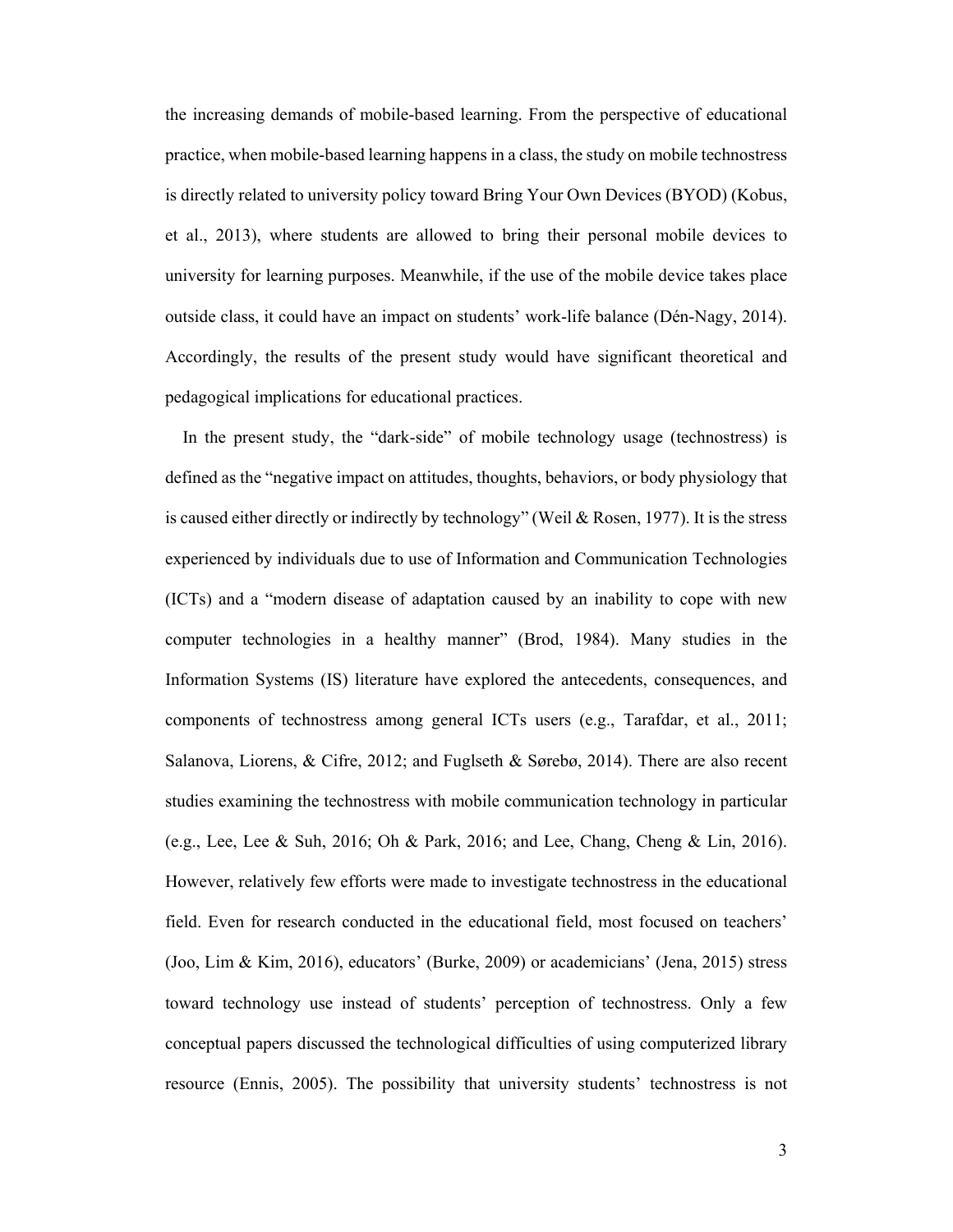extensively studied is because university students born during the computer technology explosion usually have adequate computer skills to adapt to changes in technology (Burke, 2009). We would argue that this might apply more in the context where students are using these technologies for personal interest or entertainment, and technostress may still exist when students use ICTs intensively for teaching and learning purposes.

 Mobile technology usage has a direct impact on technostress (Leung and Zhang, 2017); however, this study also aims to explore the possible moderating effect of mobile technology self-efficacy in the path. Mobile technology self-efficacy refers to an individual's judgement about his or her ability to use mobile technologies in accomplishing a learning-related task (Compeau & Higgins, 1995a). Given the individual differences, students may have various levels of confidence in technology usage. Past research has confirmed that a higher level of self-efficacy is associated with a lower level of computer-related anxiety (Compeau & Higgins, 1995b) and a lower level of computerrelated technostress (Shu, et al., 2016). In this study, it could possibly mean that when students' mobile usage increases, the rise in technostress creators will be slower due to the presence of a higher-level of self-efficacy. We therefore believe that students' technology self-efficacy may have a significant moderating effect on mobile technostress in the mobile learning context.

 In sum, the present study intends to contribute to the evolving stream of research by examining the influences of students' academic usage of mobile devices on both academic performance and possible technostress creators. It also explores the moderating effect of mobile technology self-efficacy. Specifically, this study aims to address the following research questions:

(1) What is the relationship between students' academic usage of mobile devices and students' academic performance?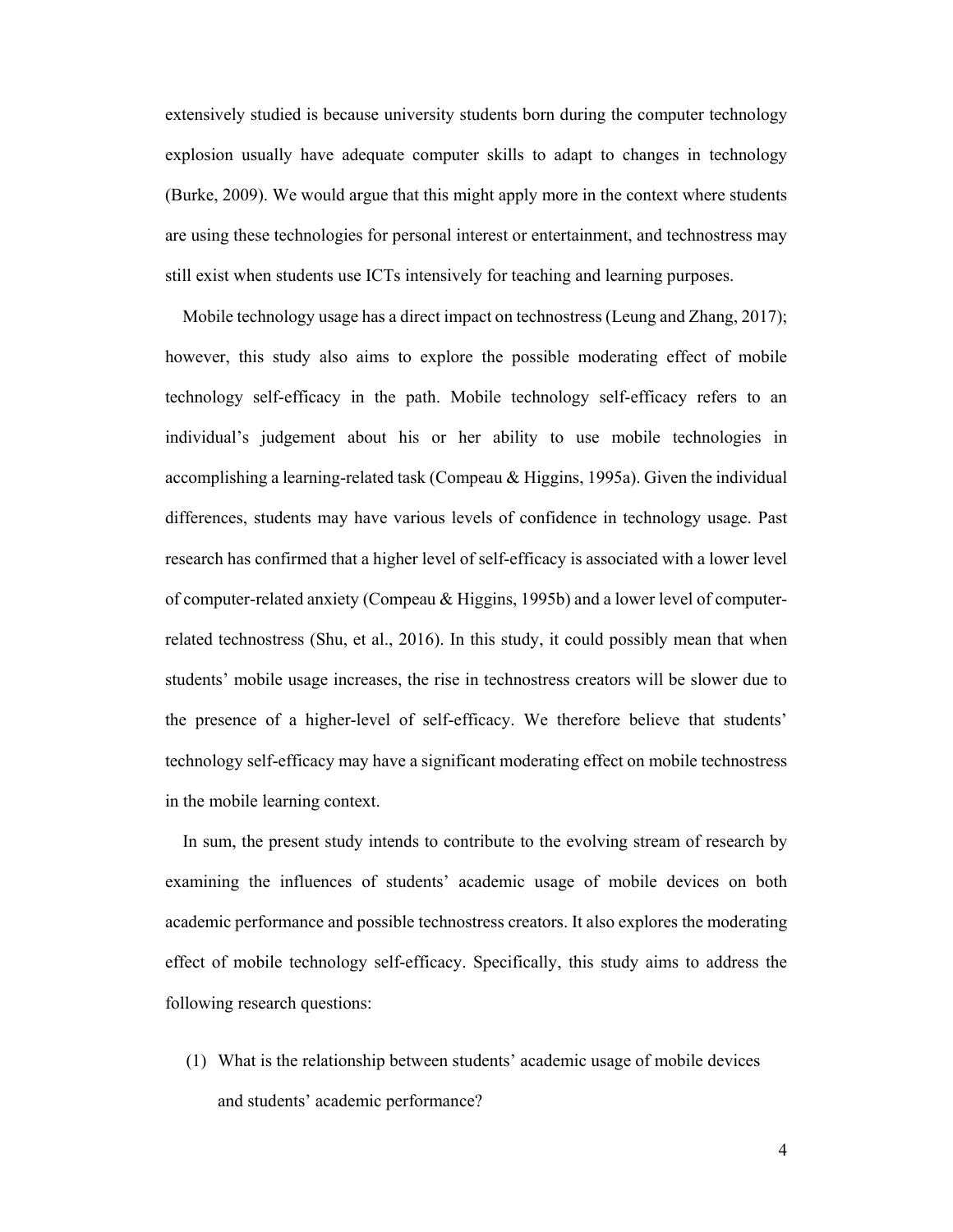- (2) What is the relationship between students' academic usage of mobile devices and students' mobile technostress?
- (3) Does technostress perceived by the students negatively influence students' academic performance?
- (4) Does students' self-efficacy toward mobile technology usage moderate the relationship between students' academic mobile device usage and technostress creators?

 The rest of this paper is organized as follows: first, we introduce the literature of concepts relevant to the present study; second, we present the hypotheses development processes and the research model; third, the data collection and data analysis processes are introduced. Section 7 discusses the findings of the present study. The last several sections conclude the contributions to theory and pedagogic practice, highlight the limitations and identify directions for future research.

#### **2. Literature Review**

#### *2.1 Technostress and mobile device usage*

Technostress has its roots in the IS literature when exploring the organizational effects of ICTs. On the one hand, the ubiquity of ICTs is beneficial for the efficiency of organizations; on the other hand, the surge of technology use also promotes employee technostress (Srivastava, Chandra & Shirish, 2015), which is depicted as the dual nature or dark effect of the implementation and use of ICTs (Tarafdar, et al., 2007; Shu, Tu & Wang, 2011). According to Tarafdar et al. (2011), stress is a cognitive state experienced by an individual when an environmental situation is perceived as presenting a demand that threatens to exceed the person's capabilities and resources for meeting it. Meanwhile, stressors (or stress creators) represent factors or conditions that create stress. Stress may come from the role (role stressor), the task (task stressor) or the technology due to the use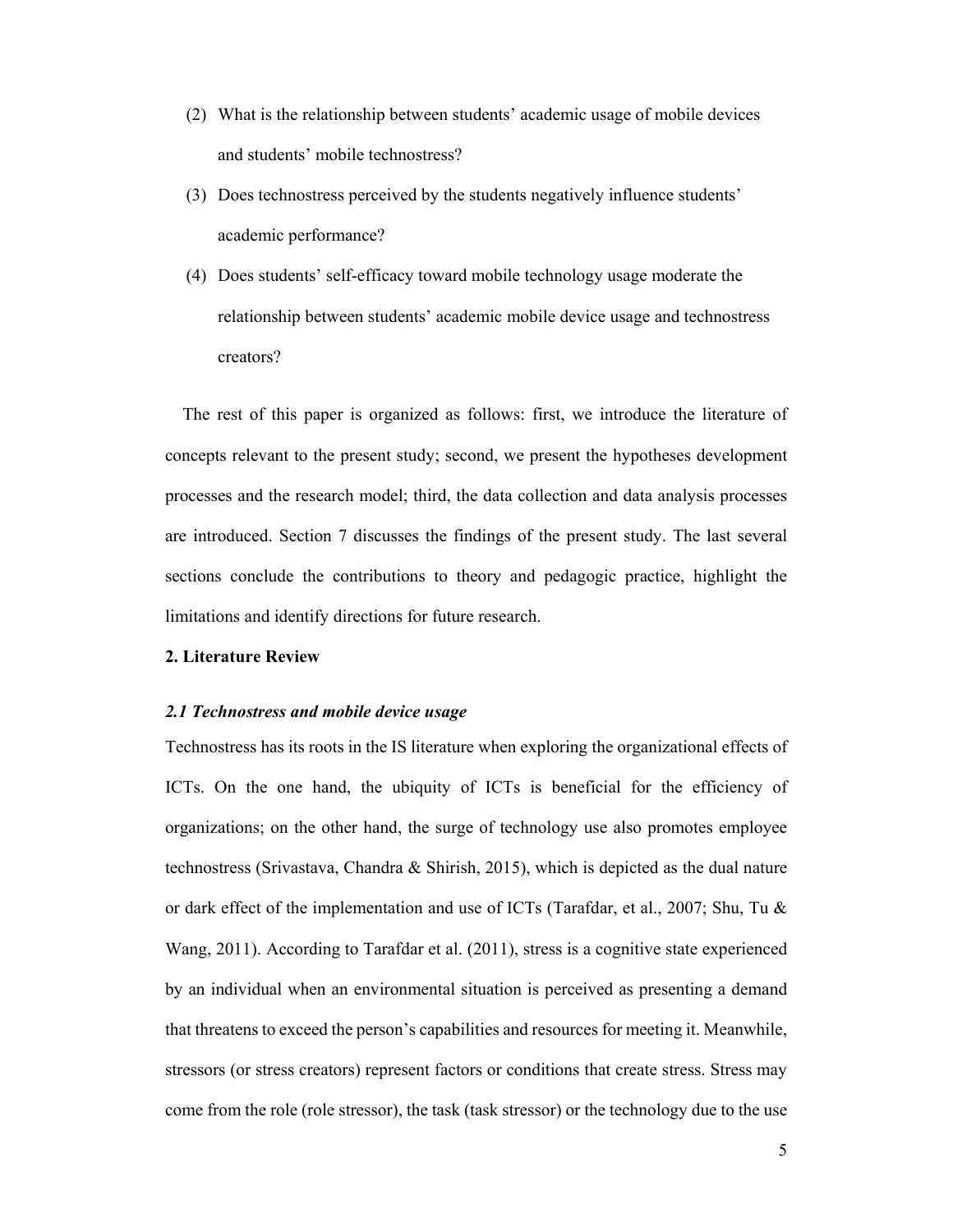of ICTs (technology stressor). Together with other studies, the present study only focuses on the stress technology brings to individuals. Given the importance of technostress, research in past decades has extensively discussed the components/conditions, antecedents, and consequences of technostress creators in organizations. For instance, as to the antecedents or influencers of the technostress creator, research has examined technology characteristics (Ayyagari, et al., 2011; Yan, Guo & Vogel, 2013), innovative support and involvement facilitation (Tarafdar, et al., 2011), computer self-efficacy and technology dependence (Shu, et al., 2011), personality traits (Srivastava, et al., 2015), and user demographics (Tarafdar, et al., 2011). With respect to consequences, most studies manifested negative effects on psychological strains (satisfaction, commitment, role stress, and intention to use ICTs) and behavioral strains (performance and productivity) (Tarafdar, et al., 2011; Fuglseth & Sørebø, 2014).

 Mobile communication technologies are part of the larger concept of ICTs. Similar to ICTs in general, mobile device usage has also generated a double-edged effect or "helpful-stressful cycle" effect (Lee, et al., 2016) on users. For instance, Tremblay (2002) contended that flexibility in scheduling individual tasks led to increased productivity, improved job satisfaction, and work-family balance. However, despite these conveniences, excess usage and habitual checking of mobile devices can cause significant stress for users as well. Heavy usage has been confirmed to increase fatigue, sleep problems, and depression (Thomee, Harenstam & Hagberg, 2011). The frequent usage of mobile devices for work-related purposes could induce technostress. In Leung and Zhang (2017)'s work, technostress caused by mobile device usage was measured via two dimensions: techno-overload (situations where technology compels users to work faster and longer) and techno-invasion (situations where users can be contacted anywhere and anytime facilitated by the invasive effect of the technology). The two dimensions are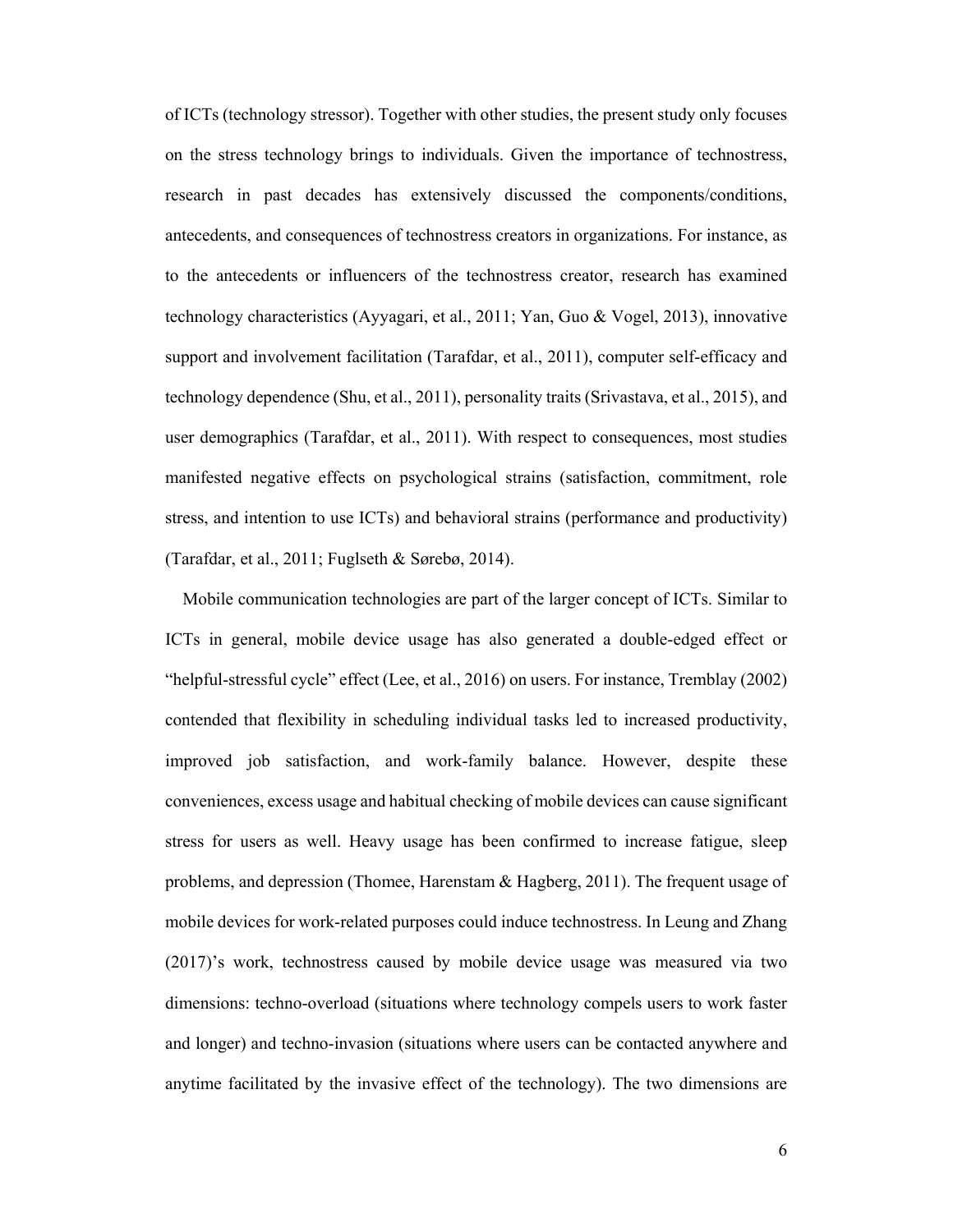designed specifically for the mobile computing context. Similar studies like Ayyagari, et al. (2011) and Yan, et al. (2013) also verified that work overload and role ambiguity (related to techno-invasion) are the dominant stressors when using mobile devices.

 Research on technostress in education is relatively rare. Earlier studies have argued the technostress of secondary teachers (Joo, et al., 2016; Al-Fudail & Mellar, 2008), academicians (Jena, 2015), and educators (Burke, 2009). Studies also cover the concept of technostress under the auspices of technology ambivalence - considering technology (social media) usage as a distraction in learning (Rambe and Nel, 2014). Nevertheless, little attention was paid to the technostress of students when using mobile devices for learning purposes. We believed that students' perceptions are similar to ordinary employees in the workplace. They benefit from the ubiquitous and permeable nature of mobile devices and also face the same challenges (e.g., multi-tasking, work-life imbalance, and overload) when using modern mobile technologies for academic purposes (accomplishment of assignments, project collaboration, interaction with peers and teachers). The above discussion leads to the objectives of the current research.

# *2.2 Technostress and performance*

Performance is categorized as one of the behavioral strains influenced by technostress creators (Tarafdar, et al., 2007; Tarafdar, Pullins & Nathan, 2015). Studies have addressed the negative effect of technostress on individual performance. For instance, Suharti and Susanto (2014) proved that technostress due to work overload has a significant negative impact on employee performance. Tarafdar, et al. (2015) confirmed a negative effect of technostress on salespersons' working performance. Karr-Wisniewski and Lu (2010) further examined the negative relationship between techno-overload and knowledge worker's productivity, and emphasized a moderating role of technology dependence in the path. For the mobile device usage, Tarafdar et al. (2007) and Tarafdar et al. (2011)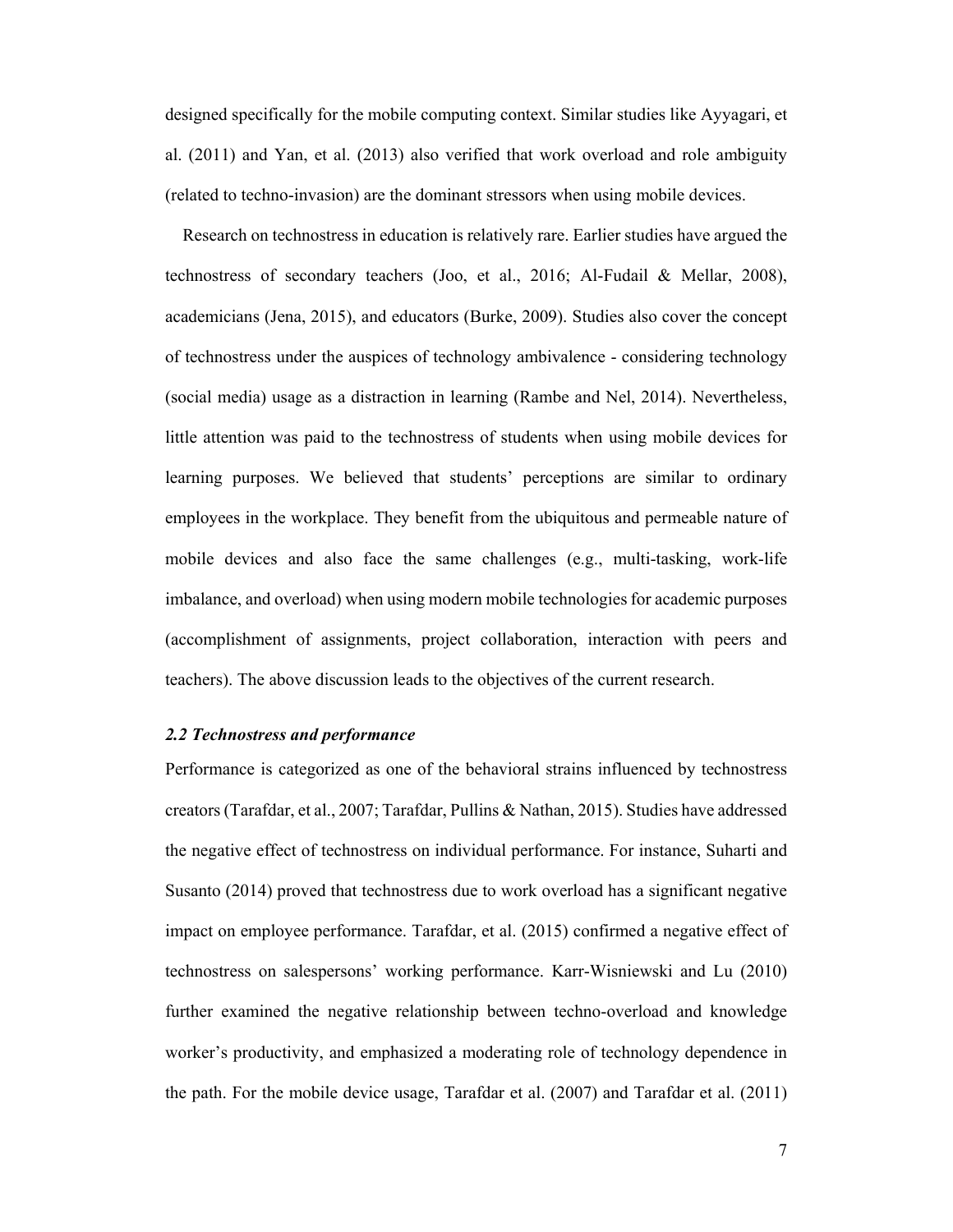explained that mobile and wireless computing devices have capabilities for ubiquitous and continual connectivity, which make users feel compulsive about being connected, forced to respond to work-related information in real time, trapped in almost habitual multitasking and left with little time to spend on sustained thinking and creative analysis. The capabilities further blur the home and work contexts, creating difficulty in maintaining work-life balance, leading to a loss in productivity and performance. Research on computer-related, especially mobile-related stress among university students is rare, yet Balance and Rogers (1991) is one such study. Their research claimed that, if human-computer interactions are associated with stressful experience, the anticipated beneficial effects of using computing technology in educational activities may likely be compromised. However, their study did not find a significant relationship between students' academic achievement and stress.

#### *2.3 Mobile device usage and academic performance*

Increasing debate emerges among pedagogical scholars on the relationship between mobile device usage and students' academic performance. When assessing the benefits of mobile devices/technologies/learning, some researchers have studied effects on improving learner motivation, especially in terms of attention and engagement (Chaiprasurt & Esichaikul, 2013; Kuh, 2009); some others have studied influences on learning processes (e.g., interacting with peers, accessing resources, and transferring data) (Chen, et al., 2008). Much of this stream of research has directly examined the positive effect of mobile device usage on students' academic performance. For instance, Rabiu, Muhammed, Umaru, and Ahmed (2016) proved that mobile phone usage significantly influences academic performance among male and female senior secondary school students, and mobile technology significantly improved students' examination performance after engaging with mobile assessment exercises (Morris, 2010). The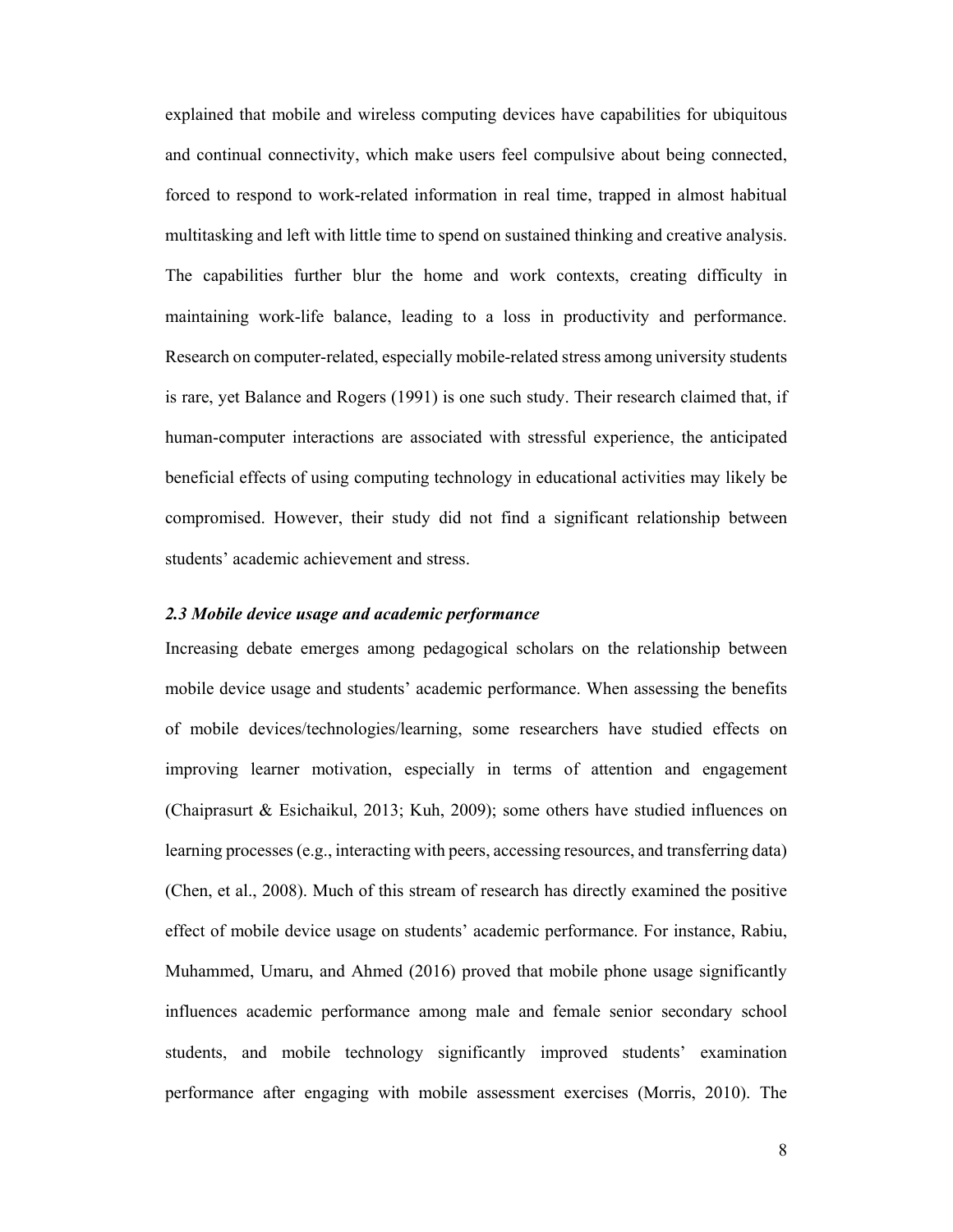reasons for the positive effect have been summarized as "enhancing availability and accessibility of information networks, engaging students in learning-related activities in diverse physical locations, and enhancing communication and collaborative learning in the classroom" (Liu, Wang, Liang, Chan & Yang, 2002). Certain studies have examined the impact of specific types of mobile devices or applications. For instance, Powell and Mason (2013) contended that students could gather laboratory information more effectively when it was presented in an on-demand Podcast format. Stowell (2015) discovered that students' overall attitudes toward using clickers and mobile devices were favorable. Bere and Rambe (2016) suggested several contextual determinants (device portability, communication cost, collaborative capabilities of device and learner controls) of flexible learning via mobile instant messaging.

 As to the problems of mobile device usage, the major concern of researchers lies on the possibility of the distractions mobile users could bring to the class (which will jeopardize academic performance) (Obringer & Coffey, 2007). Indeed, the usage will distract not only users' own attention to learning, but also other students' and instructors' attention in the class (Burns & Lohenry, 2010). The main reasons were presented as: multi-tasking (e.g., texting and playing games) while learning, over use/over attachment to mobile devices, and too much time committed to device usage (Olufadi, 2015). In addition to distractions, Pimmer and Rambe (2018) also studied dialectical tensions of using mobile instant messaging in supporting teaching and learning activities. They believed that the educational use of instant messaging is not straightforward; it requires users to navigate interdependent tensions from temporal, relationship, and intellectual dimensions. The current research focuses on students' academic use of mobile devices (e.g., downloading mobile-learning software to finish the assigned tasks or collaborate with peers) and will not involve situations when students use mobile devices for hedonic

9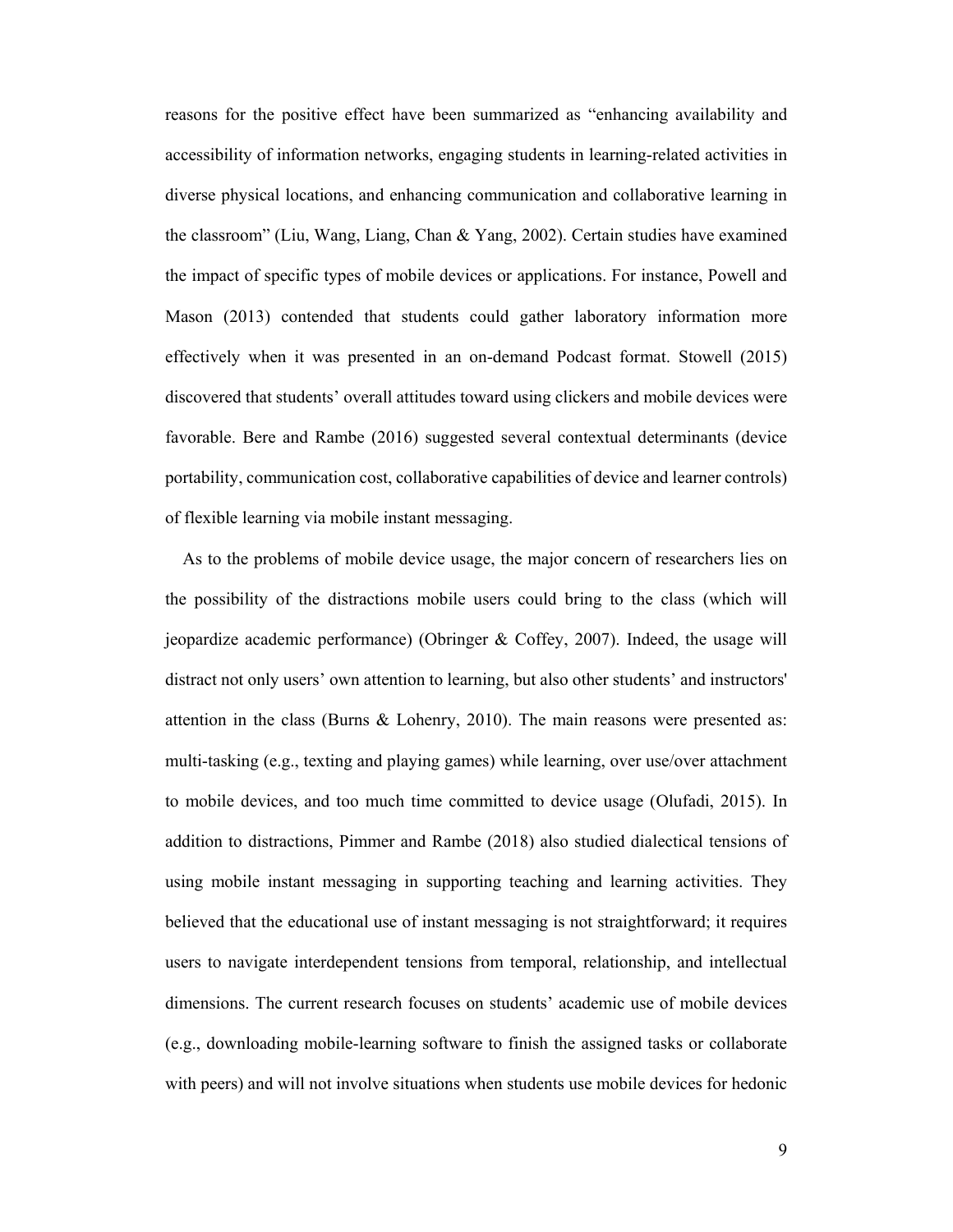or entertainment purposes (e.g., watching movies, playing games, and generally interacting via social media). Therefore, distractive situations (mentioned above) are irrelevant to the current study. We are, however, in line with research focusing on tensions brought by mobile device usage in the mobile learning environment and investigating one particular type of negative effect (technostress) on students' academic performance.

# *2.4 Mobile technology self-efficacy*

Mobile technology self-efficacy is regarded as a moderator between students' academic mobile device usage and technostress. On the basis of social cognitive theory, selfefficacy, the belief that one has the ability to perform a particular behavior or task, shapes the individual's responses to demands associated with performing that task (Bandura, 1982). Applying this concept, technology self-efficacy refers to a belief in one's capability to use a certain type of technology (in the present study, we specify it as mobile technology self-efficacy) (Compeau & Higgins, 1995a). Past studies have claimed that high technology self-efficacy is associated with a higher level of computer use (Compeau & Higgins, 1995a), lower computer-related anxiety (Compeau & Higgins, 1995b), higher comfort in using computers (Compeau, Higgins & Huff, 1999), and a generally positive attitude towards technology usage (Venkatesh & Davis, 1996). Technology self-efficacy has also been proved to reduce computer-related technostress (Shu, et al., 2016), given that individuals with higher technology self-efficacy could adapt to changes and developments in technologies easily. Accordingly, we believe that students' self-efficacy differs from one to another and that students may have various levels of "fear" toward using mobile devices for learning purposes. Mobile technology self-efficacy, thereupon, could function as a moderator to help mitigate the level of students' technostress.

#### *2.5 Person-Technology fit model*

10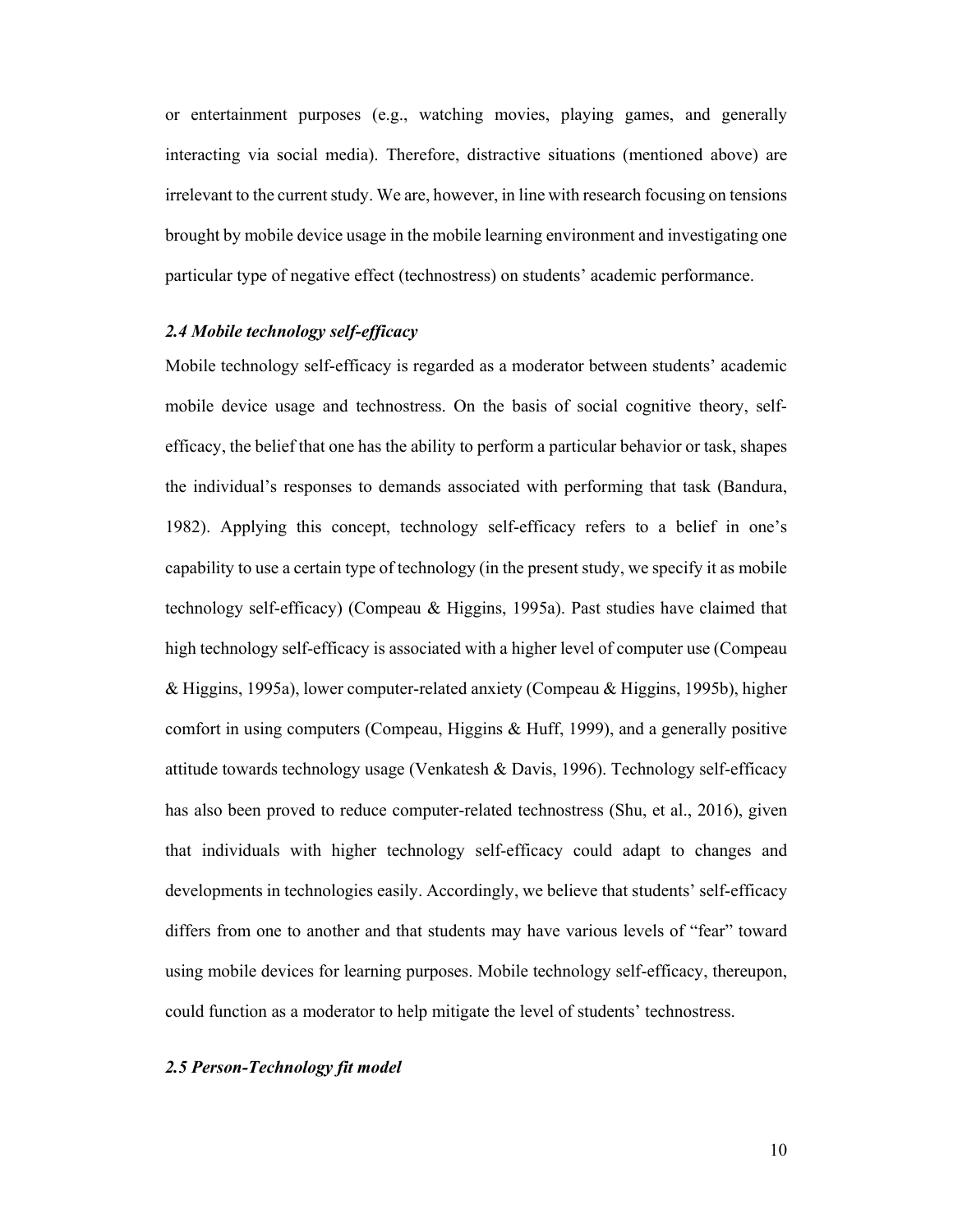Our study on the antecedent and consequence of students' technostress is based on the theoretical lens of the Person-Technology fit model (P-T fit model) (Ayyagari, et al., 2011). The P-T fit model is the extension and application of the Person-Environment fit model (P-E fit model) (Edwards & Cooper, 1988) in the stress literature. The core concept of the P-E fit model is the degree to which the individual and environmental characteristics match (in terms of individual abilities vs. environment demand and individual values vs. environment supplies) (Kristof-Brown, Zimmerman & Johnson, 2005). It assumes that an equilibrium relationship emerges between people and their environment. When this relationship is out of equilibrium, it results in strain. Ayyagari, et al. (2011) specified the environment in the P-E fit model to the technology environment and developed a situation specific P-T fit model (shown in Figure 1). The P-T fit model is among the first to provide insight into how technology characteristics influence stressors (technostress creators). The three major components of the P-T fit model are as follows: technology characteristics, stressors and strain. Technology characteristics refer to attributes or features of a particular ICT (we specify them as mobile technology features in this research). Stressors represent factors or conditions that create stress (technostress here). Strain refers to the behavioral, psychological and physiological outcomes of stress that are observed in individuals (Cooper, Dewe & O'Driscoll, 2001). Psychological strains are emotional reactions to stressor conditions, which may include exhaustion, depression and negative self-evaluation, whereas behavioral strains involve reduced productivity and poor task performance (Tarafdar, et al., 2011; Ayyagari, et al, 2011). The present study mainly discussed the behavioral strains (reduced academic performance) mobile technology brings to students. In pedagogy, few researchers have applied the P-E fit model in their work, Al-Fudail and Mellar (2008) is one of such study. They built a teacher-technology environment interaction model based on the transactional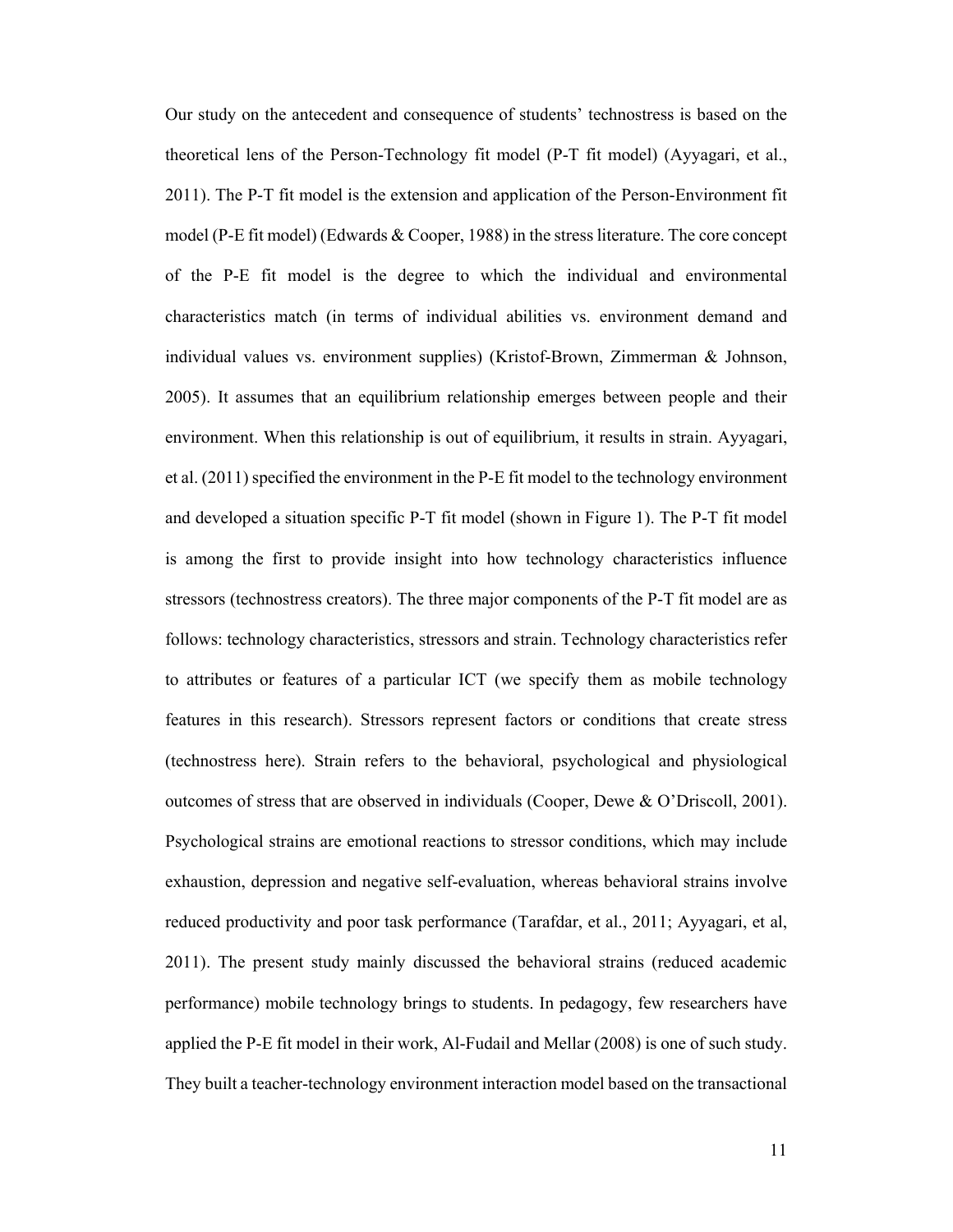approach (Lazarus  $\&$  Folkman, 1984) and the P-E fit model, and adapted it for the specific context of teachers working in a technology rich classroom.

> ------------------------------------ Insert Figure 1 about here ------------------------------------

Figure 1. Person-Technology fit model (Ayyagari, et al., 2011)

 On the basis of the above discussions in the literature, we identified several gaps in the research. First, although ICTs' usage has been identified as the primary source of technostress (in the IS literature), the mechanism through which ICTs and mobile technologies in particular exert impacts on students' technostress and students' academic performance is largely unknown. Second, the literature extensively discussed the dual effect of mobile device usage in the mobile learning context; however, the examination of one particular type of negative effect (technostress in this study) was rare. Third, in the same area of research, no sufficient examination of personal specialty/individual differences (e.g., technology self-efficacy and gender) when using technology devices to facilitate learning emerges. Fourth, little research has been done to investigate the antecedents of technostress, especially specific technology characteristics leading to technostress (Yan, et al., 2013). Fifth, from the theoretical perspective, there is little attention from educational researchers to use the P-T fit model to understand the causes of students' technostress. The present study intends to fill in the foregoing research gaps. It extends previous literature on students' academic usage of mobile devices in the new "double-edged" context (boosting performance vs. technostress); it also applies the P-T fit model (as a theoretical lens) to explore the antecedents and consequences of technostress when students use mobile devices for academic purposes.

# **3. Research Model and Hypotheses**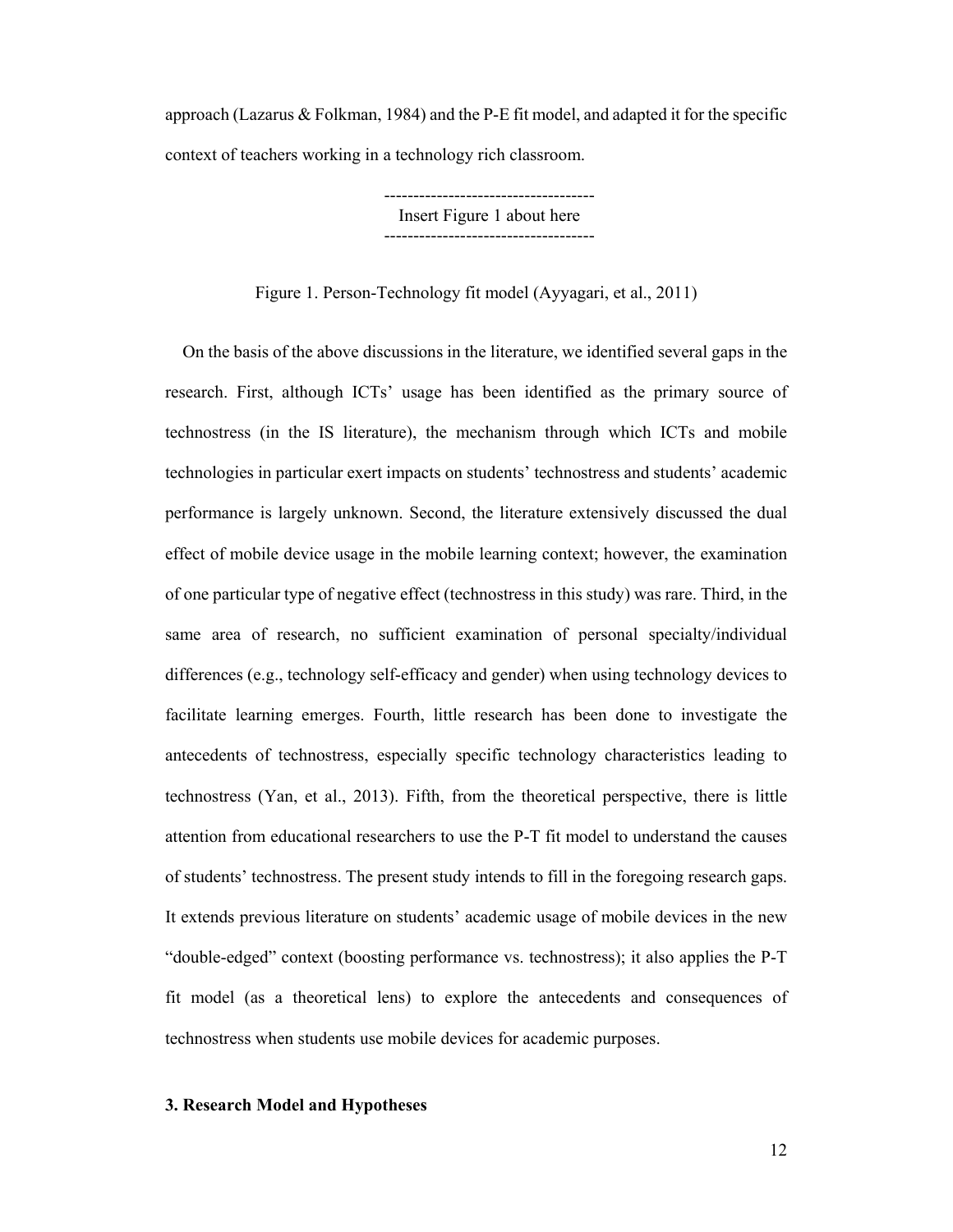On the basis of the aforementioned theoretical streams of research and the P-T fit model, this study explores the relationships between students' academic mobile device usage and technostress creators, and their consequences on students' academic performance. We summarize the proposed relationships to be tested in Figure 2. In Figure 2, students' academic usage of mobile devices is related to the technology characteristics in the P-T fit model (to represent the features and what students could do with mobile devices for learning purposes). It becomes the antecedent of technostress creators (Ayyagari, et al., 2011). Moreover, technostress creators mediate the relationship between students' academic usage of mobile devices (technology characteristics) and academic performance (strain). More practical works in education and IS fields supporting each hypothesis are discussed below.

> ------------------------------------ Insert Figure 2 about here ------------------------------------ Figure 2. Research model

 Mobile technology usage will cause technostress. According to Ragu-nathan et al. (2008), technostress is caused by an individual's attempts to deal with constantly evolving ICTs and changing physical, social, and cognitive responses demanded by their use. In universities, students will usually bring their own mobile devices to class; they are then either requested to download different mobile applications (e.g., for Blackboard, Clicker, Wiki, and podcasts) for daily learning objectives (Cheon, et al., 2012) or use the existing mobile applications to communicate or collaborate with group members and instructors (e.g., via WeChat, WhatsApp). In most cases, students must constantly or unconsciously check or update their latest messages about learning at school, at home, and even on vacation. Given the technical limitations of the mobile devices themselves (small screens with low resolution displays, inadequate memory, slow network speeds, and lack of standardization and comparability) (Haag, 2011; Park, 2011), students usually find that

13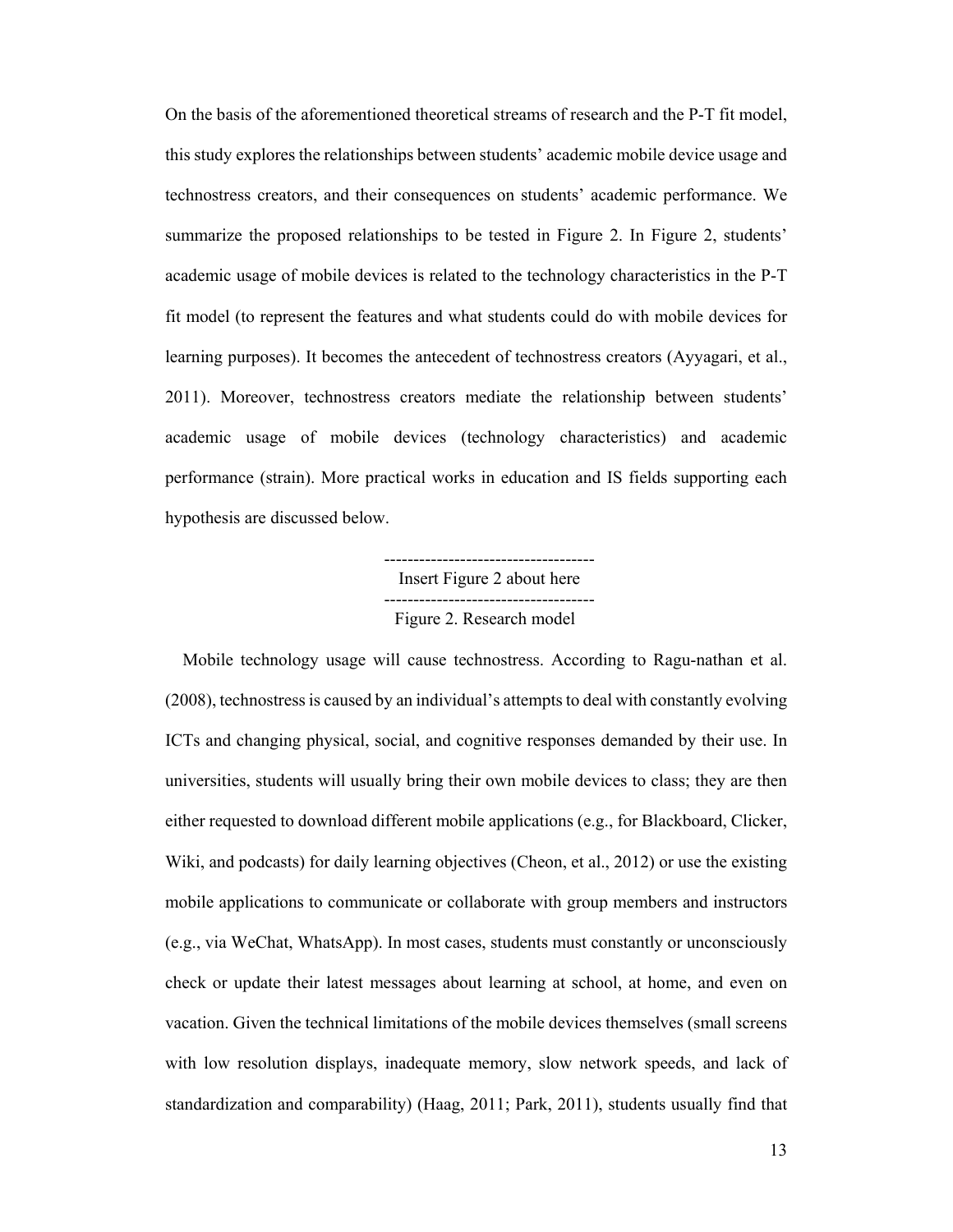working efficiently using mobile devices is difficult. Moreover, students are not psychologically ready to use the mobile devices they own for instructional purposes (Park, 2011). These lead to anxiety and stress. For the specific dimension of technostress, Leung and Zhang (2017) clearly elucidated that techno-overload and techno-invasion are the two major reasons leading to technostress among mobile phone users. As for technooverload, mobile communication tools have made it routine for students to simultaneously handle different streams of information while studying (Ragu-nathan, et al., 2008). They tend to communicate more than needed and receive more information than they can effectively process and use (Tarafdar, et al., 2011). With respect to technoinvasion, the pervasive usage of mobile technology has invaded personal life, leading to work–life conflicts (Yun, Kettinger & Lee, 2012). In the university setting, students could be contacted anywhere and anytime. Capabilities for constant connectivity make students never feel "free" of technology and always "on call" with peers and teachers (Tarafdar, et al., 2007). This blurs the boundaries between home and school, leading to potentially negative effects (stress) associated with their use. With the above discussions, we arrive at the first hypothesis:

# **H1: Students' academic usage of mobile devices is positively associated with technostress creators.**

 Appropriate usage of mobile devices for mobile learning purposes will enhance students' academic performance. Mobile learning was defined as learning that takes place when the learner is not at a fixed, predetermined location or when the learner takes advantage of the learning opportunities offered by mobile technologies (Vavoula, 2005). Our definition of mobile learning belongs to the second category. Prior research has supported the integration of mobile devices in and out of classrooms to enhance students' learning and academic performance. For instance, mobile devices enable students to work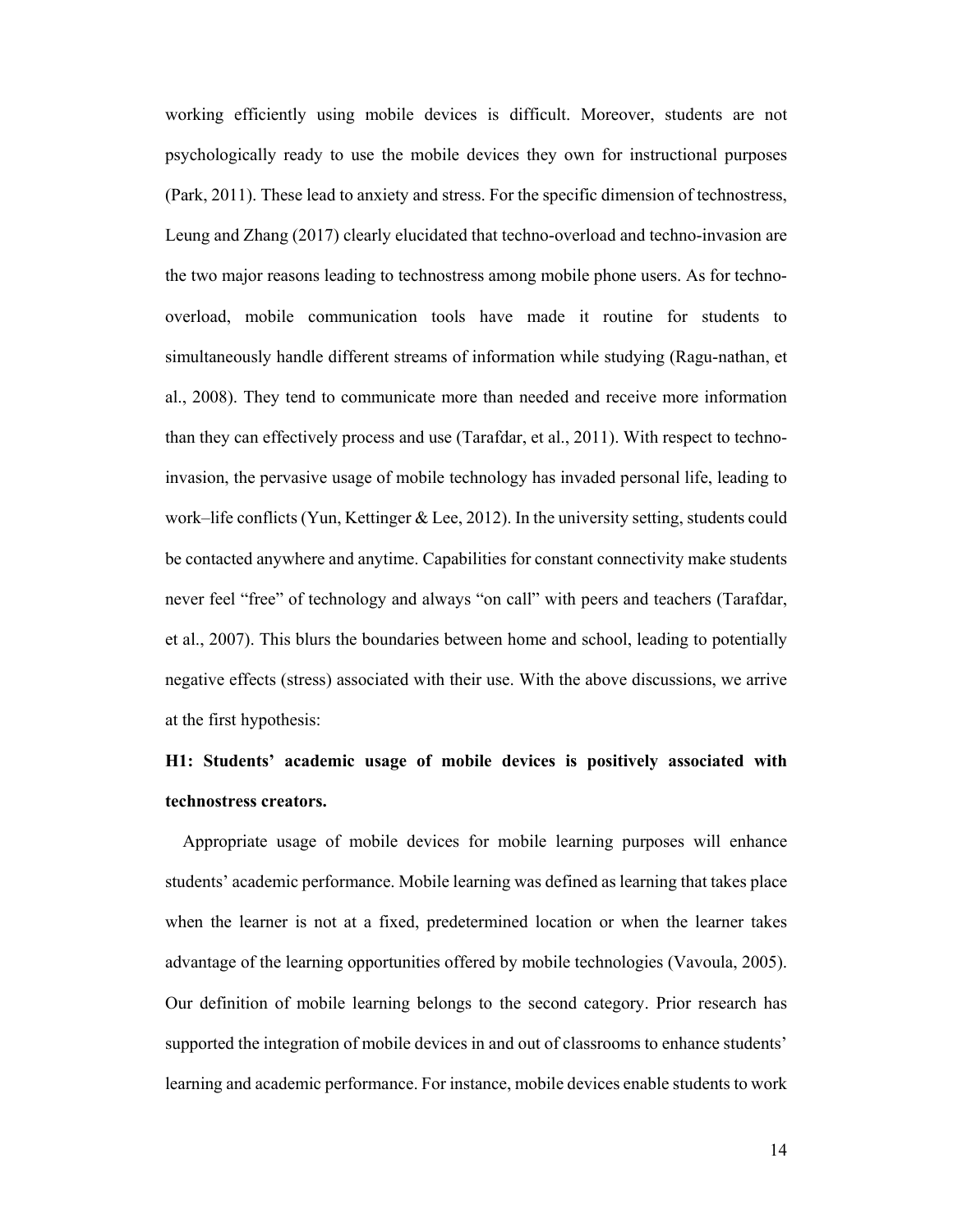on assignments and access information in a manner that is not restricted by time and space (Sarkar, 2012). Mobile devices can facilitate students' group collaboration (Lauricella & Kay, 2010), increase interpersonal communication between students and teachers in an informal way (Rau, Gao & Wu, 2008), and better motivate and engage students, which lead to a higher possibility of academic success (Kuh, 2009; Chaiprasurt & Esichaikul, 2013). Moreover, due to their unique features (portability, instant connectivity and context sensitivity), mobile devices are effective in promoting four types of learning – individualized, situated, collaborative, and informal (Cheon, et al, 2012), and across different learning contexts – in the classroom or out of the classroom, on campus, or off campus (Bere & Rambe, 2016). Finally, Rabiu et al. (2016) and Morris (2010) empirically corroborated that mobile device usage significantly influences students' academic performance (e.g., subject results and Grade Point Averages (GPAs)). With the above discussions, we propose H2.

# **H2: Students' academic usage of mobile devices is positively associated with students' academic performance.**

Despite the convenience and benefits mobile devices bring to students, the possible technostress caused by intensive usage could also damage students' productivity and academic performance. This is what Lee et al. (2016) has called "helpful-stressful cycle", in which one purchases a mobile device to help manage the workload only to have it induce stress and become the bane of one's existence. Technostress creators were proven to be inversely and directly related to individual productivity and performance (e.g., Suharti & Susanto, 2014) given that mobile technologies help in multi-tasking and leading individuals to exceed their personal limits, resulting in exhaustion, burnout, and lower levels of productivity (Tarafdar, et al., 2007). When faced with tremendous information, students are forced to work faster to cope with increased and real-time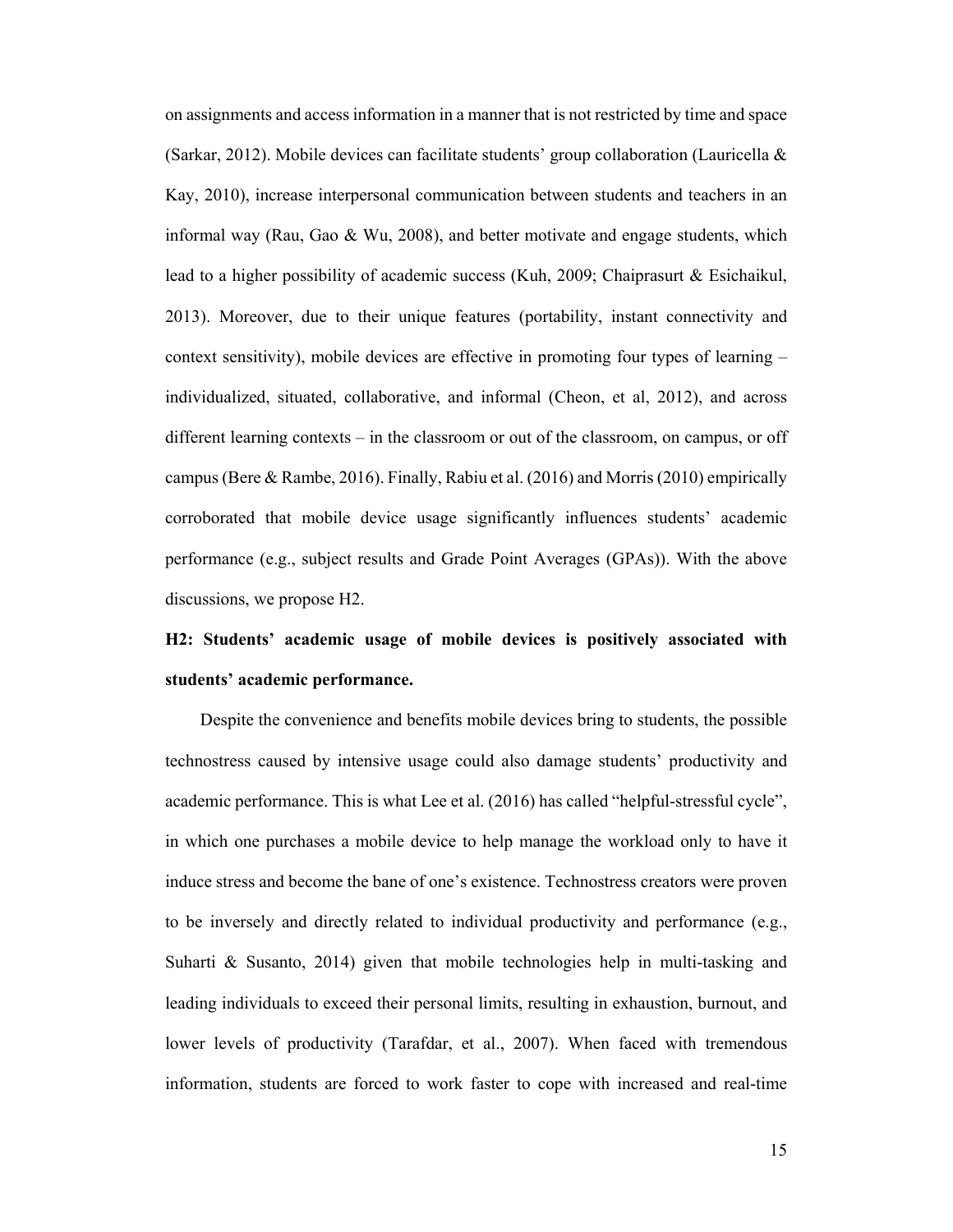processing requirements from instructors and groupmates. Their performance will be impaired with techno-overload. In view of the techno-invasion, students will perceive a loss of privacy because mobile device usage blurs the boundaries between home and school, leading to a reluctance to use mobile applications to finish school work. Another reason leading to lower levels of performance is that, when working off-site (e.g., at home or on the way home), students tend to access the kinds of information available to them and exclude other information that may have to be accessed on-site. This ineffective use of ICT ignores the deep thinking necessary for innovation and creative decision-making, which contributes to a downgrade of academic performance (Tarafdar, et al., 2011). On the basis of the P-T fit model, technostress creators were manifested to be negatively related to a series of job-related outcomes: e.g., commitment, job satisfaction (Ragunathan, et al., 2008), job engagement (Srivastava, et al., 2015), intention to reuse (Fuglseth & Sørebø, 2014), affectivity, and technology-enabled performance of academicians (Jena, 2015). Hence, we propose H3.

# **H3: Technostress creators are inversely associated with students' academic performance.**

According to the social cognitive theory, self-efficacy is the belief that one has the ability to perform a particular behavior or task (Bandura, 1982). It influences the choice of activities, degree of effort expended, and persistence of effort. Mobile technology selfefficacy in the present study refers to a belief of an individual's judgment about his or her ability to use mobile technologies in accomplishing a learning-related task (Compeau & Higgins, 1995a). On the basis of the transactional approach (Lazarus & Folkman, 1984), individual stress is formed by the relationship between the person and the environment appraised by the person; and the ability of self-appraisal (technology self-efficacy in this case) significantly affects perceived stress levels. Past studies have inferred that perceived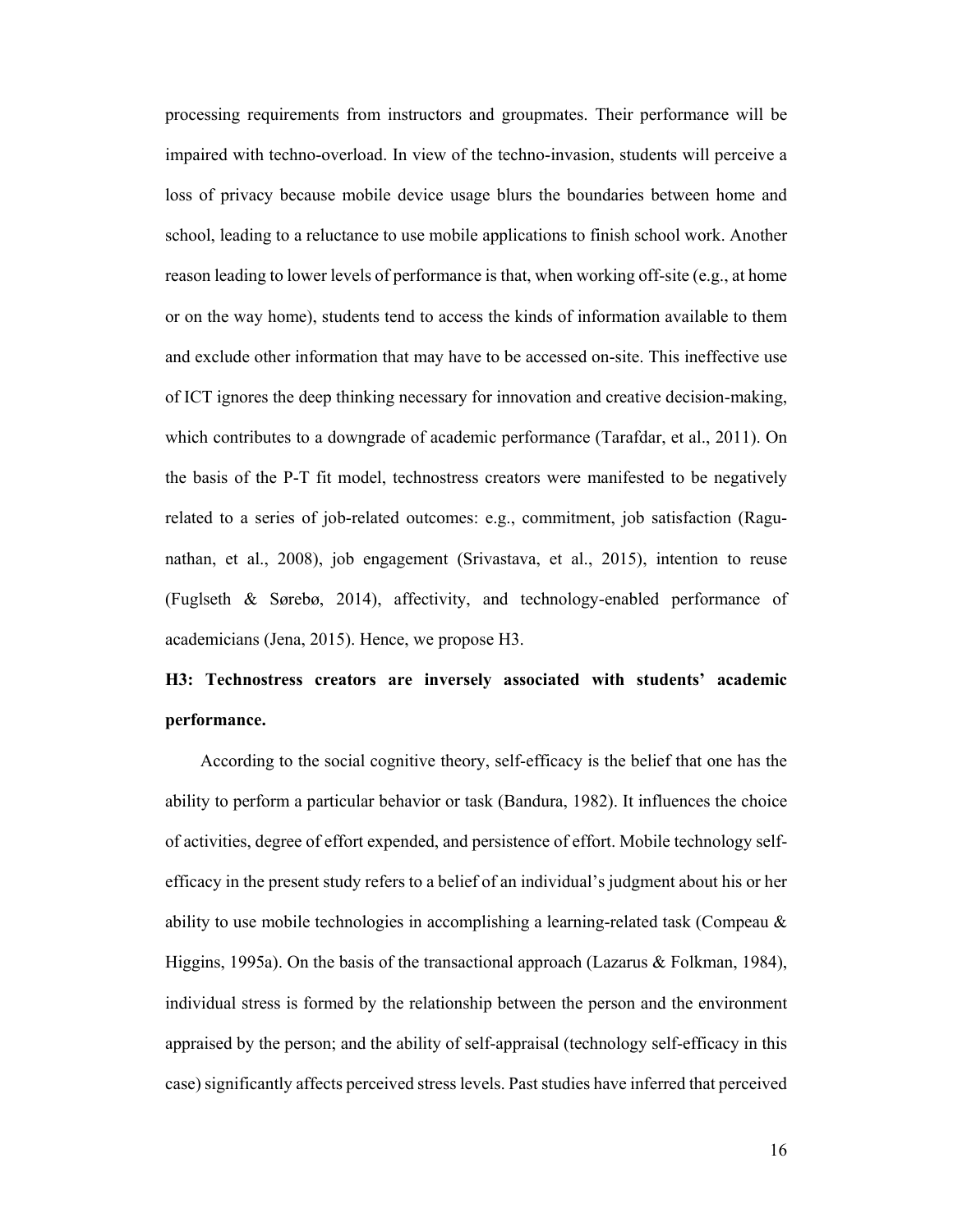high technology self-efficacy helps in increasing the use of technology and decreasing an individual's technology anxiety (Fagan, Neill & Wooldridge, 2003). This means when mobile technology self-efficacy increases, students tend to use mobile devices more and freely, which gradually help to decrease the effect of academic usage of mobile device on technostress creators. In other words, students with higher self-efficacy are less sensitive to the increasing demand of using mobile devices for academic purposes, therefore, the effect on technostress creators are minimal. With more confident mobile device usage, individual students with higher mobile technology self-efficacy will also more easily adapt to the changes of mobile applications than those with lower mobile technology selfefficacy (Shu, et al., 2011). We therefore hypothesized that the positive relationship between mobile device usage and technostress creators is negatively moderated by mobile technology self-efficacy so that more mobile technology self-efficacy mitigates the students' anxiety and stress when using mobile devices for learning purposes. The last hypothesis (H4) is given below:

**H4: Mobile technology self-efficacy moderates the relationship between students' academic usage of mobile devices and technostress creators, so that a higher level of mobile technology self-efficacy leads to a lower level of technostress creators.** 

 Given that the quality of the dependent variable may be influenced by factors other than those in the hypothesized model, we incorporated suitable controls in the research model. Age, gender, extent of mobile device usage, experience with mobile devices and number of mobile devices owned were used as control variables in the research model. Education was also mentioned as an influence on technostress (Ragu-Nathan, et al., 2008). However we do not involve education as one of the control variables given that data were collected among university students in the same subject classes and that educational level of the students should be the same in the current research context. For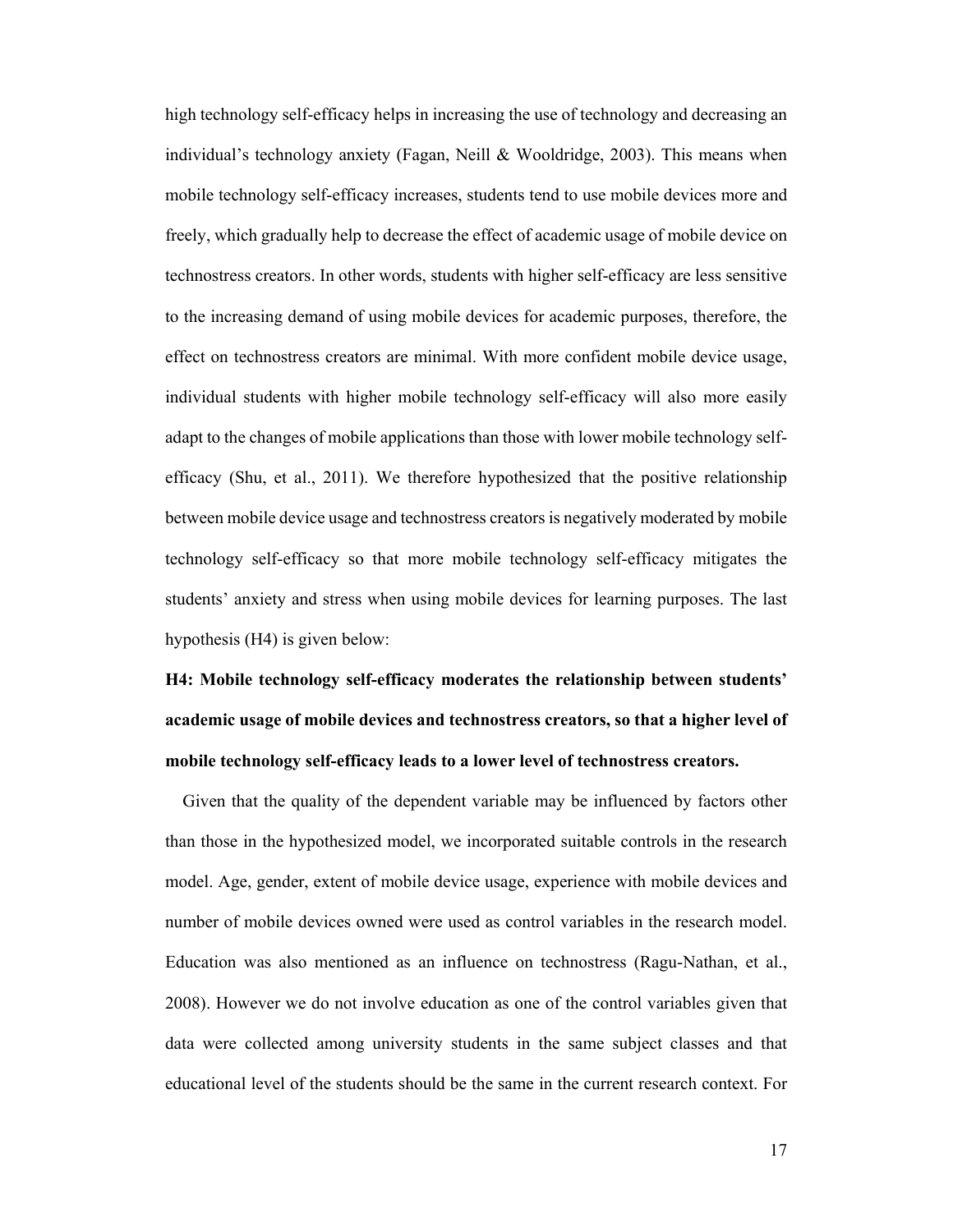age, there could be students taking the same class but having different ages. The effects of age and gender on individual reactions to ICTs vary. However, they became significant influencers toward technostress creators in Ragu-Nathan, et al., (2008)'s work. Tarafdar, et al. (2015) further proved that men experience more technostress than women. The extent of mobile device usage was reported as the number of average hours of mobile device usage each day. It reveals the difference of heavy mobile users and occasional users. Ayyagari et al. (2011) proved that the extent of ICT usage significantly affects the technostress creators. Experience with mobile devices examines the past experience of using mobile devices (for any purpose). We believe that the more experienced the mobile users are, the less stressful they will be when using mobile devices for academic purposes. Finally, we expect that the more mobile devices the students own, the more tasks they will have to handle, and the more technostress they will perceive when using these devices.

# **4. Research Methods**

# *4.1 Setting and sample*

Target students for our survey were year one and year two bachelor students from the School of Business, who took a compulsory course on introduction to Management Information Systems (MIS). Students came from different majors, e.g., Accounting, Finance, Transportation and Logistics, and Management, with various levels of IT understanding. With the progress of teaching and learning in the semester, students gradually built up confidence toward technology usage. At the beginning of the semester, students were required to use any type of mobile devices (e.g., laptops, tablets, and smartphones) available to them to engage in teaching and learning activities, which included downloading teaching notes from the e-learning system (Blackboard), reading case studies in class (via mobile devices), constantly communicating or collaborating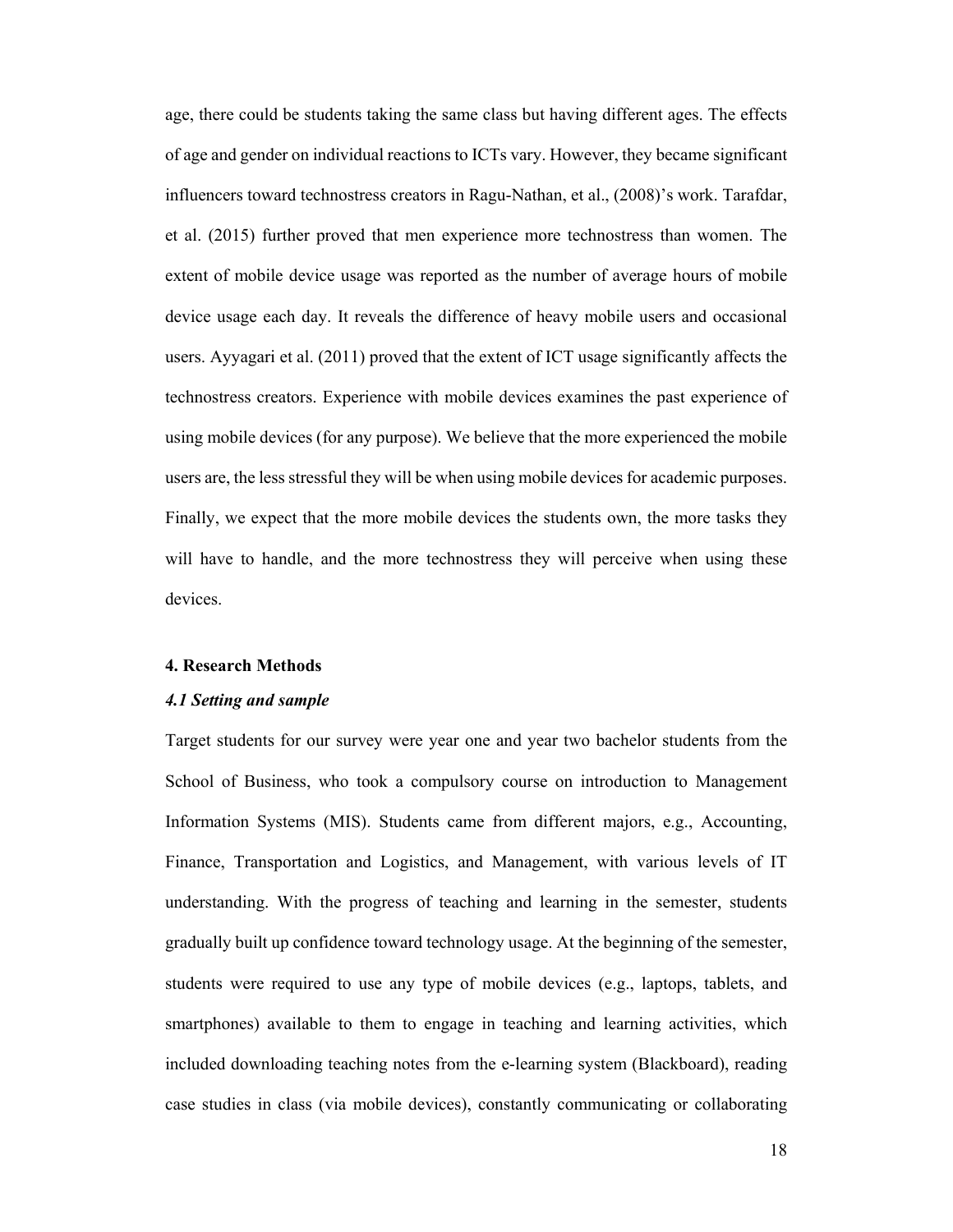with groupmates for group projects (via mobile applications), and receiving teachers' feedback and comments on submitted assignments. At the end of the semester, after 12 weeks' mobile device usage for academic purposes, students were invited to finish a paper-based questionnaire to reflect on their perceptions of mobile technostress.

# *4.2 Data collection*

Data were collected among five classes of students taking the same subject-introduction to MIS, and 250 questionnaires were sent out. Two hundred twenty students responded to the survey, making the response rate 88%. We excluded students who had no mobile devices or who used mobile devices for non-academic purposes. We also eliminated responses with missing data. Finally, two hundred and eight students' responses were used as the final data set for further data analysis. Table 1 shows the profile information of the respondents. Moreover, Table 1 depicts that most of survey participants were female students with an age range of 19 to 21; over 60% of students owned two or three mobile devices, and more than 80% of students used mobile devices for over three hours per day. A total of 74.6% of students were good students with a Weighted GPA (WGPA) of more than 3.0. Over 90% of the students responded that mobile device usage positively influences their academic performance.

Insert Table 1 about here

#### Table 1. Profile information of the respondents

*Notes: WGPA = Weighted Grade Point Average; AP = Academic Performance*

#### *4.3 Measures*

In the present study, students' academic usage of mobile devices and technostress creators were treated as formative constructs, whereas, mobile technology self-efficacy a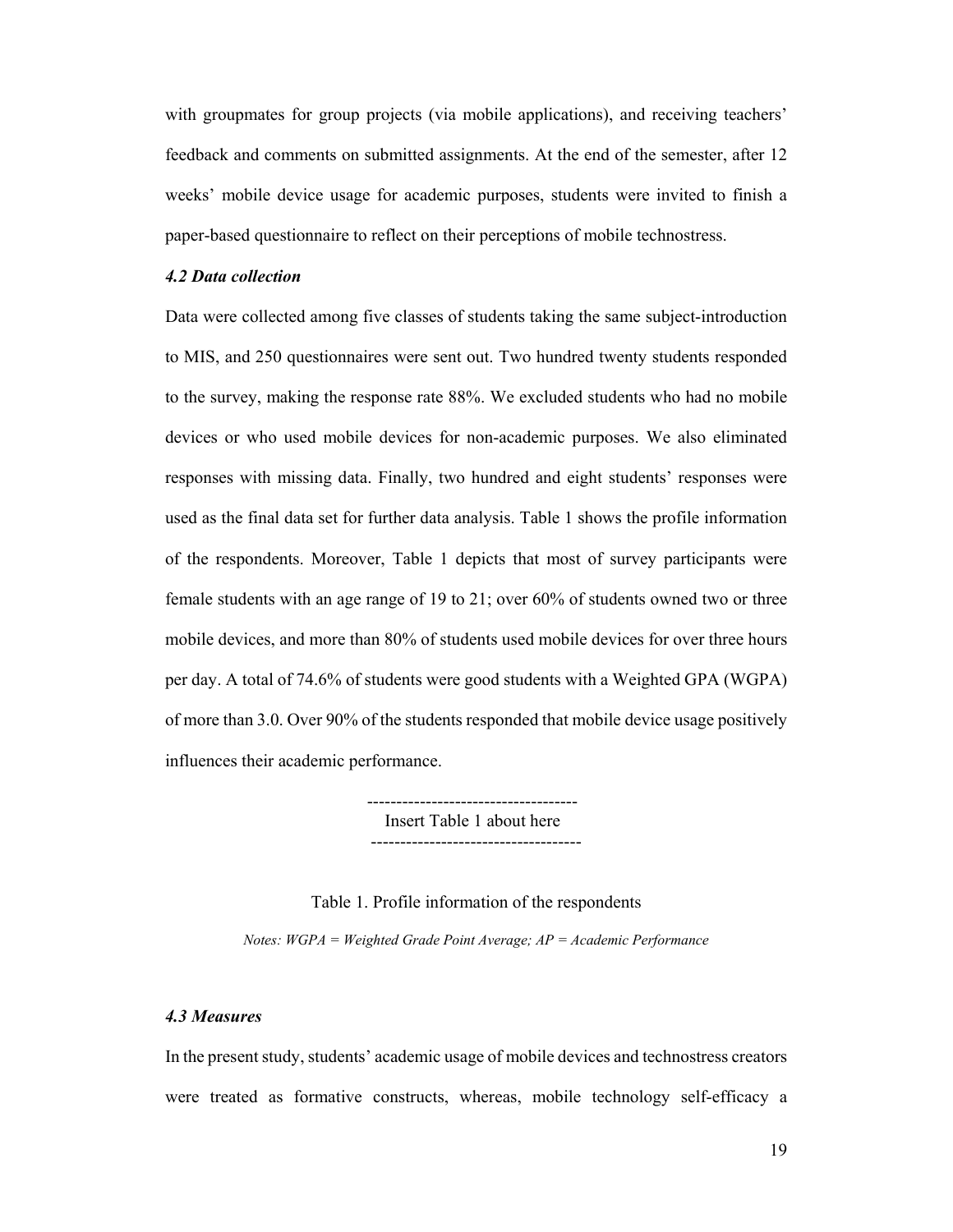reflective construct. According to Chin (1998), reflective measures are caused by the latent construct, whereas, formative measures cause the latent construct. Moreover, reflective construct is measured by repeated indicators with similar meaning, and formative measurement provides a means of modeling a construct from a diverse and potentially disparate set of observable phenomena (Cenfetelli and Bassellier, 2009). Here, students' academic usage of mobile devices involves multiple tasks and academic activities; similarly, technostress creators in the current research context are caused by three major reasons (techno-overload, techno-invasion, and techno-complexity). They are therefore considered as formative constructs. Mobile technology self-efficacy is a reflective construct, since seven roughly repeated items (on facilitating conditions) were used to measure the construct.

### *4.3.1 Students' academic usage of mobile devices*

Students' academic usage of mobile devices is defined as students' usage of any type of mobile devices (smart phones and tablet computers in particular) for teaching and learning purposes. With the installation of certain mobile applications, students could accomplish different course-related tasks in-class and out-of-class. Cheon, et al. (2012) gave a good summary of the occasions students could learn via mobile devices. We adopted their approach and asked students about the frequency of performing each activity in the mobile learning context. Students' academic usage of mobile devices was designed as a formative variable in the present study.

# *4.3.2 Mobile technology self-efficacy*

Technology self-efficacy represents an individual's judgment about his or her ability to use technologies in the accomplishment of a task (Compeau  $\&$  Higgins, 1995a). In the specific context of this research, "technology" is specified as mobile technology, and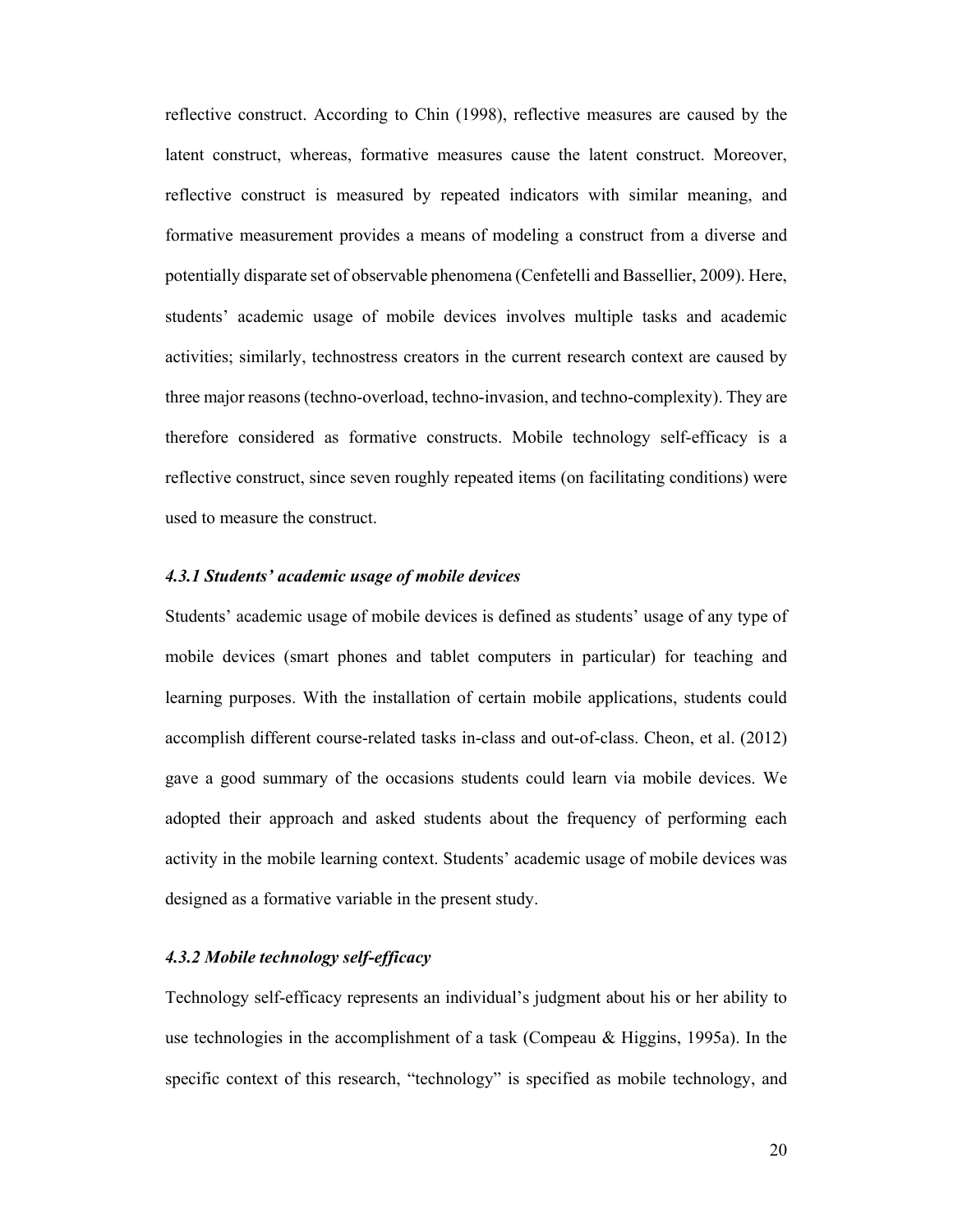"tasks" refers to teaching and learning related tasks. The original set of measures was developed by Compeau and Higgins (1995a). They asked respondents to indicate whether they could use an unfamiliar software package under a variety of confidence levels. Tarafdar et al. (2015) reduced the total number of indicators from 10 to six to measure salespersons' technology self-efficacy. We adapted measures from Compeau and Higgins (1995a) and Tarafdar et al. (2015) and assessed students' mobile technology self-efficacy from seven confidence perspectives.

#### *4.3.3 Technostress creators*

Technostress creators are factors or conditions that create technology stress for users. Most of the works examining technostress used Tarafdar et al. (2007)'s instruments to measure technostress creators. Tarafdar et al. (2007) categorized technostress creators into five dimensions: techno-overload, techno-invasion, techno-complexity, technoinsecurity, and techno-uncertainty. Techno-overload describes situations where ICTs force users to work faster and longer. Techno-invasion describes the invasive effect of ICTs in terms of creating situations where users can be reached any time and be connected constantly; thus, a blur will emerge between work and personal life. Techno-complexity means that the complexity associated with ICTs makes users feel unconfident with their existing skills and are forced to spend time and effort to learn. Techno-insecurity and uncertainty are related to the worries and fears of users when facing ever-evolving technologies. Specifically, techno-insecurity is related to the job security of employees, and uncertainty refers to the constant changes and upgrades of software and hardware that may impose stress on employees. Research (Leung & Zhang, 2017; Yan, et al., 2013) in the telecommunication field has studied technostress caused by usage of mobile devices in particular. In the present study, the threat to jobs (techno-insecurity) is irrelevant. Furthermore, we believe that university students are "digital natives" and tech-savvy.

21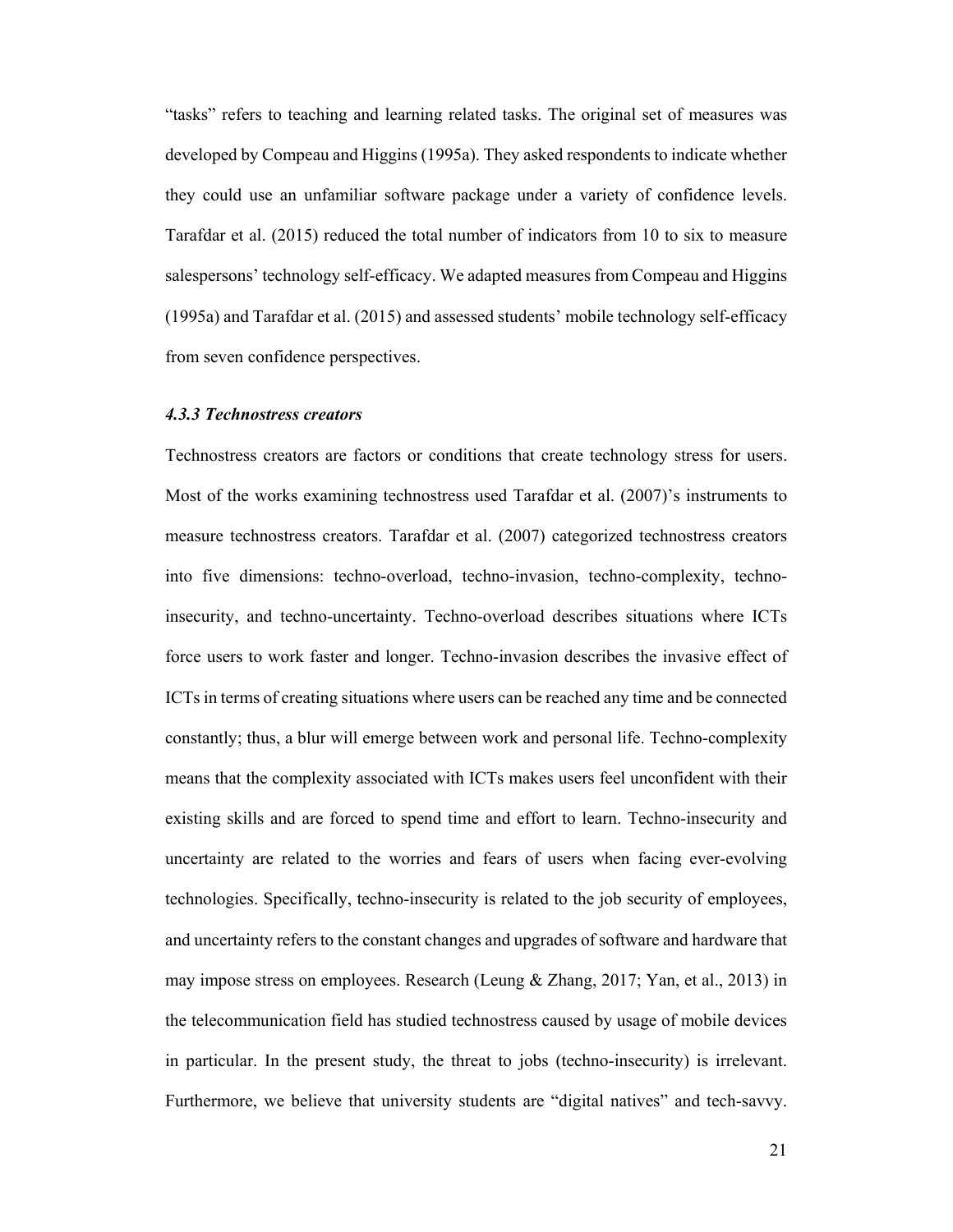Techno-uncertainty facilitated by ever-changing mobile technologies would not be a critical issue for university mobile device users. Instead, increasing workload due to the "convenience" of mobile technology and the invasion into students' personal lives regardless of time and location should be major stress sources for students. The two dimensions were also summarized as related to the "role stress" of telecommuting users in Leung and Zhang (2017)'s work. Last, we believe that techno-complexity is still relevant here given that the functions of teaching and learning tools/applications in universities are always evolving. University students and teachers must spend time and effort to learn, which leads to consideration and measurement of technostress creators in the current research. We measured technostress creators from three sub-dimensions (techno-overload, techno-invasion, and techno-complexity) and the construct itself was treated as a second-order formative construct.

# *4.3.4 Academic performance*

Many prior studies (Hawi & Samaha, 2016; Olufadi, 2015) have assessed students' academic performance facilitated by mobile devices with their cumulative GPAs. There are also studies (e.g., Morris, 2010; Rabiu, et al., 2016) using students' single test results or examination results of a subject to measure students' academic performance. This research collects information from both cumulative GPAs and exam results of the subject (Introduction to MIS) to evaluate students' academic performance. Table 2 summarizes the measures of the three major constructs.

> ------------------------------------ Insert Table 2 about here ------------------------------------ Table 2. Constructs and measures

**5. Data Analysis**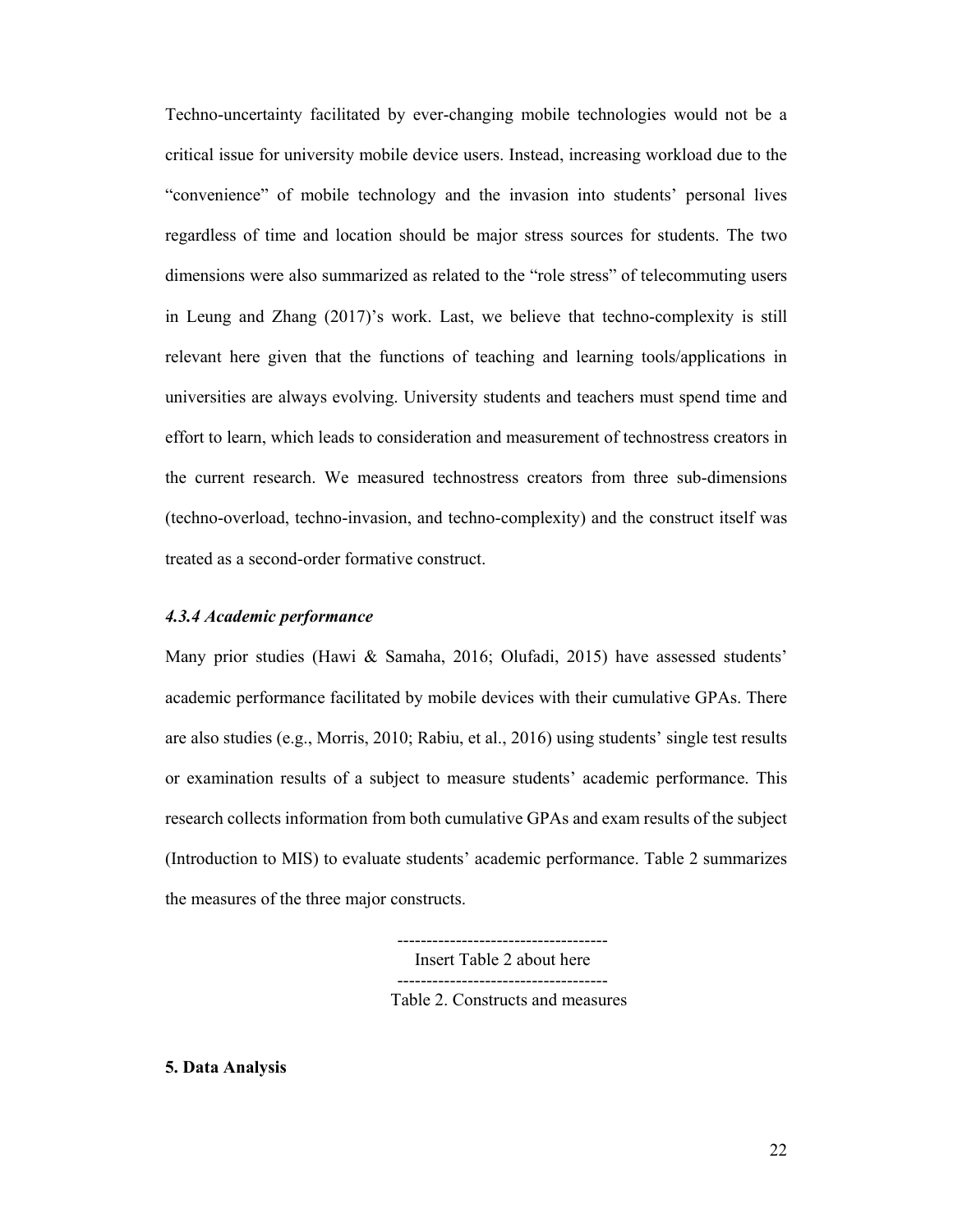SPSS (v. 20) and SmartPLS (v. 3.2.4) (Ringle, Wende & Becker, 2015) were used as the statistical software to test the current research model. SPSS was used to carry out the reliability test and the primary factor analysis; SmartPLS was applied to examine the measurement model, structural model and the moderating effect of mobile technology self-efficacy.

#### *5.1 Measurement model*

In the reliability test, all the reflective variables had Cronbach's alpha ranging from 0.68 (techno-invasion) to 0.86 (self-efficacy). For the exploratory factor analysis, results presented a four-factor pattern for the four reflective variables. The instruments were therefore in good shape. We input them into SmartPLS to test of the measurement and the structural models. Following two-stage analytical procedures (Anderson & Gerbing, 1988), confirmatory factor analysis was first conducted to test the measurement model.

 Convergent validity was examined by checking composite reliability and Average Variance Extracted (AVE) from the measures (Hair, Anderson, Tatham & Black, 1998). Table 3 shows that all the composite reliabilities are above the threshold of 0.70 (Chin, 1998), and all the AVEs pass the recommended value of 0.5 (Fornell & Larcker, 1981). To verify the discriminant validity, the squared roots of the AVEs were used to compare with the correlations between constructs (Fornell & Larcker, 1981). Table 4 shows that all the squared roots of the AVEs are greater than the levels of correlations involving the constructs. The factor loadings are also heavily loaded on its own construct than other constructs (Table 5), showing good discriminate validity of the current measures.

---------------------------------- Insert Table 3 about here ------------------------------------ Table 3. Reliability and AVEs ------------------------------------ Insert Table 4 about here

------------------------------------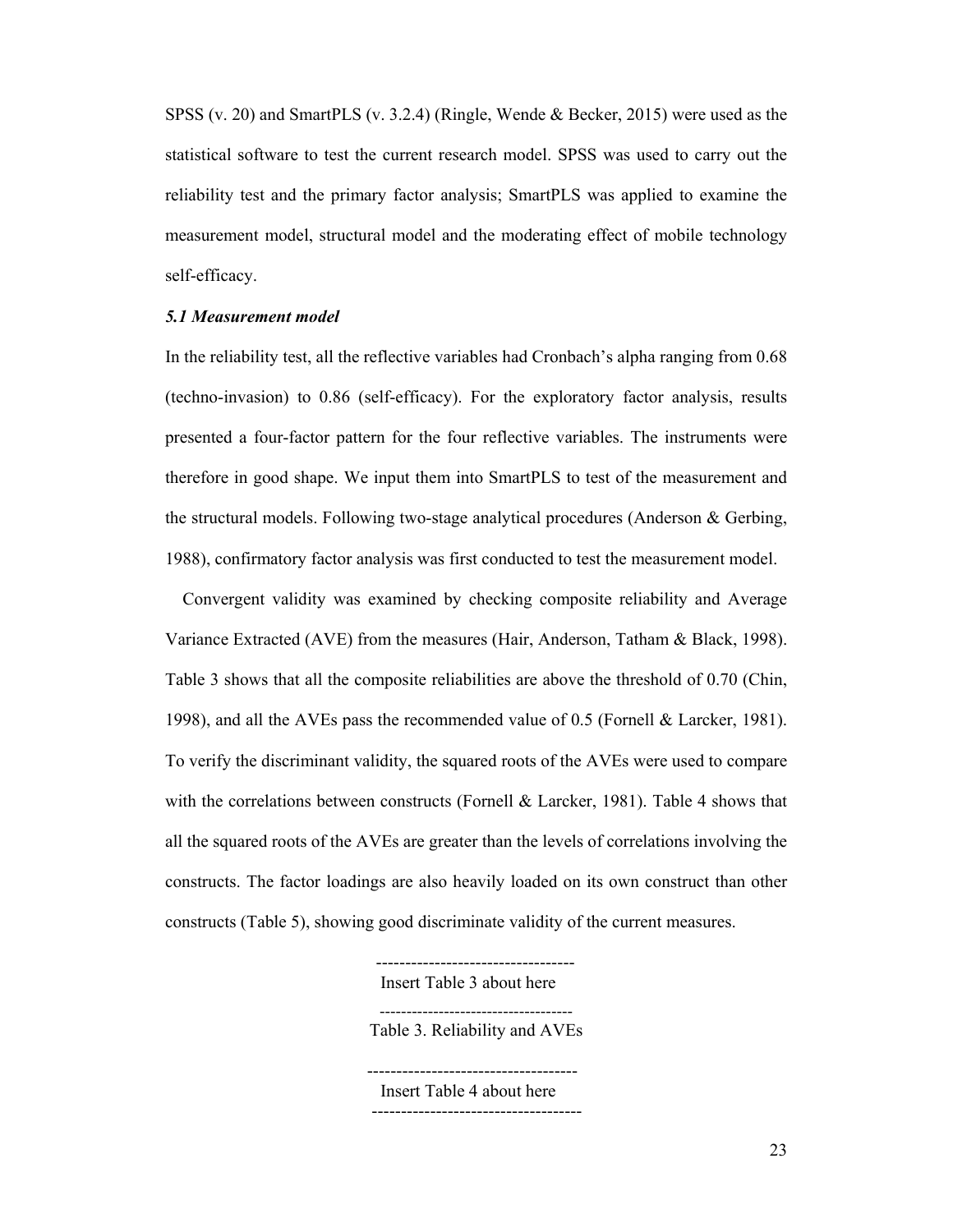#### Table 4. Correlation between constructs

*Notes*:*The shaded numbers in the diagonal row are the square roots of the AVEs.* 

*MTSE = Mobile Technology Self-efficacy; T-O = Techno-overload; T-I = Techno-invasion; T-C = Techno-complexity; AP = Academic Performance; No. MD = Number of Mobile Devices owned* 

 ------------------------------------ Insert Table 5 about here

------------------------------------

Table 5. Results of confirmatory factor analysis

*MTSE = Mobile Technology Self-efficacy; T-O = Techno-overload; T-I = Techno-invasion; T-C = Techno-complexity*

#### *5.2 Structural model*

After the measurement model was confirmed, we began to test the structural model. Given that the structural model contains one second-order construct (technostress creators), we created a superordinate second-order construct using factor scores for the first-order construct (Chin, et al., 2003). Technostress creators were treated as a formative variable measured from three different dimensions (techno-overload, techno-invasion and techno-complexity). Figure 3 and Table 6 show the SmartPLS data analysis results.

As shown in Figure 3 and Table 6, the path coefficient between students' academic usage of mobile devices and academic performance was significant at 0.01 level (H2 supported); similarly, the path coefficient between technostress creators and academic performance was significant at the 0.05 level (H3 supported). However, students' academic usage of mobile devices did not significantly influence technostress creators (H1 not supported). Mobile technology self-efficacy also did not moderate the relationship between students' academic usage of mobile devices and technostress creators (H4 not supported). The R square values of the two dependent variables (technostress creators and academic performance) were 0.12 and 0.07, respectively. Finally, the control variable (the extent of mobile device usage) demonstrated a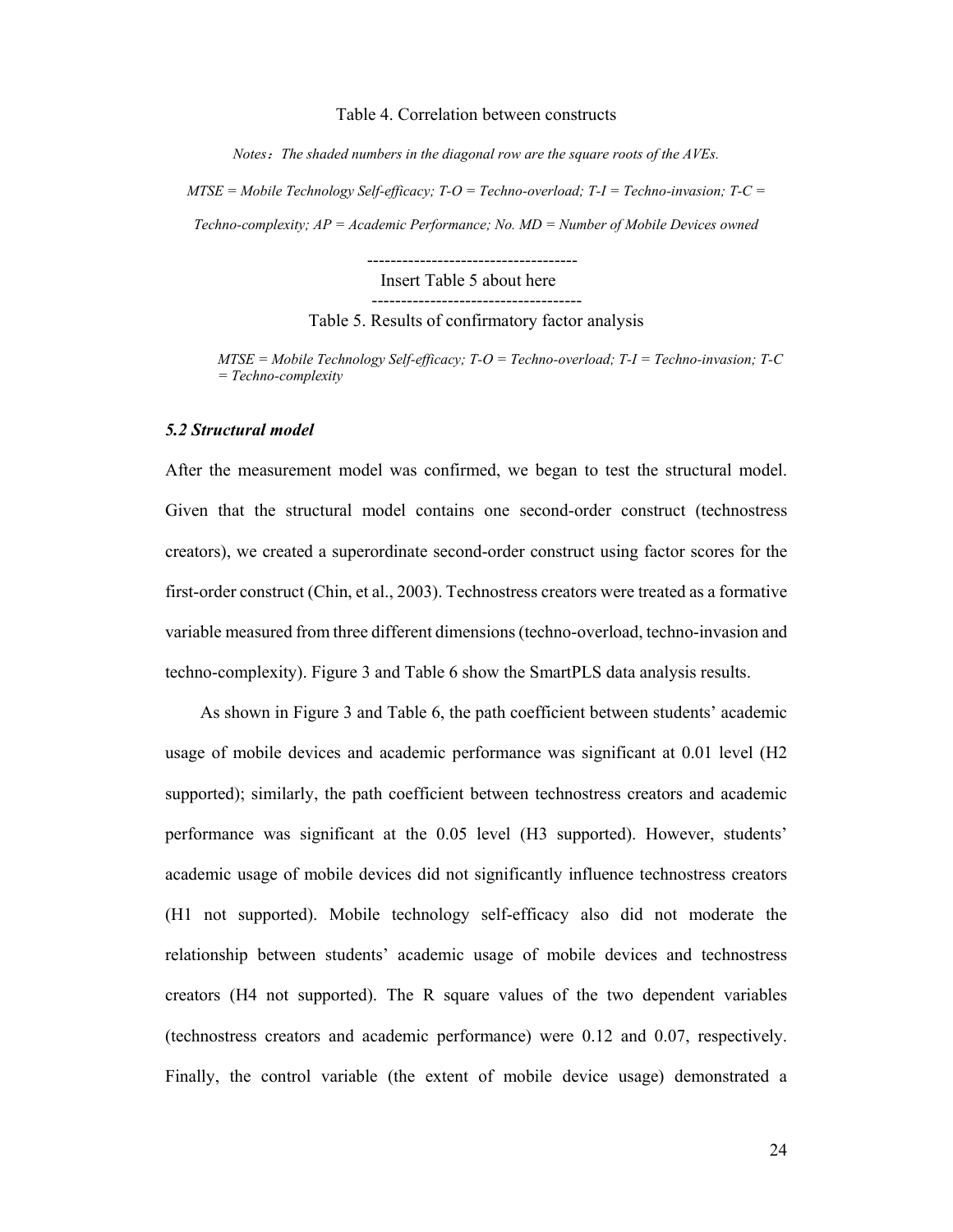significant effect on technostress creators (at the 0.1 level); and all other control variables (i.e., age, gender, experience, and number of device) did not have a significant effect on technostress creators. In the post hoc analysis, moderator-mobile technology self-efficacy negatively affected technostress creators.

> ------------------------------------ Insert Figure 3 about here ------------------------------------ Figure 3. Structural model results

*Notes:*  $* p < 0.1$ ;  $** p < 0.05$ ;  $*** p < 0.01$ ; the solid lines were supported, while the dotted lines were not *supported.*

 ------------------------------------ Insert Table 6 about here ------------------------------------

Table 6. Summary of path coefficient results

*Notes: SAUMD = Students' academic usage of mobile devices; MTSE = Mobile Technology Selfefficacy; AP = Academic Performance; S = Significant; NS = Not Significant* 

 For the formative variable-SAUMD, we examined its outer weights. The SmartPLS results (Table 7) deduced that SAUMD\_2 and SAUMD\_5 had the highest weights (0.71 and 0.54) among the five items measuring SAUMD. This means that using mobile device to communicate with teachers (SAUMD\_2), take quizzes, tests, or exams (SAUMD\_5) are the most important factors influencing students' academic performance.

> Insert Table 7 about here ------------------------------------

------------------------------------

Table 7. Outer weights of SAUMD

*Note: SAUMD = Students' academic usage of mobile devices*

 When academic performance was measured by the subject grade of one of the introductory courses of MIS, the data analysis results (Table 8) affirmed a similar pattern: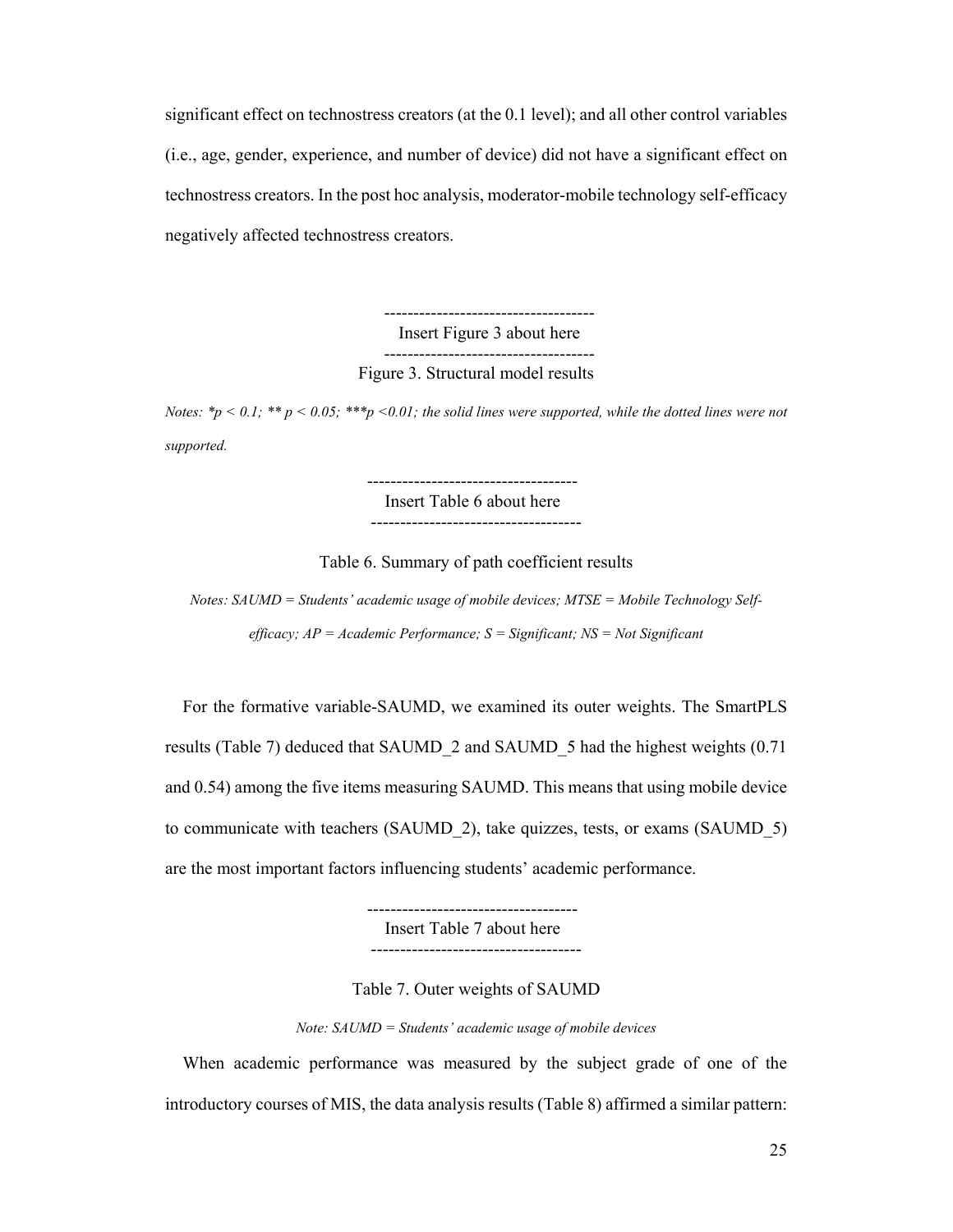students' academic usage of mobile devices significantly influenced academic performance as measured by subject grade; the control variable-extent of mobile device usage had a positive impact on technostress creators. The post hoc analysis result was also consistent with the one in Table 6. One major difference was that technostress creators did not significantly influence academic performance as they did in Table 6. We believe that this is mostly due to the nature of the subject. The MIS subject required students to bring their own devices and work on them frequently; in the subject, we also taught ICTs related concepts. Students in classes are very familiar with and skillful toward ICTs; therefore technostress does not necessarily lead to decreased academic performance in the present study context.

 ------------------------------------ Insert Table 8 about here ------------------------------------

Table 8. Summary of path coefficient results

*Notes: SAUMD = Students' academic usage of mobile devices; MTSE = Mobile Technology Selfefficacy; AP = Academic Performance; S = Significant; NS = Not significant*

# **6. Discussions**

This research aims to investigate the double-edged effect of students' academic mobile device usage: it tests the main effect of students' academic mobile device usage on technostress creators and academic performance and examines the relationship between technostress creators and academic performance as well as the moderating effect of mobile technology self-efficacy. Data analysis results support two of the four hypotheses in the research model and reveal some interesting findings.

 First, contrary to our prior assumption, students' academic usage of mobile devices does not significantly influence technostress creators (H1), which means that students do not treat new mobile technologies/devices as a burden or a threat when using them for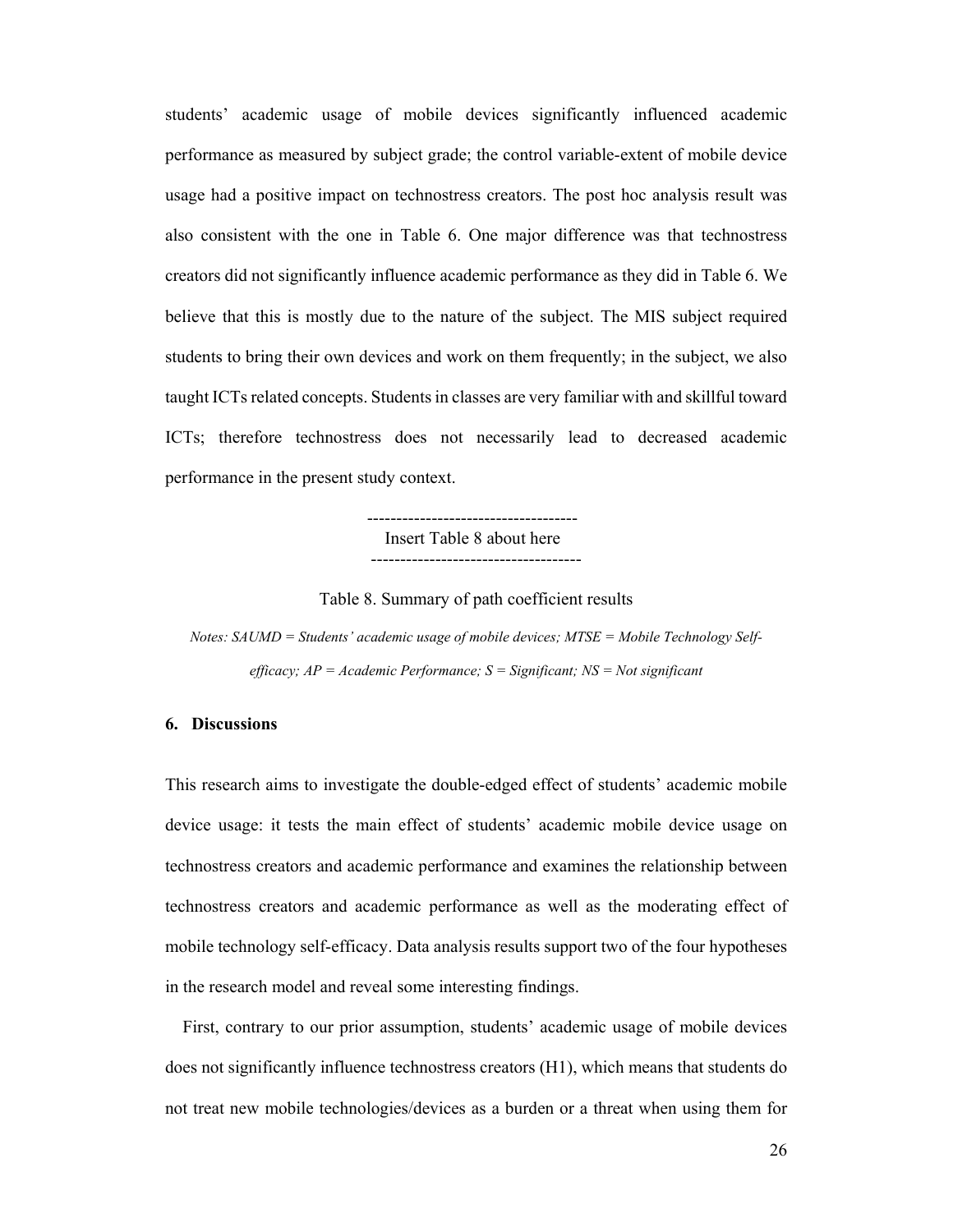learning purposes. Hence, the techno-overload, techno-invasion, and techno-complexity that workplace employees usually have with general ICTs do not apply to university students in the mobile learning context. This result is somehow inconsistent with the major body of technostress literature (e.g., Tarafdar, et al., 2011; Ayyagari, et al., 2011) and the P-T fit model (technology characteristics would induce technostress). It is also different from studies on educators' or teachers' technostress (e.g., Burke, 2009; Joo, et al., 2016). Several possible explanations for this result are available: (1) Unlike educators or teachers, today's university students are "digital natives" and tech-savvy (Jena, 2015); they usually have adequate ICT skills necessary to deal with daily tasks as well as academic tasks. (2) Confidence with technology usage was gradually built up after the entire semester's training on MIS and students are no longer "afraid" of using technologies, even for learning purposes. (3) Compared with the technologies or devices companies generally provide, the mobile devices under investigation are usually owned by students. Students should be very familiar with these devices and treat mobile learning applications as similar to any other mobile applications they usually use. (4) In terms of the nature of the job, academic tasks such as assessing course information and collaborating with other students may not be as tense as work-related tasks in the business environment. Hence, university students would not feel as stressed as organizational employees if there is a P-T mismatch.

 Second, H2 is supported. Students' academic usage of mobile devices is positively associated with students' academic performance. This result is confirmed by statistics in Table 6 and Table 8; it is also consistent with students' answers to one of the subjective questions (Do you think that mobile device usage positively affects your academic performance?), where over 90% of the respondents answered "yes" in Table 1. Through this finding, we reconfirm the positive effect of students' academic usage of mobile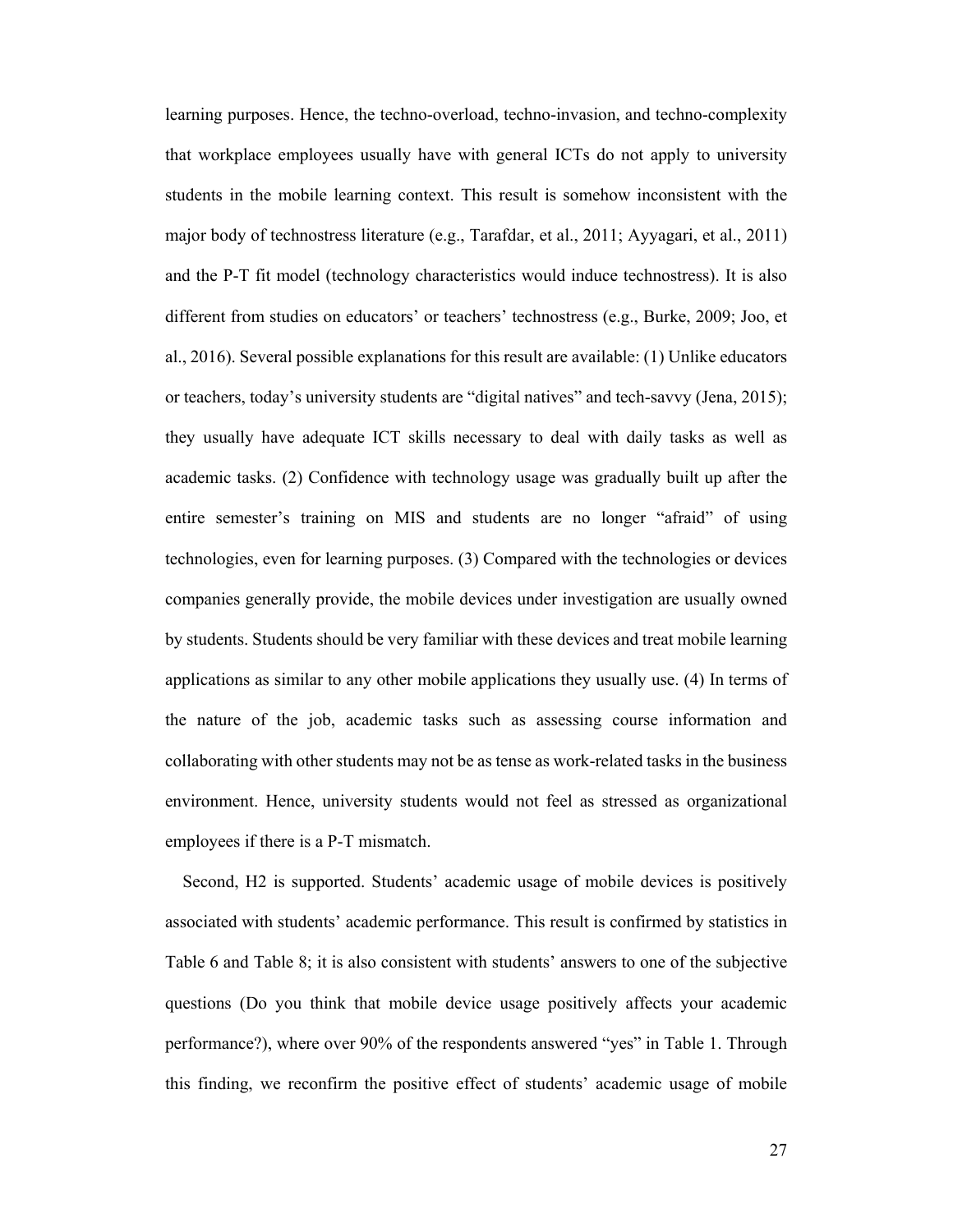devices in pedagogy; we are also in line with much prior educational research (Rabiu, et al., 2016; Morris, 2010) that mobile device usage significantly influences students' WGPA and subject results. In terms of the specific mobile technology features, Table 7 shows that communicating with teachers and taking quizzes, tests, or exams are the most important mobile application functions positively influencing the students' academic performance.

 Third, congruent with our prediction in H3, technostress creators impair the students' academic performance. This finding indicating the relationship between stressor and strain is supported by the transactional model of stress (Lazarus & Folkman, 1984) and the P-T fit model in psychology and IS literature, which both believe that stressors caused by person-technology misfit will lead to negative behavioral and psychological consequences. It is also manifested by a series of empirical research focusing on the negative impact or consequences of technostress on individual productivity and job performance (Ayyagari, et al., 2011; Tarafdar, et al., 2011). Regarding the specific type of technostress, Tables 6 and 8 reveal that techno-invasion and techno-complexity are the two most dominant stressors contributing to lower levels of academic performance (GPA and subject grade). It also means that the majority of the stress (leading to lower academic performance) comes from the situation when the mobile device usage blurs the boundary of home and school and when the mobile technology or, for example, mobile-based learning application is too complicated for students to learn.

 Fourth, we corroborate that mobile technology self-efficacy did not moderate the relationship between students' academic usage of mobile devices and technostress creators (H4). Together with the result of H1, this means students' mobile device usage does not necessarily lead to technostress with and without the condition of individual selfefficacy on mobile technology. Personal belief in their own mobile technology skills is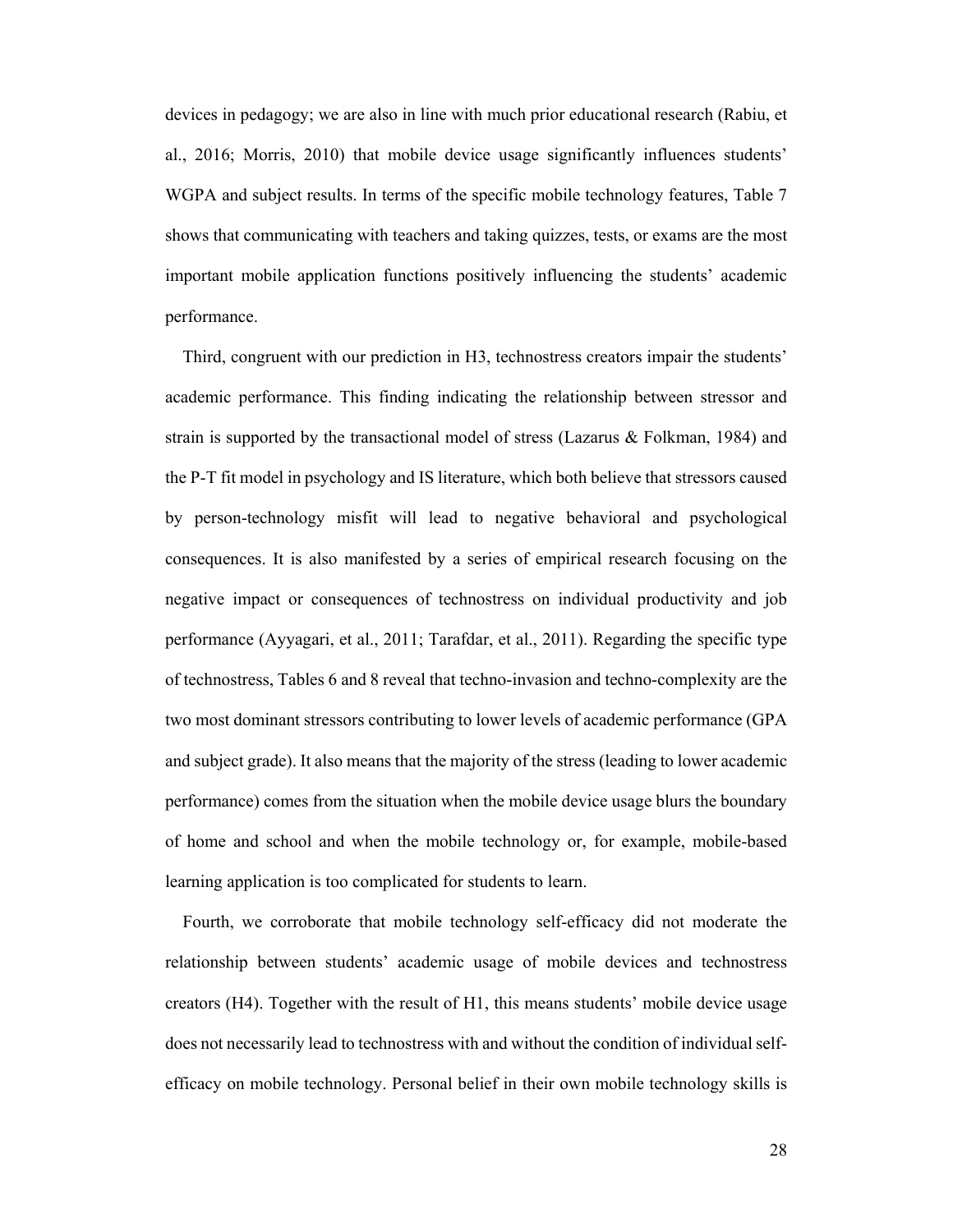also not able to help release the pressure of technology when using these devices for multiple learning purposes. Nevertheless, the post hoc analysis in Tables 6 and 8 shows a direct and significant relationship (main effect) between mobile technology selfefficacy and technostress creators. This finding is consistent with past literature taking technology self-efficacy as a predictor (Shu, et al., 2011) or significant control variable (e.g., Ragu-Nathan, et al., 2008) toward technostress creators. In other words, mobile technology self-efficacy is directly associated with perceptions of techno-overload, techno-invasion, and techno-complexity.

 Fifth, regarding the components and importance of specific types of technostress, our results reveal a similar pattern with most of the literature on technostress among employees (Shu, et al., 2011; Tarafdar, et al., 2011; Ragu-Nathan, et al., 2008). Among the three technostress creators involved in the current research, techno-complexity is the most important component in forming students' technostress. Students will feel the biggest stress when the mobile technology/application is too complex to use.

 With respect to control variables, five control variables are theorized to influence the level of technostress creators. Our data analysis results confirm that only the extent of mobile device usage is marginally significant in explaining technostress creators (in both Tables 6 and 8), while age, gender, experience with mobile devices, and number of mobile devices owned are insignificant. Extent of mobile device usage is the frequency of mobile device usage each day and gives a difference between heavy and occasional mobile users. Results were in line with Ayyagari, et al. (2011), which imply that heavy mobile users tend to experience more technostress when using devices for academic purposes. Differing from several past studies on technostress (Ragu-Nathan, et al., 2008; Tarafdar, et al., 2015), elderly students, male students, and other device owners did not demonstrate a higher level of technostress in the present research.

29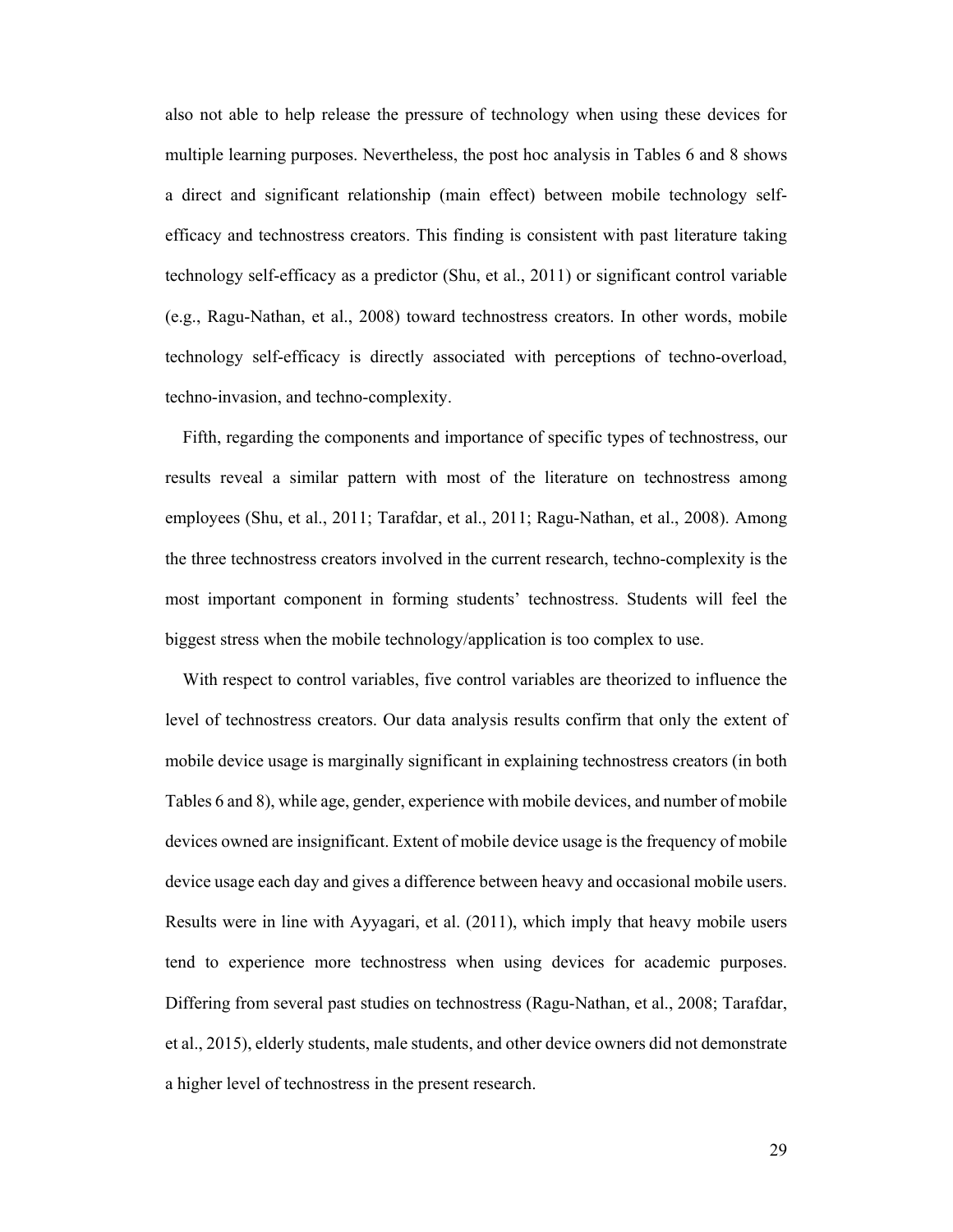#### **7. Contributions and limitations**

This paper develops an understanding of the double-edged effect of students' mobile device usage on technostress and academic performance. The theoretical contributions, implications for pedagogy and limitations are reflected in the succeeding texts.

#### *7.1 Theoretical contributions*

First, the present study is one of original research demonstrating the dual effect of the mobile device usage among university students. We investigated not only the benefits mobile devices bring to students but also the possible negative effect of using mobile technology for educational purposes. Although the negative effect is not proven to be significant, we still verified the existence of the technostress in influencing academic performance. In addition, our study extends the present literature on mobile learning, and provides more insights into students' academic usage of mobile technology.

 Second, our study is among the first to introduce the psychological theory of stress (Edwards & Coopers, 1988) and the P-T fit model (Ayyagari, et al., 2011) to the students' mobile learning context. The stress theory, especially the P-T fit model has been largely applied in psychology and IS literature; however, the chain relationship of technology characteristics, stressors and strain -- the antecedents and consequences of technostress creators, has yet to be extensively explored in the educational field. Educators have little idea on whether the mobile device usage will induce technostress, and whether technostress will negatively influence academic performance. Based on the appropriate theoretical lens, this research extends our understanding of technostress (originally arising in the workplace) and provides answers to the above questions to the educators.

 Third, this study contributes to the emerging stream of research by introducing the concept of technostress, especially students' technostress, to the field of pedagogical research. Prior studies on technostress focused on technostress of the workplace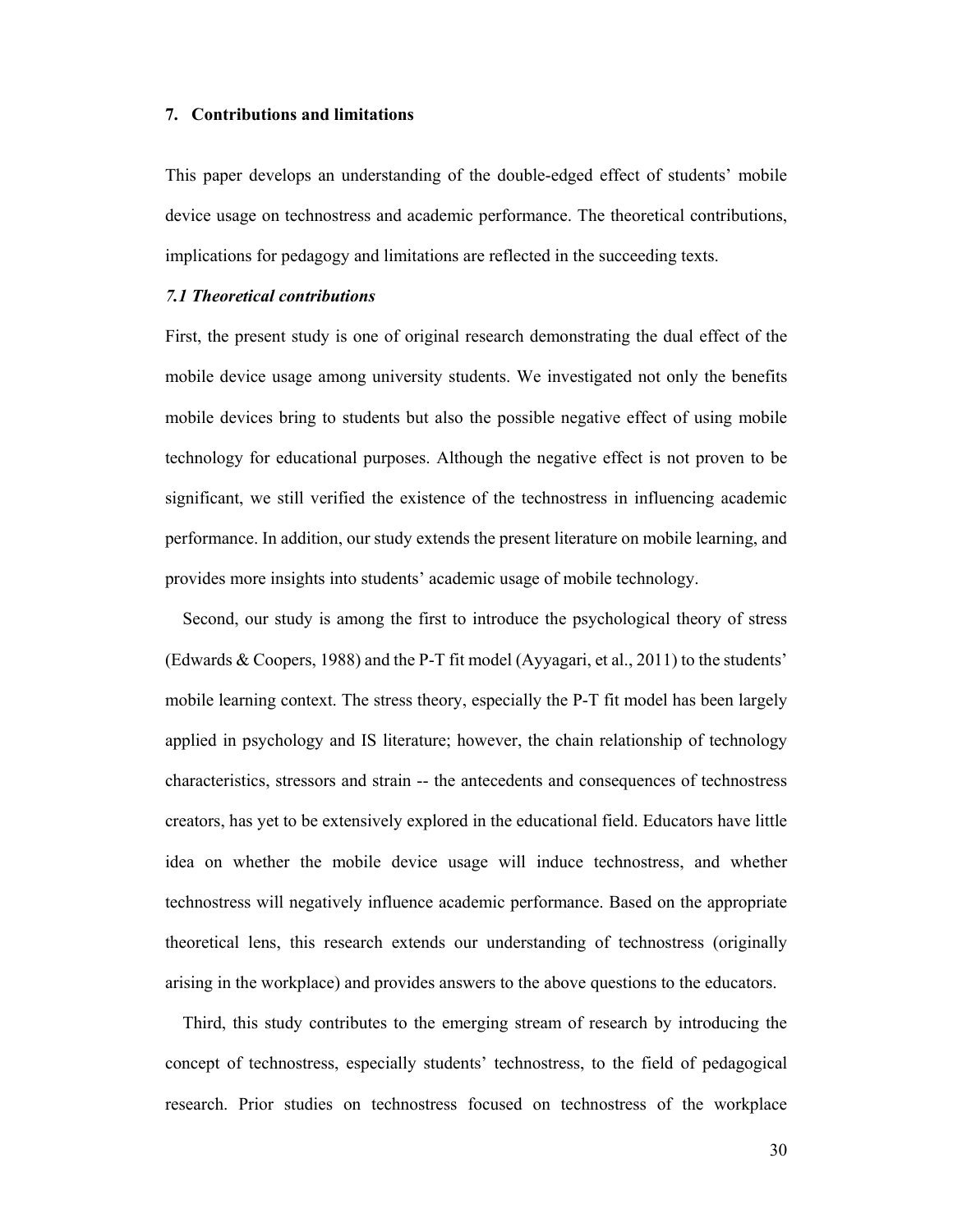employees and teachers or educators (e.g., Joo, et al., 2016; Burke, 2009), and little attention was paid to the technostress of university students who are the major and pioneer adopters of mobile devices. In the present study, we specifically examine students' perceptions of technostress and prove the existence of technostress among university mobile users. We further unlock the black box of technostress creators, and prioritize the three technostress creators influential to students' learning.

 Fourth, this study echoes the call for continued theoretical and scholarly development in the technostress domain by investigating the technostress phenomenon in particular contexts entailing specific types of technologies, roles, or tasks (Ayyagari et al., 2011; Shu, et al., 2011). In the present research, we specify ICTs as mobile technology, roles as students' roles, and tasks as students' academic activities.

 Fifth, this research reveals important functions or mobile technology characteristics in promoting students' academic performance. It is among the first endeavors to compare the importance of different mobile functions for students' learning. We affirm that communicating with teachers and taking quizzes, tests, or exams are the most critical mobile learning functions in the present research.

 Last, we discuss personal specialty/individual differences toward students' technostress. We prove that students with higher mobile technology self-efficacy and lower frequency of using devices are likely to have greater control and feel more relaxed toward technology usage. Age, gender, past experience, and number of mobile devices owned do not necessarily lead to increased or decreased levels of technostress. We hope these results could engender more discussions on the implications for pedagogy.

# *7.2 Implications for pedagogy*

First, and most importantly, this research brings inspiring news to educators that students' academic usage of mobile devices may not cause the "double-edged" effect on students: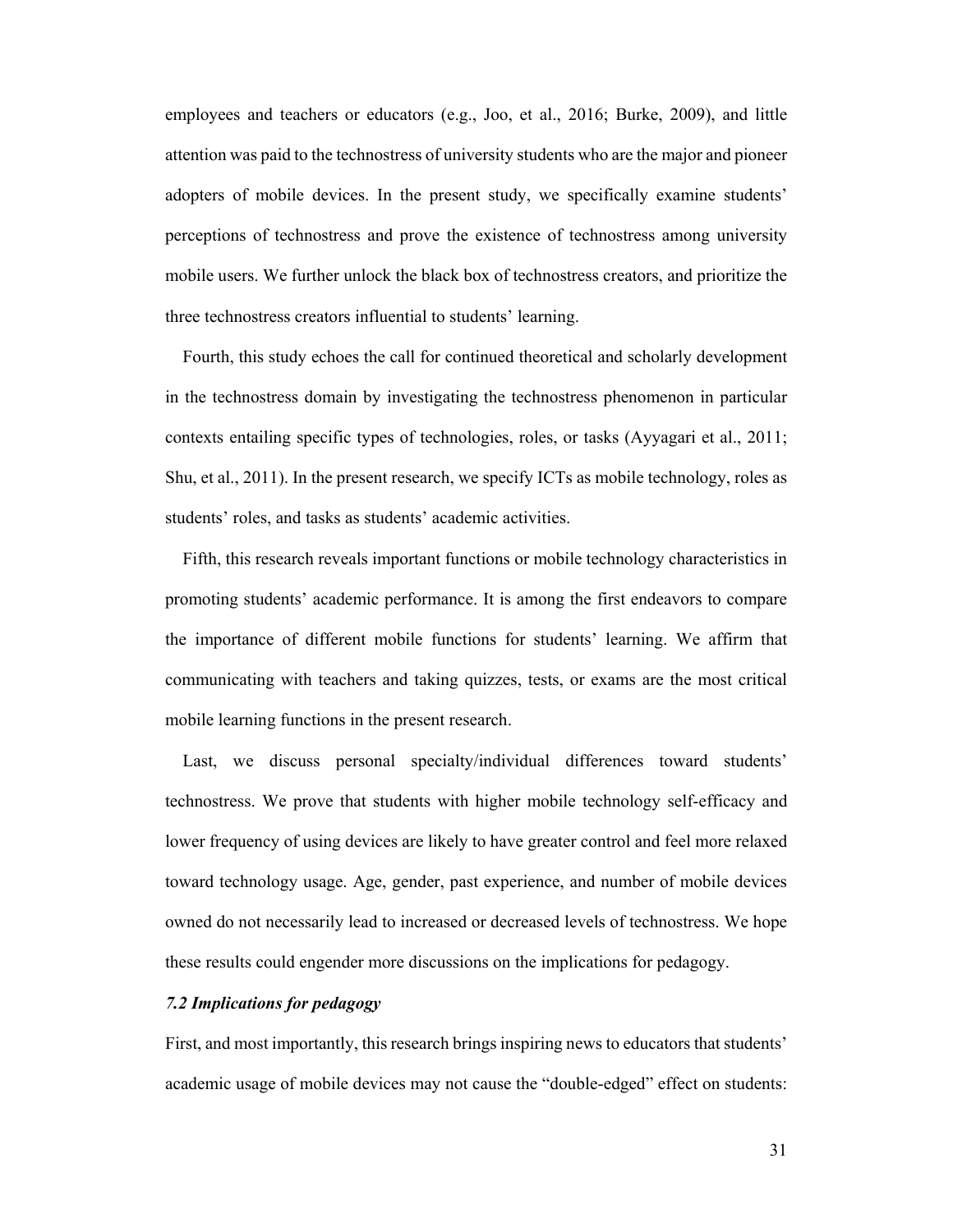academic usage will only boost students' academic performance and does not necessarily lead to technostress. Students as digital natives enjoy the convenience of using mobile devices for learning purposes. The benefits of using mobile devices therefore outweigh the problems. University teachers and administrators could relieve the pressure of massively adopting mobile technology for teaching and learning purposes; they would also have a more open gesture toward students' BYOD behavior.

 Second, although the frequent usage of multiple mobile application functions does not lead to technostress, the perception of technostress still exists, and this stress will impair students' academic performance. To achieve positive learning outcomes, educators and mobile application developers should work together to design relatively simple functions within learning applications and try to avoid giving too much work and forcing students to use mobile learning applications during their leisure time.

 Third, in face of technostress, students should avoid using mobile learning applications too frequently (since it will increase stress levels); universities should provide sufficient training to enhance students' confidence in their beliefs to handle emerging and alwayschanging mobile applications for learning purposes. Furthermore, elderly students and male students may not have a higher level of technostress. Students with longer usage history and more mobile devices also do not necessary feel more stressed when using devices for academic purposes. Universities and educators should treat these students equally when dealing with the issue of technostress.

#### *7.3 Limitations and future research*

Certain limitations are to be considered while interpreting the results. First, the study was conducted within a limited setting of business students from five classes taking the same subject and with students who are currently using mobile devices. Further research can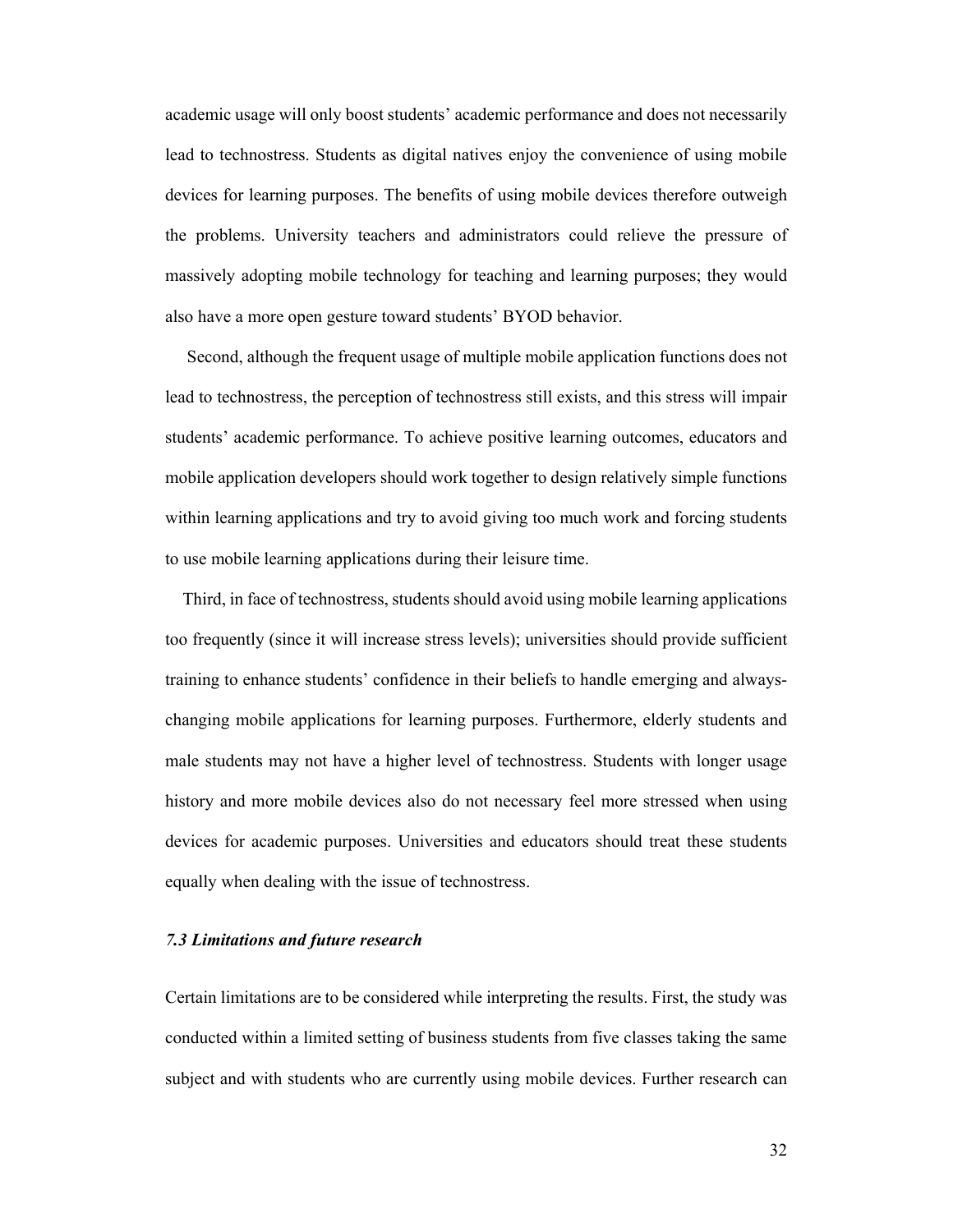probably show the robustness of the findings across different settings, e.g., students from different age groups, taking different subjects, or from a major other than business, and include students who may consider using mobile devices in the future. Second, the crosssectional survey could only capture a snapshot of the research issues at a given point, future research should consider using longitudinal studies to measure technostress, and to investigate the relationship between technostress and academic performance. Third, for the measure of students' academic usage of mobile devices, we would expect to explore more features that mobile learning applications could bring to students and thus have a better understanding of their impact on students' psychological and academic outcomes. Moreover, measures of techno-overload should be clearer and more specific to the current teaching and learning context, e.g., "school work" should be used to replace "work" to avoid ambiguity. Fourth, the students' academic usage of mobile devices are also closely related to the total amount of workload expected from the usage of mobile devices. A moderating role of workload via mobile device becomes an area of further investigation. We suggest future research exploring the moderating role of workload in the relationship between students' academic usage of mobile devices and academic performance, and between the usage and technostress creators. Fifth, in the P-T fit model, there are many possible strains technostress brings to users. Decreased academic performance is only one of the behavioral strains (other strains may include burnout, satisfaction, and commitment, etc.) (Tarafdar, et al., 2015). We look forward to future pedagogical research to include other dimensions of the psychological factors (which have been successfully applied in IS literature) to further understand the influence of technostress on university students. Last, we hope other researchers could generalize our results and apply them in a specific research context to further examine the robustness of causal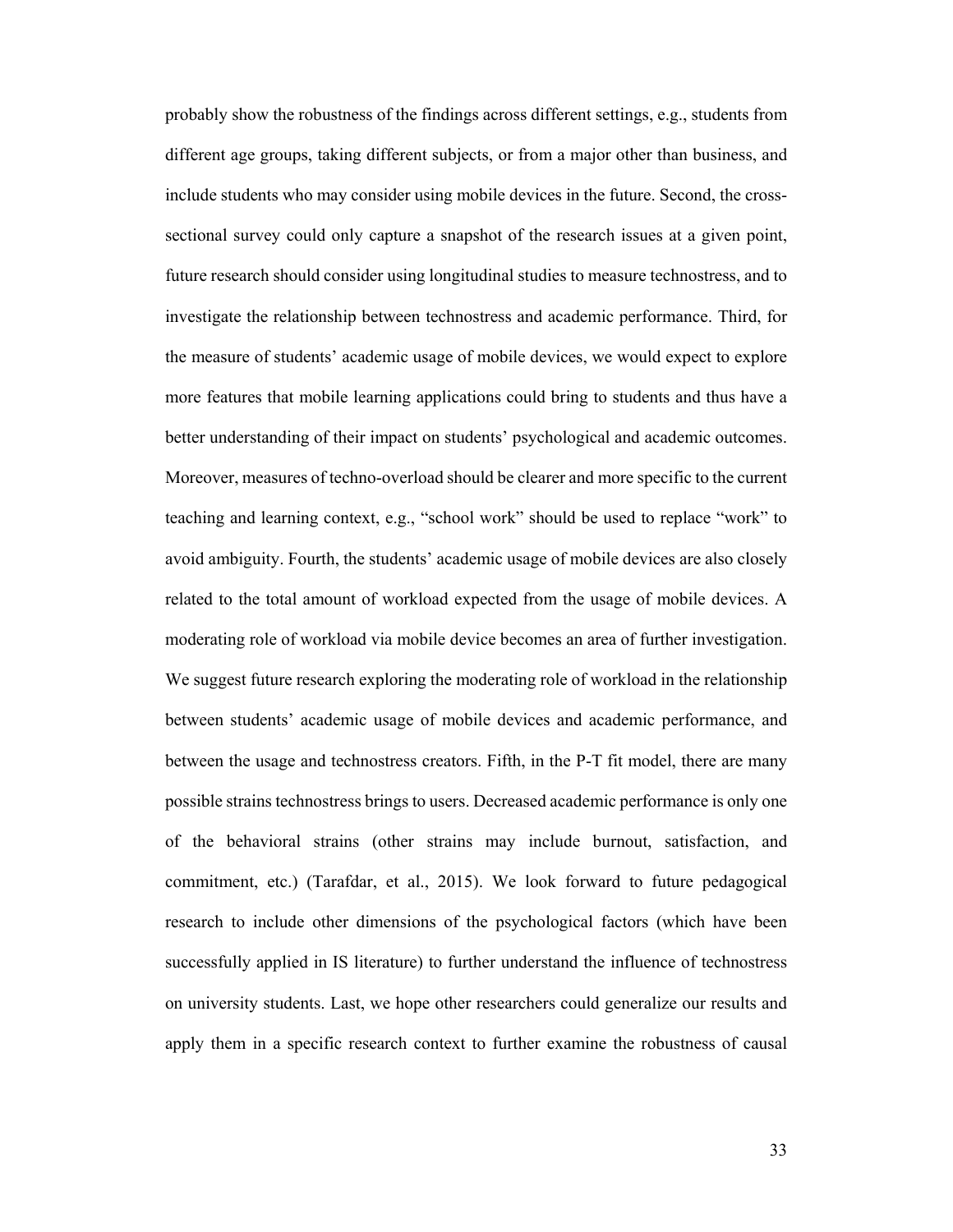relationships in the research model (e.g., the study of a certain type of mobile learning application or a certain brand of the mobile device).

#### **8. Conclusions**

Mobile technology has become progressively more visible within the higher education learning environment. Educators use mobile devices to facilitate teaching and learning which benefits students at large. However, while the benefits of mobile technology are not in doubt, it is also true that the adoption, rapid diffusion and utilization of mobile technology in collaborative teaching and learning might bring several challenges to higher education. If students are not adaptive to new mobile technology, then they may suffer from technostress. Based on the extant literature and the P-T fit model, this study explores the consequences (the double-edged effect) of students' academic usage of mobile devices for learning purposes. Results claim that students' mobile device usage generates a positive effect on students' academic performance; however, usage has no significant relationship with technostress. Meanwhile, the existence of technostress negatively impacts the academic performance. We hope our original research on technostress could bring some insights and further discussions to the body of research on students' mobile device usage in pedagogy.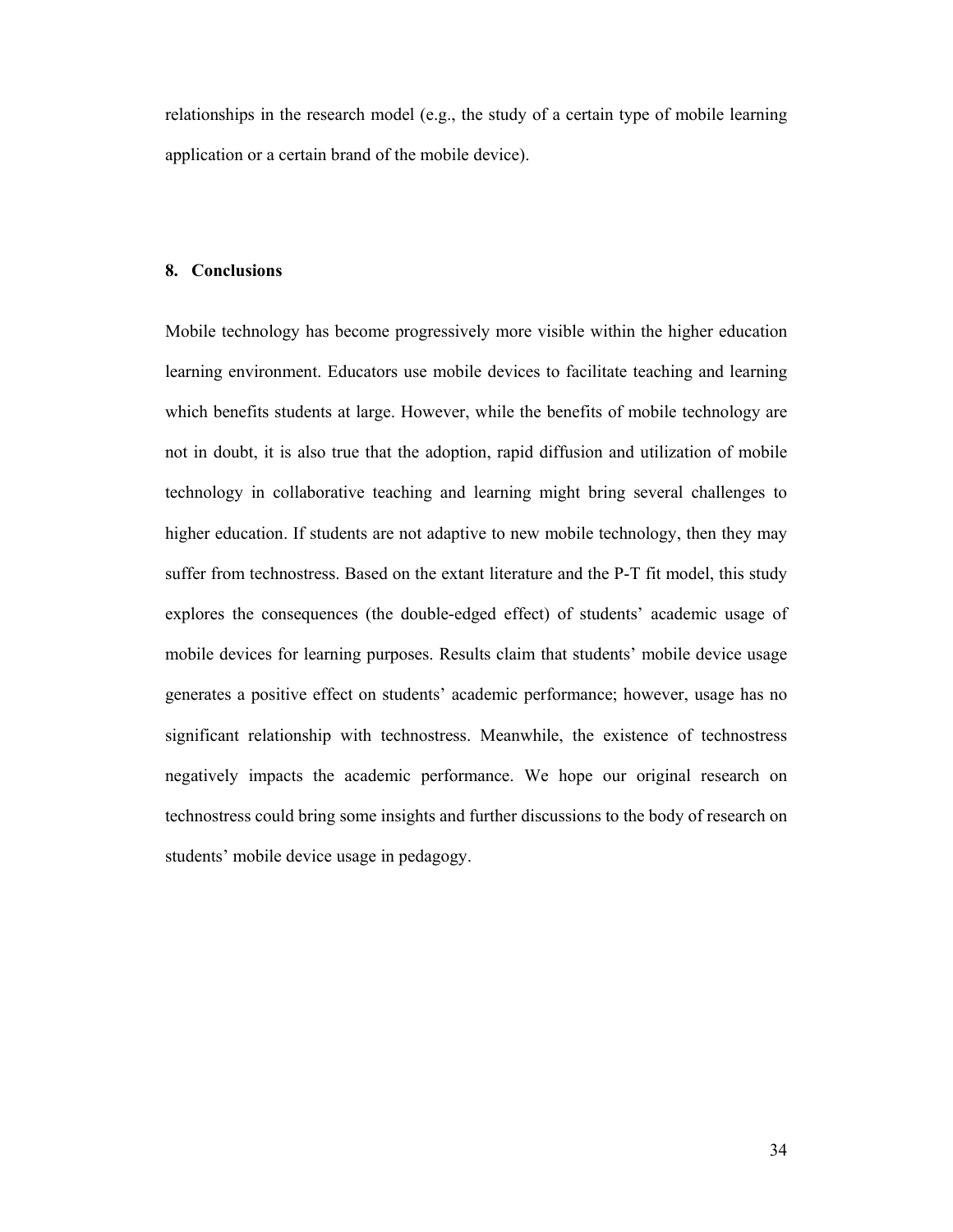# **Reference**

- Al-Fudail, M. & Mellar, H. (2008). Investigating teacher stress when using technology. *Computers & Education*, 51(3), 1103-1110.
- Anderson, J. C., & Gerbing, D. W. (1988). Structural Equation Modeling in Practice: A Review and Recommended Two-Step Approach. *Psychological Bulletin*, 103(3), 411-423.
- Ayyagari, R., Grover, V. & Purvis, R. (2011). Technostress: technological antecedents and implications. *MIS Quarterly*, 35(4), 831-858.
- Balance, C. T. & Rogers, S. U. (1991). Psychology of computer use: XXIV. Computerrelated stress among technical college students. *Psychological Reports*, 69(2), 539-542.
- Bandura, A. (1982). Self-efficacy mechanism in human agency. *American Psychologist*, 37(2), 122-147.
- Bere, A., & Rambe, P. (2016). An empirical analysis of the determinants of mobile instant messaging appropriation in university learning. *Journal of Computing in Higher Education*, 28(2), 172-198.
- Brod, C. (1984). *Technostress: the human cost of the computer revolution*, Addison-Wesley, Reading, MA.
- Burke, M. S. (2009). The incidence of technological stress among baccalaureate nurse educators using technology during course preparation and delivery. *Nurse Education Today*, 29(1), 57-64.
- Burns, S. M. & Lohenry, K. (2010). Cellular phone use in class: implications for teaching and learning, a pilot study. *College Student Journal*, 44(3), 805-810.
- Cenfetelli, R., and Bassellier, G. (2009). Interpretation of formative measurement in IS research. *MIS Quarterly*, 33(4), 689-707.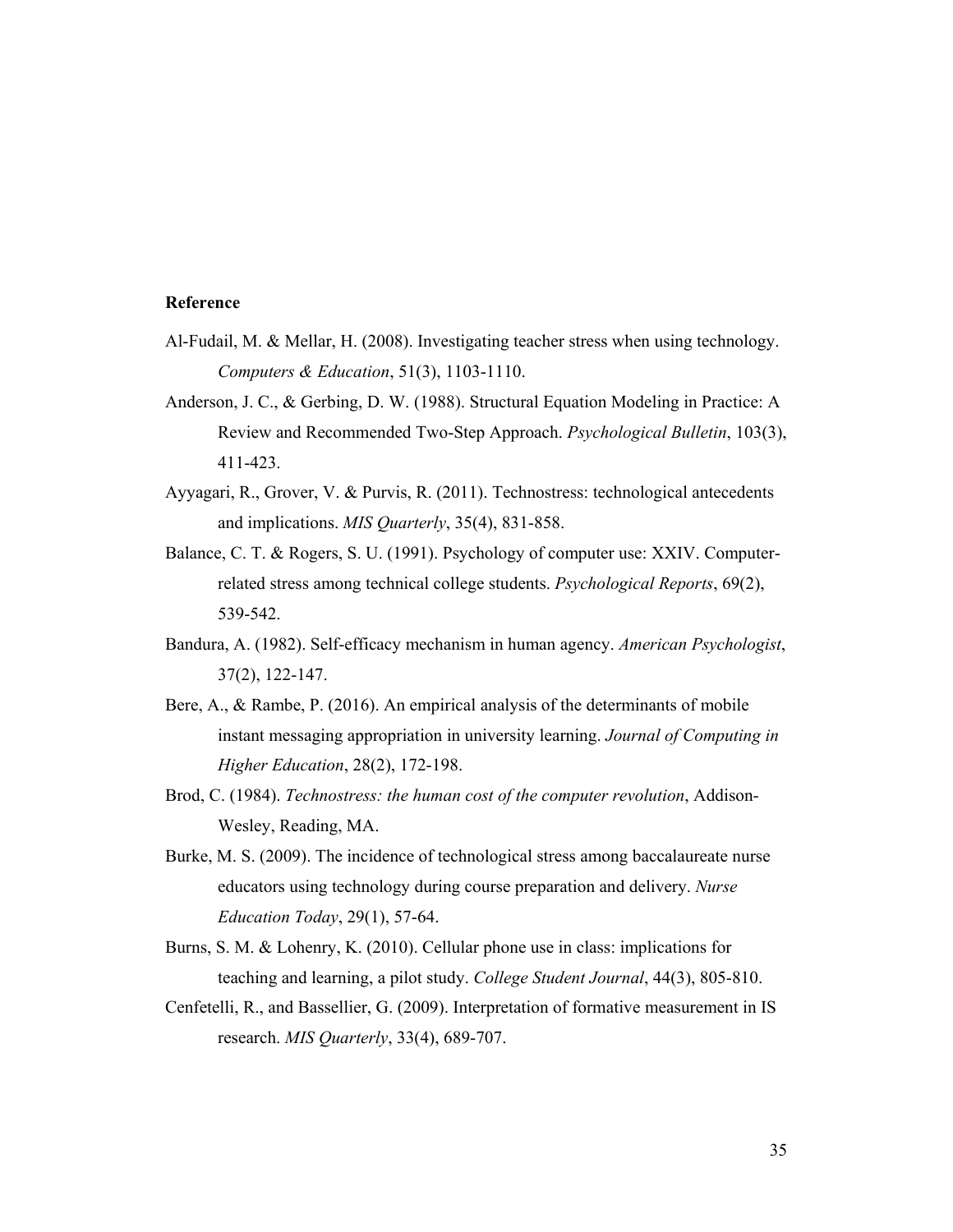- Chaiprasurt, A., & Esichaikul, V. (2013). Enhancing motivation in online courses with mobile communication tool support: A comparative study. *The International Review of Research in Open and Distance Learning*, 14(3), 378-400.
- Chen, G. D., Chang, C. K., & Wang, C. Y. (2008). Ubiquitous learning website: Scaffold learners by mobile devices with information-aware techniques, *Computers & Education*, 50(1), 77-90.
- Cheon, J., Lee, S., Crooks, S. M., & Song, J. (2012). An investigation of mobile learning readiness in higher education based on the theory of planned behavior. *Computers & Education*, 59(3), 1054-1064.
- Chin, W. W. (1998). *The Partial Least Squares Approach for Structural Equation Modeling*. In GA Marcoulides (ed.), Modern Methods for Business Research, pp. 295–336. Lawrence Erlbaum Associates, London.
- Chin, W.W., Marcolin, B.L., Newsted, P.R., (2003). A partial least squares latent variable modeling approach for measuring interaction effects: results from a Monte Carlo simulation study and an electronic-mail emotion/adoption study. *Information Systems Research*, 14 (2), 189–217
- Compeau, D. & Higgins, C. (1995a). Computer self-efficacy: development of a measure and initial test. *MIS Quarterly*, 19(2), 189-211.
- Compeau, D. & Higgins, C. (1995b). Application of social cognitive theory to training for computer skills. *Information Systems Research*, 6(2), 118-143.
- Compeau, D.R., Higgins, C.A. & Huff, S. (1999). Social cognitive theory and individual reactions to computing technology: a longitudinal study. *MIS Quarterly*, 23(2), 145-158.
- Cooper, C. L., Dewe, P., & O'Driscoll, M. P. (2001). *Organizational stress: A review and critique of theory, research, and applications*. Thousand Oaks, CA: Sage.
- Dahlstrom, E. & Bichsel, J. (2014). *ECAR study of undergraduate students and information technology*, Educause, Louisville, CO: ECAR.
- Dén-Nagy, I. (2014). A double-edged sword?: a critical evaluation of the mobile phone in creating work-life balance. *New Technology, Work and Employment*, 29(2), 193-211.
- Edwards, J. R., & Cooper, C. L. (1988). The impacts of positive psychological states on physical health: A review and theoretical framework. *Social Science & Medicine*, 27, 1447-1459.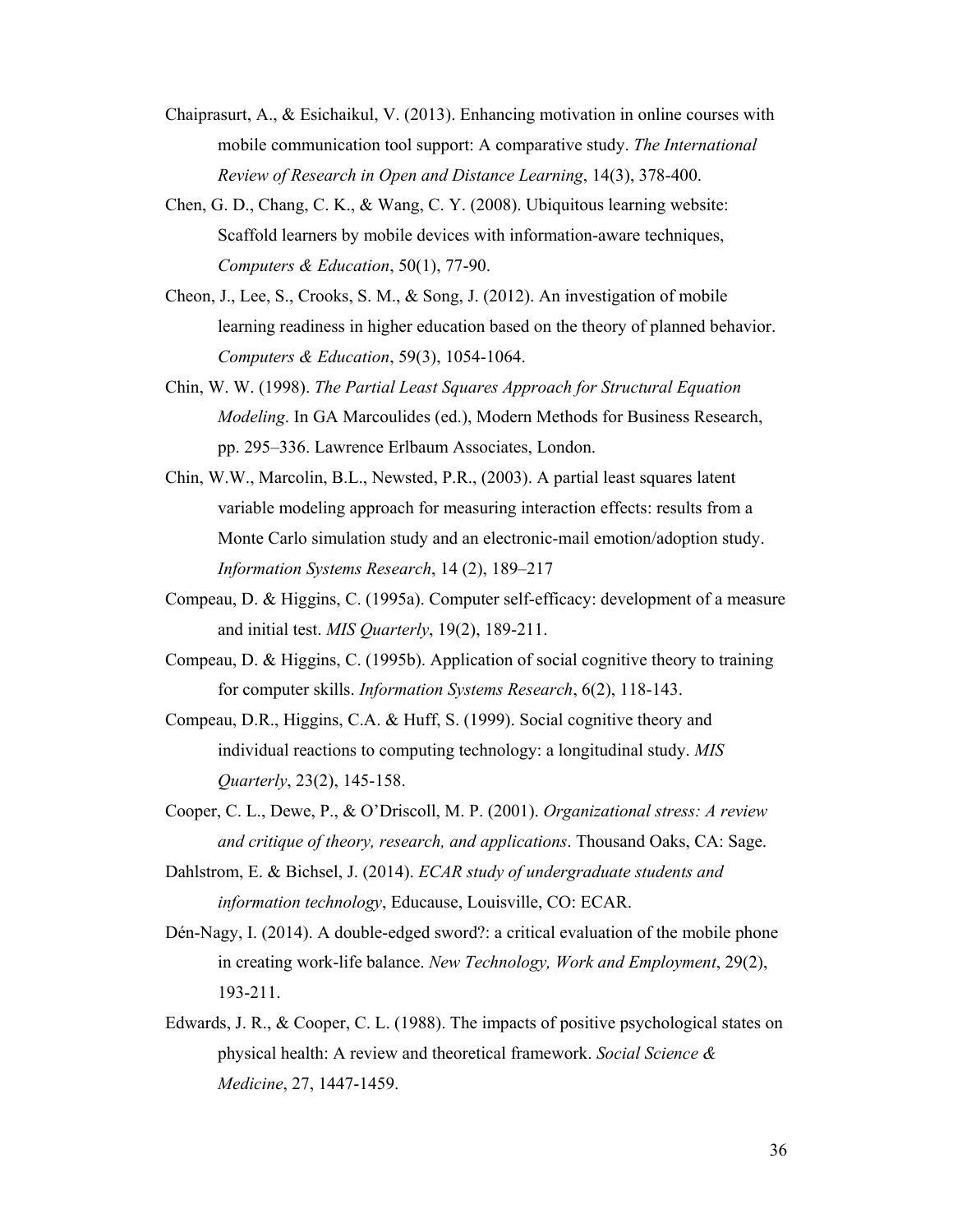- Ennis, L. A. (2005). The evolution of technostress. *Computers in libraries*, 25(8), 10- 12.
- Fagan, M. H., Neill, S., & Wooldridge, B. R. (2003). An empirical investigation into the relationship between computer self-efficacy, anxiety, experience support and usage. *Journal of Computer Information Systems*, 44(2), 95-104.
- Fornell, C. & Larcker, D.F. (1981). Evaluating structural equation models with unobservable variables and measurement error. *Journal of Marketing Research*, 18 (1), 39-50.
- Fuglseth, A. M. & Sørebø, ø. (2014). The effects of technostress within the context of employee use of ICT. *Computers in Human Behavior*, 40(November), 161-170.
- Haag, J. (2011). From elearning to mlearning: the effectiveness of mobile course delivery, *Proceedings of the Interservice/Industry Training, Simulation, and Education Conference (I/ITSEC)*, Orlando, Florida, U.S.A.
- Hair, J.F. Jr., Anderson, R.E., Tatham, R.L., & Black, W.C. (1998). *Multivariate Data Analysis*, (5th Edition). Upper Saddle River, NJ: Prentice Hall
- Hawi, N. S. & Samaha, M. (2016). To excel or not to excel: Strong evidence on the adverse effect of smartphone addiction on academic performance. *Computers & Education*, 98(July), 81-89.
- Jena, R. K. (2015). Technostress in ICT enabled collaborative learning environment: An empirical study among Indian academician. *Computers in Human Behavior*, 51(March), 1116-1123.
- Joo, Y. J., Lim, K. Y., & Kim, N. H. (2016). The effects of secondary teachers' technostress on the intention to use technology in South Korea. *Computers & Education*, 95(April), 114-122.
- Karpinski, A. C., Kirschner, P. A., Ozer, I., Mellott, J. A, & Ochwo, P. (2013). An exploration of social networking site use, multitasking, and academic performance among United States and European university students. *Computers in Human Behavior*, 29(3), 1182-1192.
- Karr-Wisniewski, P., & Lu, Y. (2010). When more is too much: operationalizing technology overload and exploring its impact on knowledge worker productivity. *Computers in Human Behavior*, 26(5), 1061-1072.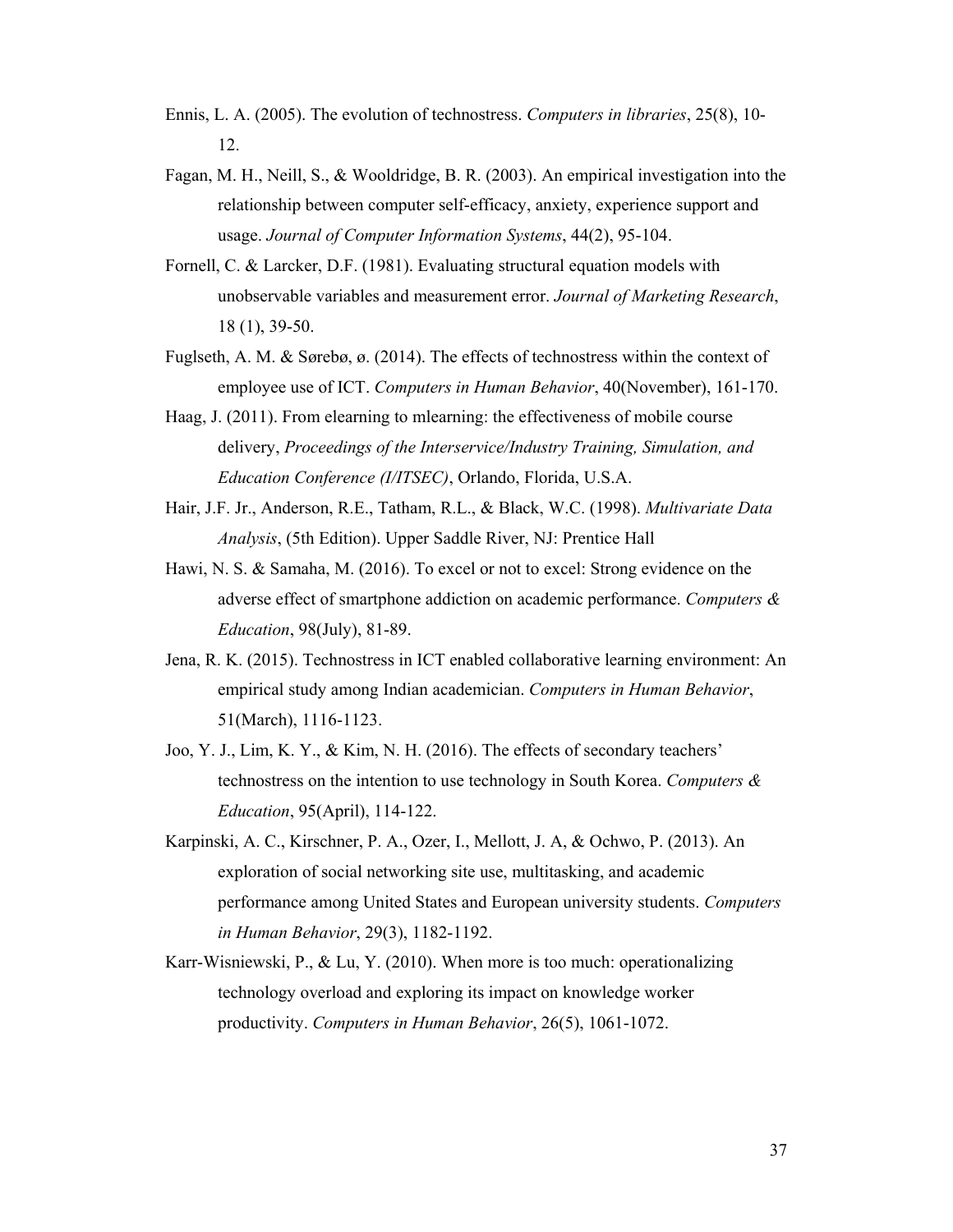- Kobus, M. B. W., Rietveld, P., & Ommeren, J. N. V. (2013). Ownership versus oncampus use of mobile IT devices by university students. *Computers & Education*, 68(October), 29-41.
- Kristof-Brown, A. L., Zimmerman, R. D., & Johnson, E. C. (2005). Consequences of individuals' fit at work: A meta-analysis of person-job, person-organization, person-group, and person-supervisor fit, *Personnel Psychology*, 58(2), 281-342.
- Kuh, G. D. (2009). What student affairs professionals need to know about student engagement? *Journal of College Student Development*, 50(6), 683-706.
- Kuznekoff, J. H., & Titsworth, S. (2013). The impact of mobile phone usage on student learning, *Communication Education*, 62(3), 233-252.
- Lauricella, S., & Kay, R. (2010). Assessing laptop use in higher education classrooms: the laptop effectiveness scale (LES). *Australasian Journal of Educational Technology*, 26(2), 151-163.
- Lazarus, R. S. & Folkman, S. (1984). *Stress, appraisal and coping*. New York, NY: Springer.
- Lee, S. B., Lee. S. C. & Suh, Y. H. (2016). Technostress from mobile communication and its impact on quality of life and productivity. *Total Quality Management & Business Excellence*, 27 (7-8), 775-790.
- Lee, Y.- K., Chang, C.-T., Cheng, Z.-H., & Lin, Y. (2016). Helpful-stressful cycle? Psychological links between type of mobile phone user and stress. *Behaviour & Information Technology*, 35(1), 75-86.
- Leung, L. & Zhang, R. W. (2017). Mapping ICT use at home and telecommuting practices: A perspective from work/family border theory. *Telematics and Informatics*, 34(1), 385-396.
- Liu, T., Wang, H., Liang, J., Chan, T., & Yang, J. (2002). Applying wireless technologies to build a highly interactive learning environment*, IEEE International Workshop on Wireless and Mobile Technologies in Education, (WMTE'02)*, 63-70.
- Martin, F., & Ertzberger, J. (2013). Here and now mobile learning: An experimental study on the use of mobile technology. *Computers & Education*, 68(October), 76-85.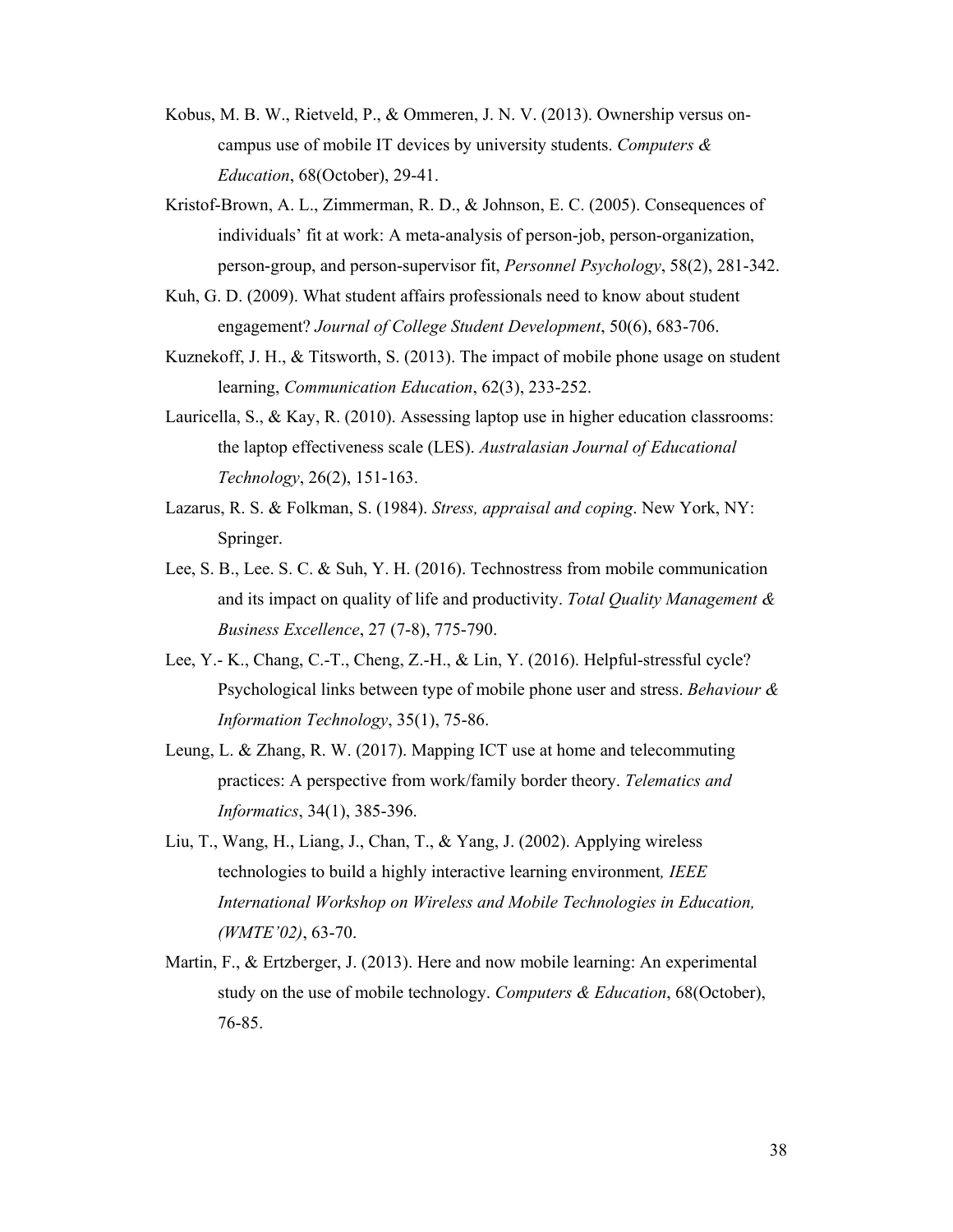- Melhuish, K. & Falloon, G. (2010). Looking to the future: M-learning with the iPad. *Computers in New Zealand Schools: Learning, Leading, Technology*, 22(3), 1- 16.
- Morris, N. P. (2010). Podcasts and mobile assessment enhance student learning experience and academic performance, *Bioscience Education*, 16(1), 1-7.
- Obringer, S. J. & Coffey, K. (2007). Cell phones in American high schools: a national survey. *Journal of Technology Studies*, 33(1), 41-47.
- Oh, S. T. & Park, S. (2016). A study of the connected smart worker's Technostress. *Procedia Computer Science*, 91(December), 725-733.
- Olufadi, Y. (2015). A configurational approach to the investigation of the multiple paths to success of students through mobile phone use behaviors. *Computers & Education*, 86(August), 84-104.
- Park, Y. (2011). A pedagogical framework for mobile learning: categorizing educational applications of mobile technologies into four types. *International Review of Research in Open and Distance Learning*, 12(2), 78-102.
- Pimmer, C., & Rambe, P. (in print). The inherent tensions of "instant education" A critical review of mobile instant messaging. *The International Review of Research in Open and Distributed Learning*. Available at: http://www.christoph.pimmer.info/wp-content/uploads/2018/04/Review-ofmobile-instant-messaging-Pimmer-Rambe.pdf.
- Powell, C. B., & Mason, D. S. (2013). Effectiveness of podcasts delivered on mobile devices as a support for student learning during general chemistry laboratories, *Journal of Science Education and Technology*, 22 (2), 148-170.
- Rabiu, H., Muhammed, A. I., Umaru, Y., & Ahmed, H. T. (2016). Impact of mobile phone usage on academic performance among secondary school students in Taraba State, Nigeria, *European Scientific Journal*, 12(1), 1857-7881.
- Ragu-Nathan, T. S., Tarafdar, M., Ragu-Nathan, B., & Tu, Q. (2008). The consequences of technostress for end users in organizations: Conceptual development and empirical validation. *Information Systems Research*, 19(4), 417-433
- Rambe, P. and Nel, L. (2015). Technological utopia, dystopia and ambivalence: Teaching with social media at a South African university, *British Journal of Educational Technology*, 46(3), 629-648.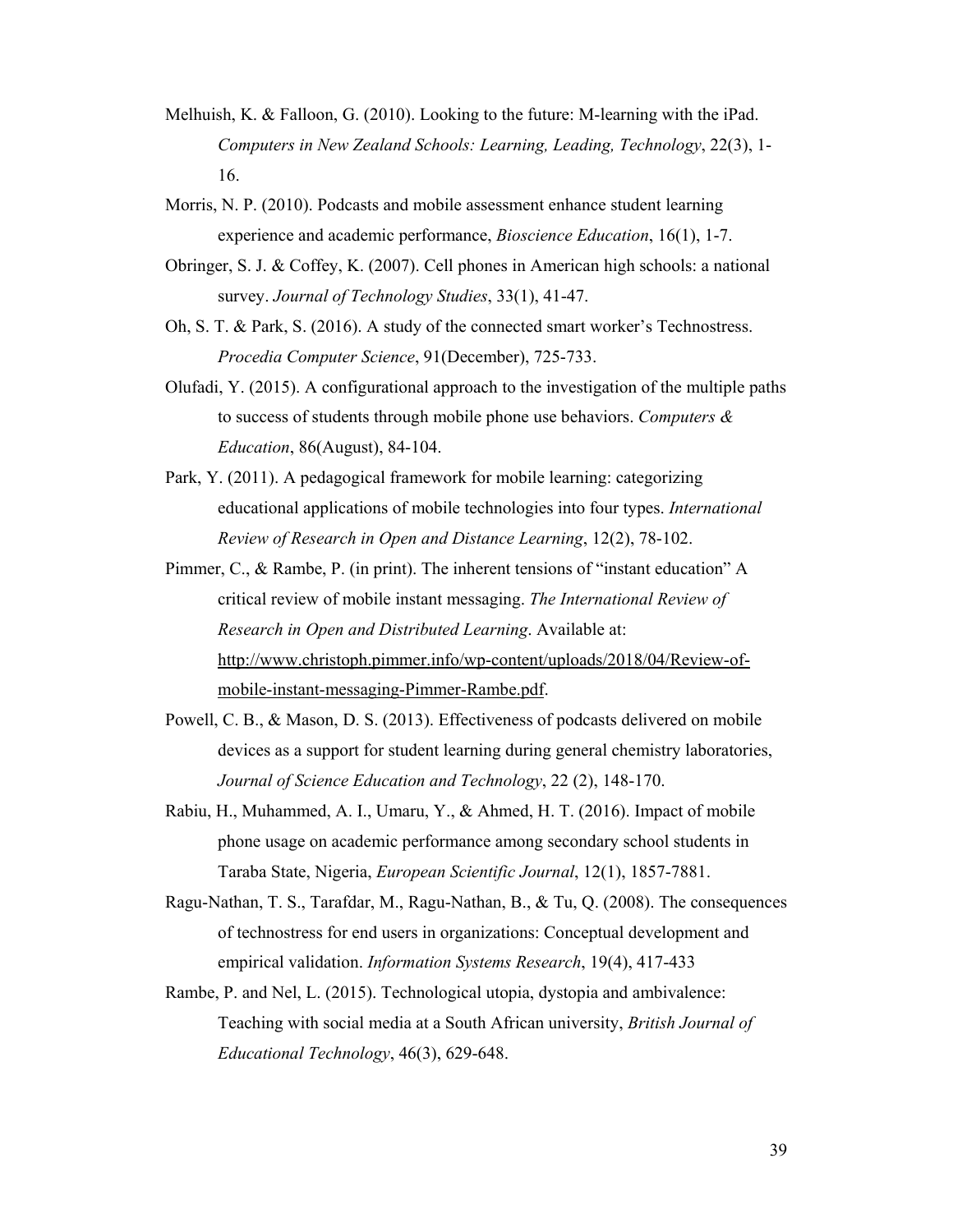- Rau, P. L. P., Gao, Q., & Wu, L. M. (2008). Using mobile communication technology in high school education: Motivation, pressure, and learning performance. *Computers & Education*, 50(1), 1-22.
- Ringle, C. M., Wende, S., Becker, J. M. (2015), *SmartPLS 3*, SmartPLS GmbH, Boenningstedt, Available from http://www.smartpls.com
- Salanova, M., Liorens, S., & Cifre, E. (2012). The dark side of technologies: Technostress among users of information and communication technologies. *International Journal of Psychology*, 48(3), 422-436.
- Sarkar, S. (2012). The role of information and communication technology in higher education for the 21st century. *The Science Probe*, 1(1), 30-40.
- Shu, Q., Tu, Q., & Wang, K. L. (2011). The impact of computer self-efficacy and technology dependence on computer-related technostress: a social cognitive theory perspective. *International Journal of Human-Computer Interaction*, 27(10), 923-939.
- Smith, A. (2015). *US smartphone use in 2015*. Pew research center, available at: http://www.pewinternet.org/files/2015/03/PI\_Smartphones\_0401151.pdf, access date: Oct. 20th, 2016.
- Srivastava, S. C., Chandra, S., & Shirish, A. (2015). Technostress creators and job outcomes: theorizing the moderating influence of personality traits. *Information Systems Journal*, 25(4), 355-401.
- Stowell, J., R. (2015). Use of clickers vs. mobile devices for classroom polling, *Computers & Education*, 82(March), 329-334.
- Suharti, L. & Susanto, A. (2014). The impact of workload and technology competence on technostress and performance of employees. *Indian Journal of Commerce & Management Studies*, V (2), 1-7.
- Tarafdar, M., Pullins, E. B., & Ragu-nathan, T. S. (2015). Technostress: negative effect on performance and possible mitigations. *Information Systems Journal*, 25(2), 103-132.
- Tarafdar, M., Ragu-nathan, T. S., Ragu-nathan, B., & Tu, Q. (2007). The impact of technostress on role stress and productivity. *Journal of Management Information Systems*, 24(1), 307-334.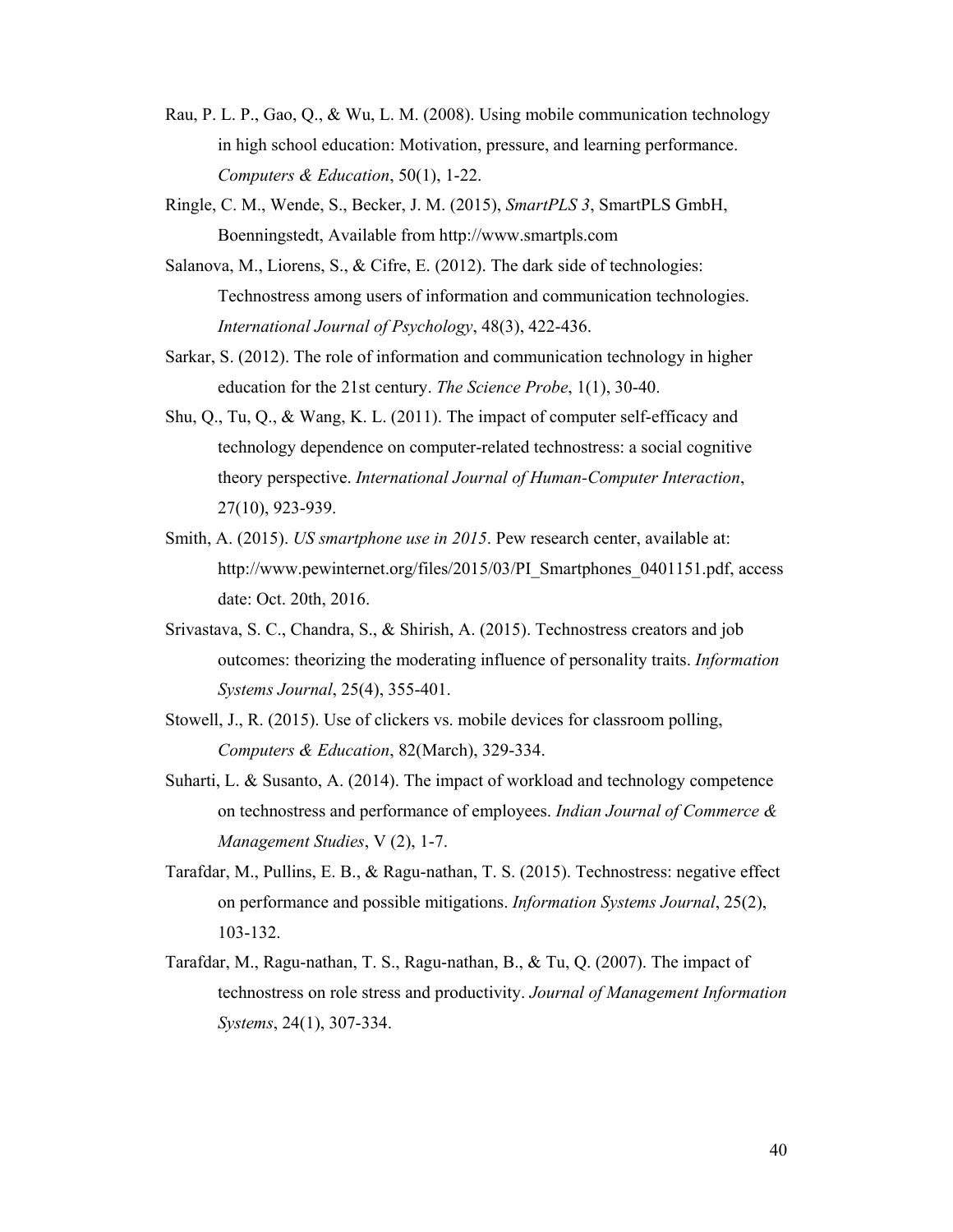- Tarafdar, M., Tu, Q., & Ragu-nathan, T. S. (2011). Impact of technostress on end-user satisfaction and performance. *Journal of Management Information Systems*, 27(3), 303-334.
- Thomee, S., Harenstam, A. & Hagberg, M. (2011). Mobile phone use and stress, sleep disturbances, and symptoms of depression among young adults – a prospective cohort study, *BMC Public Health*, 11(1), 66-76.
- Tremblay, D. G. (2002). Balancing work and family with telework? Organizational issues and challenges for women and managers. *Women in Management Review*, 17(3/4), 157-170.
- Vavoula, G. (2005). *A Study of Mobile Learning Practices.* Available at: http://www.mobilearn.org/download/ results/public\_deliverables/MOBIlearn\_D4.4\_Final.pdf, access date: Oct. 23th, 2016.
- Venkatesh, V. & Davis, F. (1996). A model of the antecedents of perceived ease of use: development and test. *Decision Sciences*, 27(3), 451-482.
- Weil, M. & Rosen, L. (1977). *Technostress: Coping with technology @work @home @play*. New York: John Wiley.
- Wu, W.-H., Wu, Y.-C. J., Chen, C.-Y., Kao, H.-Y., & Lin, C.-H. (2012). Review of trends from mobile learning studies: A meta-analysis. *Computers & Education*, 59(2), 817-827.
- Yan, Z. Y., Guo, X. T., Lee, M. K. O., & Vogel, D. R. (2013). A conceptual model of technology features and technostress in telemedicine communication. *Information Technology & People*, 26(3), 283-297.
- Yun, H., Kettinger, W. J., & Lee, C. C. (2012). A new open door: the smartphone's impact on work-to-life conflict, stress, and resistance. *International Journal of Electronic Commerce*, 16(4), 121-152.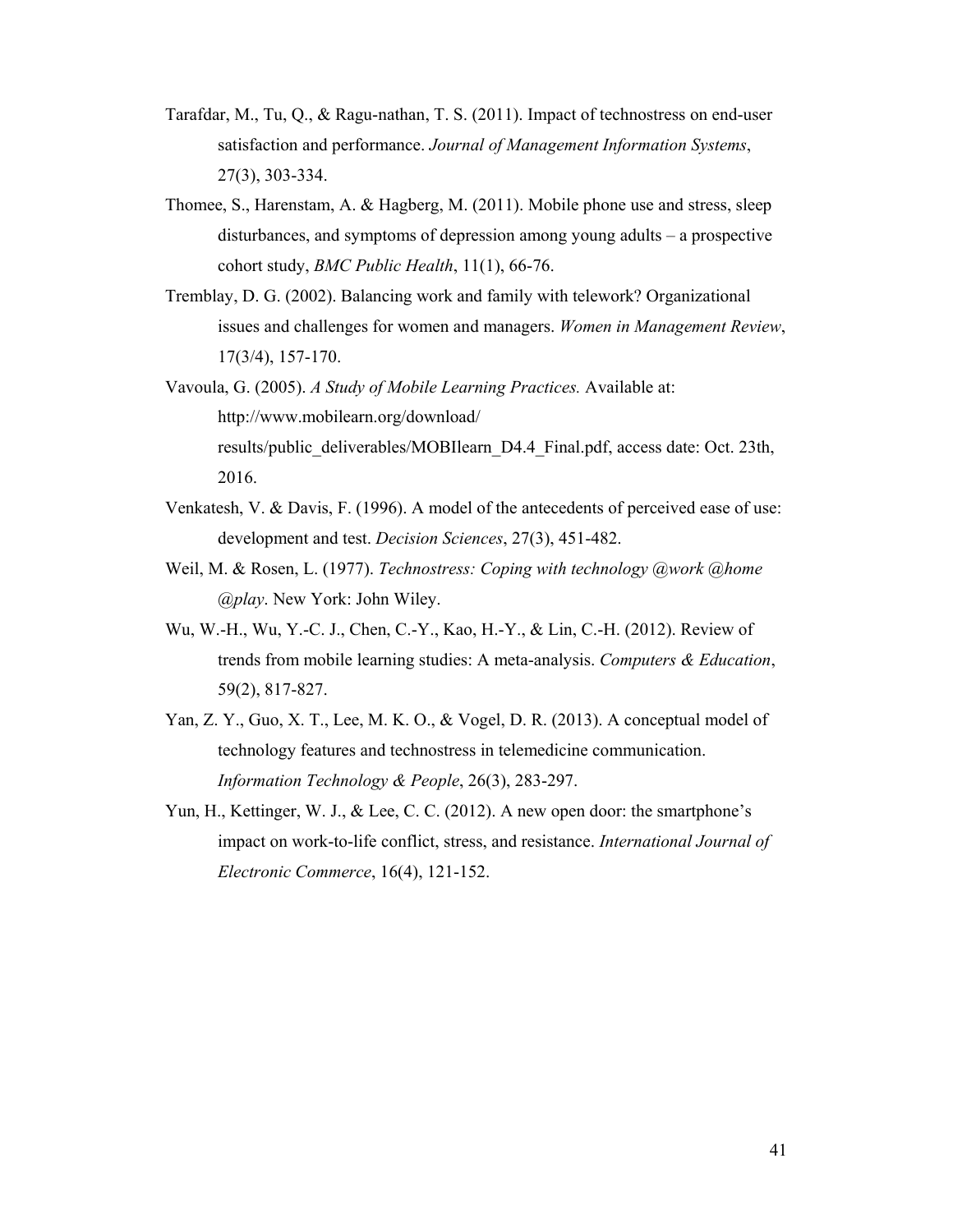**Figures** 



Figure 1. Person-Technology fit model (Ayyagari, et al., 2011)

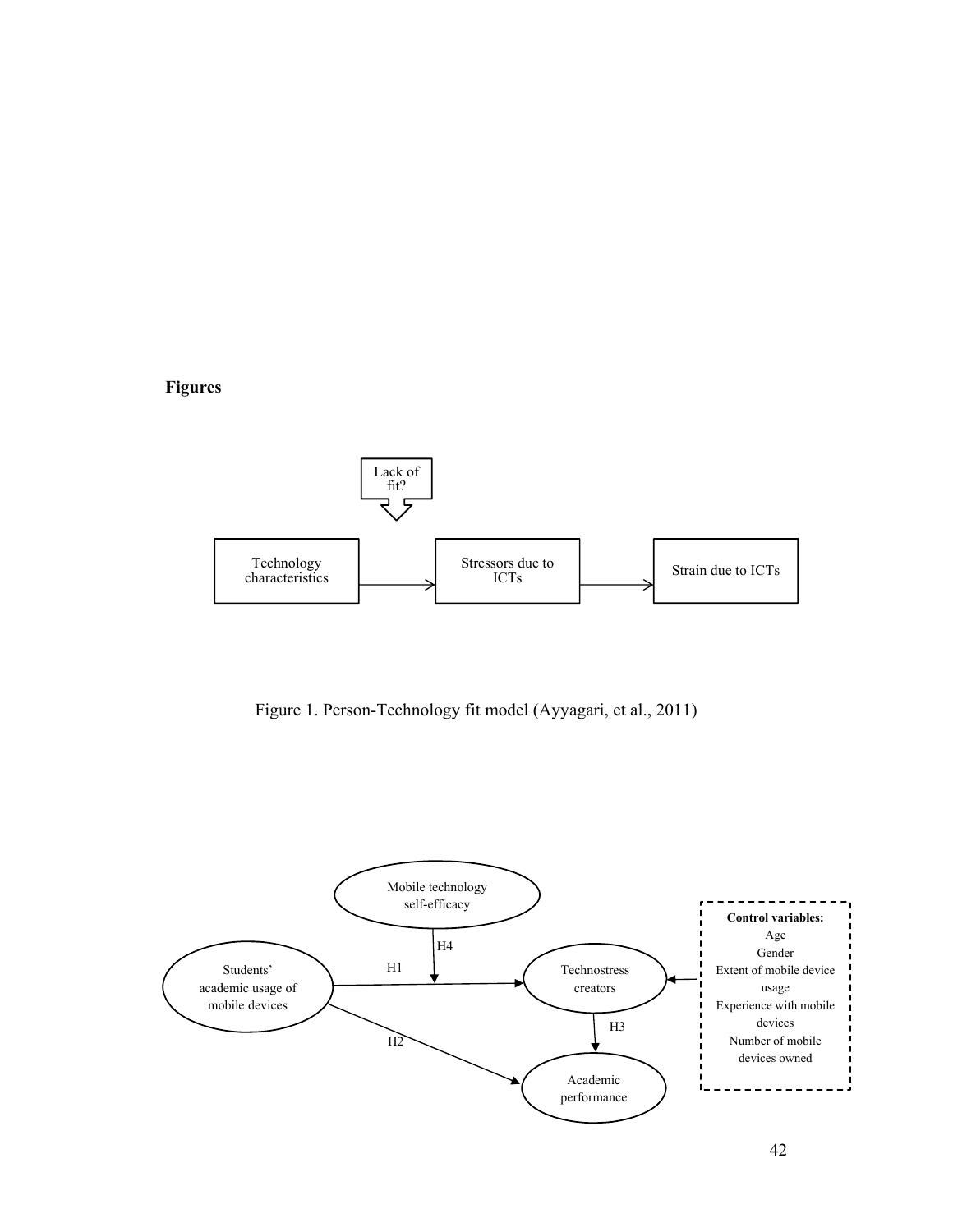



Figure 3. Structural model results

*Notes: \*p < 0.1; \*\* p < 0.05; \*\*\*p <0.01; the solid lines were supported, while the dotted lines were not* 

*supported.* 

*\*p < 0.1 represents marginally significant*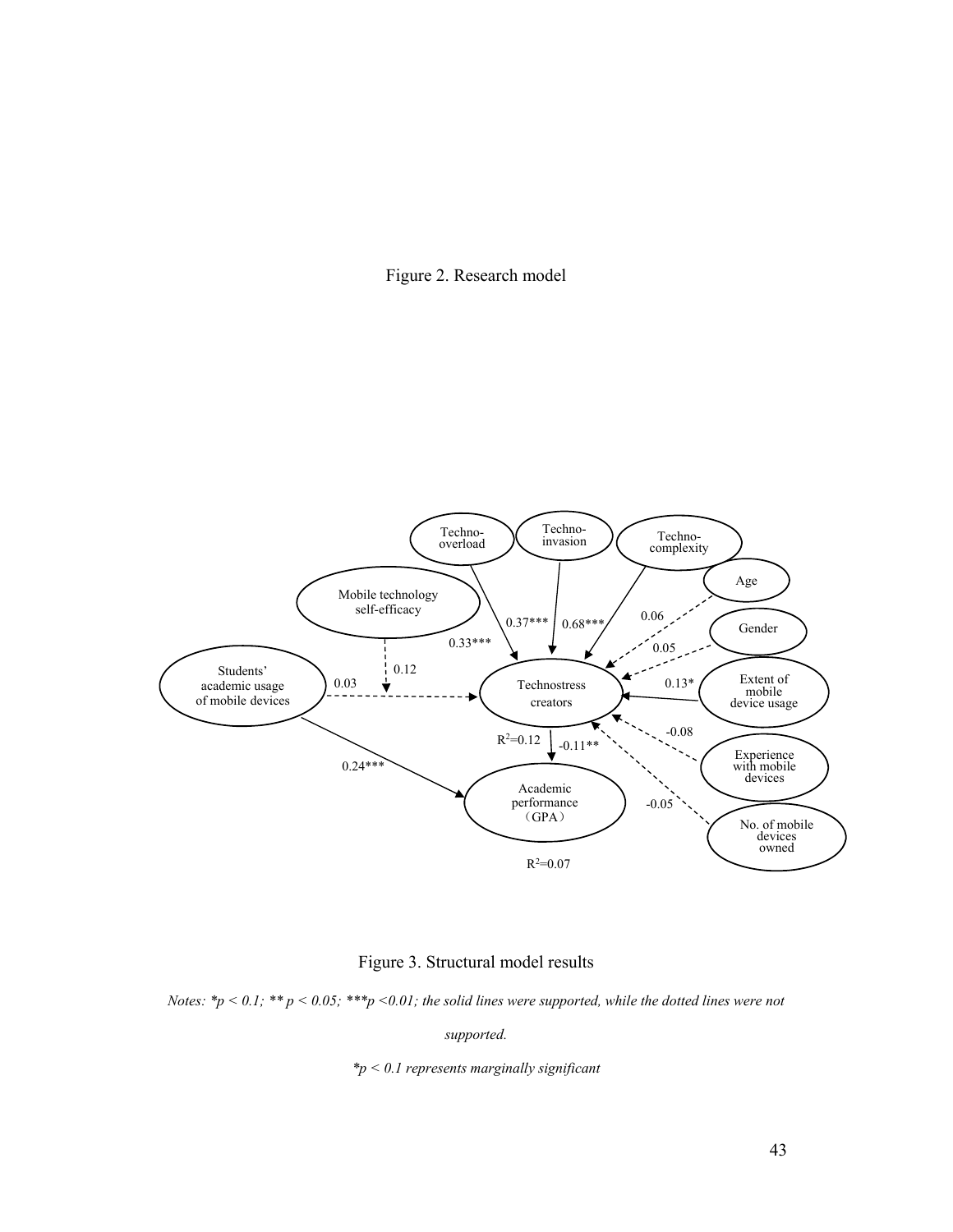# **Tables**

|                            | Category                 | Frequency        | Total (%)    |
|----------------------------|--------------------------|------------------|--------------|
| Gender                     | Male                     | 72               | 34.6         |
|                            | Female                   | 136              | 65.4         |
|                            | 15 to less than 17       | 1                | 0.5          |
|                            | 17 to less than 19       | $\overline{23}$  | 11.1         |
| Age                        | 19 to less than 21       | 160              | 76.9         |
|                            | 21 to less than 23       | 19               | 9.1          |
|                            | 23 or above              | 5                | 2.4          |
|                            | $\theta$                 | $\mathbf{0}$     | $\theta$     |
|                            | $\mathbf{1}$             | 46               | 22.2         |
| No. of mobile devices      | $\overline{2}$           | 90               | 43.3         |
| owned                      | $\overline{\mathbf{3}}$  | 59               | 28.4         |
|                            | $\overline{4}$           | 10               | 4.8          |
|                            | 5 or above               | $\overline{3}$   | 1.4          |
|                            | 0 to less than 1 hour    | $\overline{0}$   | $\theta$     |
|                            | 1 to less than 3 hours   | 26               | 12.5         |
| <b>Average hours using</b> | 3 to less than 5 hours   | 64               | 30.8         |
| mobile devices per         | 5 to less than 7 hours   | 54               | 26.0         |
| day                        | 7 to less than 9 hours   | 40               | 19.2         |
|                            | 9 hours or more          | 24               | 11.5         |
|                            | 0 to less than 1 year    | $\overline{4}$   | 1.9          |
|                            | 1 to less than 3 years   | 24               | 11.5         |
| <b>History of using</b>    | 3 to less than 5 years   | 31               | 14.9         |
| mobile devices             | 5 to less than 8 years   | 77               | 37.0         |
|                            | 8 to less than 10 years  | 39               | 18.8         |
|                            | 10 years or more         | 33               | 15.9         |
|                            | 0 to less than 2.0       | $\boldsymbol{0}$ | $\mathbf{0}$ |
|                            | 2.0 to less than 2.5     | 11               | 5.3          |
| <b>WGPA</b>                | 2.5 to less than 3.0     | 42               | 20.2         |
|                            | $3.0$ to less than $3.5$ | 117              | 56.3         |
|                            | $3.5$ to less than $4.0$ | 38               | 18.3         |
|                            | F                        | 7                | 3.4          |
|                            | D                        | $\mathbf{0}$     | $\mathbf{0}$ |
|                            | $D+$                     | 1                | 0.5          |
| Subject grade              | $\mathcal{C}$            | 9                | 4.3          |
|                            | $C+$                     | 45               | 21.6         |
|                            | B                        | 66               | 31.7         |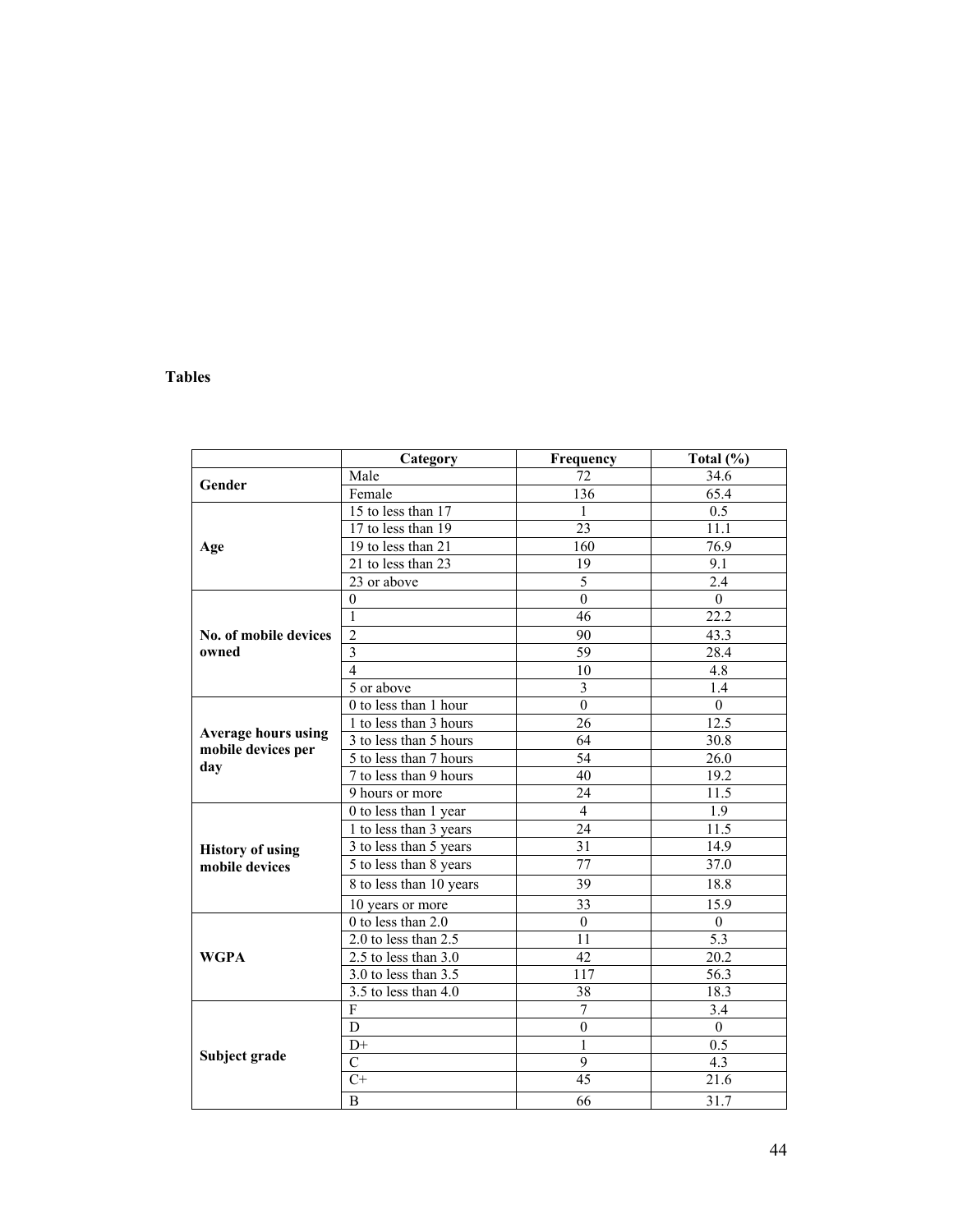|                       |     |    | 24.0 |
|-----------------------|-----|----|------|
|                       |     |    | 10.6 |
|                       |     |    | ں .  |
| <b>Mobile device</b>  | Yes | 89 | 90.9 |
| positively affect AP? | No  |    |      |

# Table 1. Profile information of the respondents

*Notes: WGPA = Weighted Grade Point Average; AP = Academic Performance*

| <b>Constructs</b>                                                                                                                                                                                                             | <b>Measures</b>                                                                                                                                                                                                                                                                                                                                                                                                                                                                                                                                                                                        | Source                          |
|-------------------------------------------------------------------------------------------------------------------------------------------------------------------------------------------------------------------------------|--------------------------------------------------------------------------------------------------------------------------------------------------------------------------------------------------------------------------------------------------------------------------------------------------------------------------------------------------------------------------------------------------------------------------------------------------------------------------------------------------------------------------------------------------------------------------------------------------------|---------------------------------|
| <b>Students' academic</b><br>usage of mobile devices<br>(Formative)<br>$(1=very \, rarely, 5=very$<br>frequently)<br>- the students' usage of<br>any type of the mobile<br>devices for the teaching<br>and learning purposes. | How often do you use your mobile device(s) for the<br>following academic activities both in and out of the class?<br>Assessing course information and content (e.g.,<br>1)<br>schedulers, academic results, teaching notes and<br>other course related materials).<br>Communicating with teachers<br>2)<br>Discussing about course content with other students<br>3)<br>Collaborating on course projects with other students<br>4)<br>Taking a quiz, test, or exam<br>5)                                                                                                                               | Cheon, et al.<br>(2012)         |
| Mobile technology self-<br>efficacy (Reflective)                                                                                                                                                                              | I would complete my learning tasks using the mobile<br>technology/application (e.g. Blackboard Mobile App.)                                                                                                                                                                                                                                                                                                                                                                                                                                                                                            | Compeau and<br>Higgins (1995a); |
| $(1=strongly disagree, 5=$<br>strongly agree)<br>- an individual's<br>judgement about his or<br>her ability to use mobile<br>technologies in the<br>accomplishment of a<br>learning and learning<br>related task              | if I had seen someone else using it before trying it<br>1)<br>myself<br>2) if someone around could show me or tell me how to<br>do it first<br>if I could call someone for help if I got stuck<br>3)<br>if someone else had helped me get started<br>4)<br>if I had much time to complete the task for which the<br>5)<br>mobile application was provided<br>if I had the build-in help facility for assistance<br>6)<br>if I have used similar applications before to do the<br>7)<br>same job                                                                                                        | Tarafdar, et al.<br>(2015)      |
| <b>Technostress creators</b><br>(Formative)<br>$(1=strongly disagree, 5=$<br>strongly agree)<br>- the factors or conditions<br>that create technology<br>stress for the users of the<br>mobile devices.                       | <b>Techno-overload</b><br>When working on the learning related tasks, I am forced<br>by the functions and applications in my mobile device(s)<br>(or mobile technologies)<br>1)<br>to work much faster<br>2)<br>to do more work than I can handle<br>to work with very tight time schedules<br>3)<br>to change my work habits to adapt to new mobile<br>4)<br>technologies<br>to handle higher workload due to the increased<br>5)<br>technological complexity<br><b>Techno-invasion</b><br>Because of the use of mobile device(s) for the learning<br>purposes<br>1) I spend less time with my family | Tarafdar, et al.<br>(2007)      |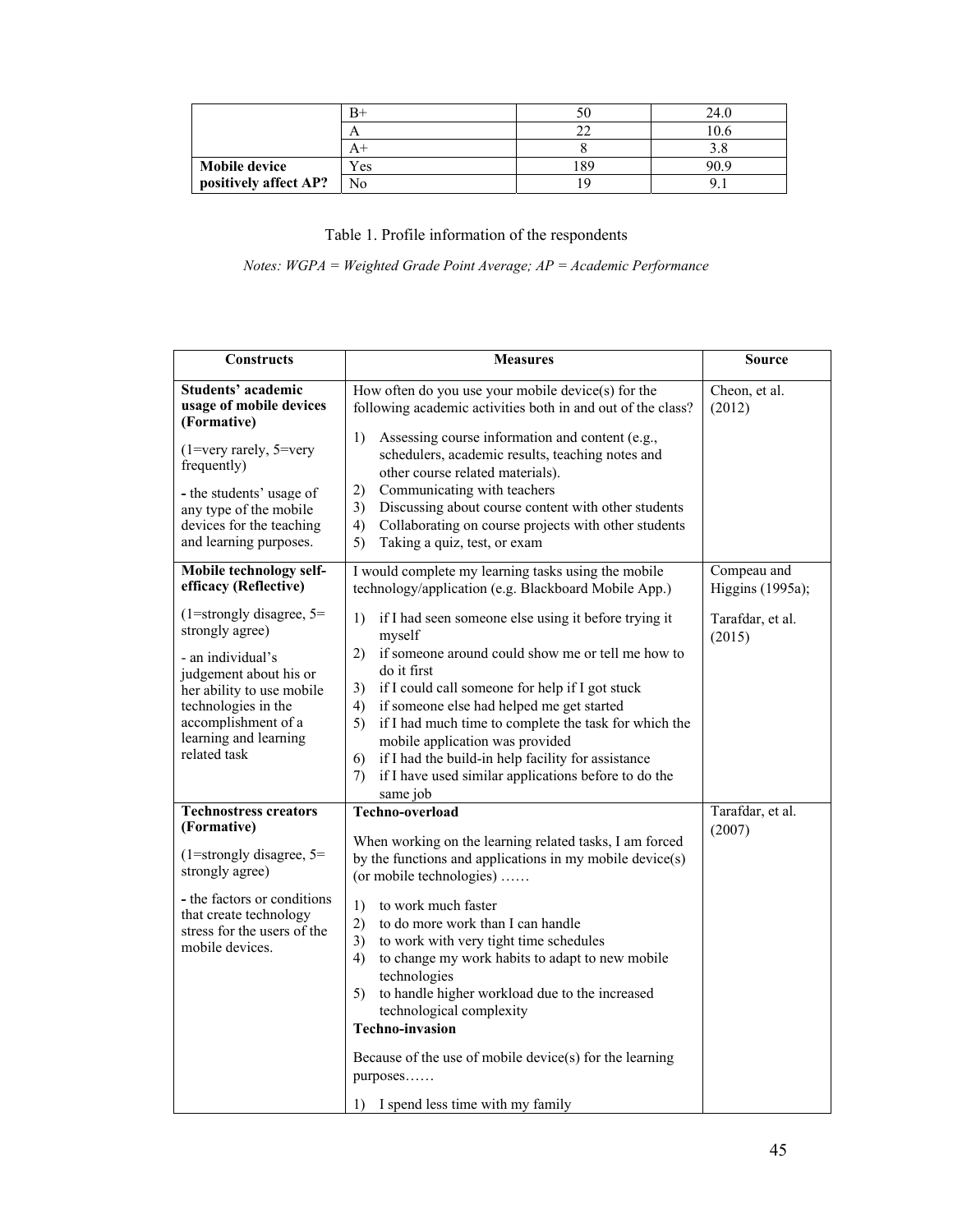| 2)           | I have to be in touch with my school work even<br>during my vacation                         |  |
|--------------|----------------------------------------------------------------------------------------------|--|
|              | 3) I have to sacrifice my vacation and weekend time to                                       |  |
| 4)           | keep current on new mobile learning applications<br>I feel my personal life is being invaded |  |
|              | <b>Techno-complexity</b>                                                                     |  |
|              | When working on the learning related tasks,                                                  |  |
| $\mathbf{D}$ | I do not know enough about the mobile                                                        |  |
|              | technology/application to handle my learning tasks<br>satisfactorily                         |  |
|              | I need a long time to understand and use new mobile<br>technology/application                |  |
| 3)           | I do not find enough time to study and upgrade my<br>mobile technology skills                |  |
| 4)           | I find other students in this class know more                                                |  |
|              | about the mobile technology than I do                                                        |  |
| 5)           | I often find it too complex for me to understand and                                         |  |
|              | use new mobile technology/application                                                        |  |

Table 2. Constructs and measures

|                     | <b>Measures</b>                 | <b>Items</b> | <b>Composite reliability</b> | AVE  |
|---------------------|---------------------------------|--------------|------------------------------|------|
|                     | Mobile technology self-efficacy |              | 0.89                         | 0.54 |
| <b>Technostress</b> | Techno-overload                 |              | 0.84                         | 0.52 |
| creators            | Techno-invasion                 |              | 0.81                         |      |
|                     | Techno-complexity               |              | 0.89                         |      |

| Table 3. Reliability and AVEs |  |
|-------------------------------|--|
|-------------------------------|--|

|             | <b>MTSE</b> | $T-O$   | T-I     | T-C     | AP      | Age     | Gender | No.M | Experi | Extent |
|-------------|-------------|---------|---------|---------|---------|---------|--------|------|--------|--------|
|             |             |         |         |         |         |         |        | D    | ence   |        |
| <b>MTSE</b> | 0.74        |         |         |         |         |         |        |      |        |        |
| T-O         | $-0.31$     | 0.72    |         |         |         |         |        |      |        |        |
| T-I         | $-0.25$     | 0.23    | 0.72    |         |         |         |        |      |        |        |
| T-C         | $-0.15$     | 0.12    | 0.36    | 0.78    |         |         |        |      |        |        |
| AP          | 0.02        | $-0.00$ | $-0.07$ | $-0.11$ |         |         |        |      |        |        |
| Age         | 0.11        | 0.01    | $-0.02$ | 0.01    | $-0.04$ |         |        |      |        |        |
| Gender      | $-0.07$     | 0.03    | 0.09    | 0.03    | $-0.05$ | $-0.10$ |        |      |        |        |
| No. MD      | $-0.07$     | 0.14    | 0.13    | $-0.02$ | 0.10    | 0.07    | 0.09   |      |        |        |
| Experience  | $-0.01$     | $-0.01$ | 0.05    | $-0.10$ | 0.04    | 0.11    | 0.11   | 0.13 |        |        |
| Extent      | 0.08        | $-0.01$ | 0.19    | 0.03    | $-0.04$ | $-0.02$ | 0.08   | 0.21 | 0.11   |        |

#### Table 4. Correlation between constructs

*Notes*:*The shaded numbers in the diagonal row are the square roots of the AVEs.* 

*MTSE = Mobile Technology Self-efficacy; T-O = Techno-overload; T-I = Techno-invasion; T-C = Techno-complexity; AP = Academic Performance; No. MD = Number of Mobile Device owned*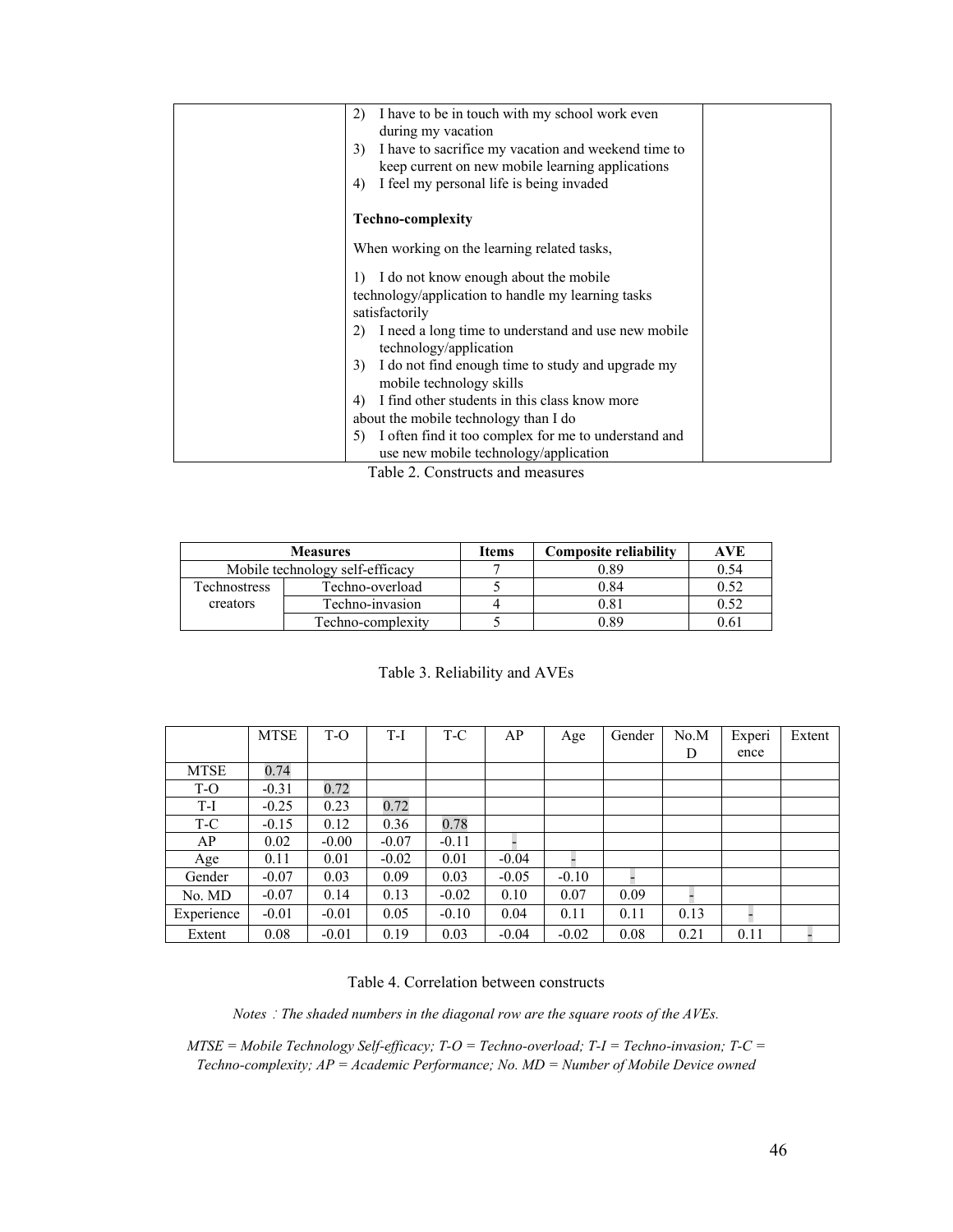| <b>Factor loadings</b> |                              |             |         |         |         |
|------------------------|------------------------------|-------------|---------|---------|---------|
| Construct              | <b>Items</b>                 | <b>MTSE</b> | $T-O$   | T-I     | $T-C$   |
| <b>MTSE</b>            | MTSE 1                       | 0.73        | $-0.26$ | $-0.17$ | $-0.05$ |
|                        | <b>MTSE</b><br>$\mathcal{L}$ | 0.83        | $-0.24$ | $-0.15$ | $-0.14$ |
|                        | MTSE 3                       | 0.78        | $-0.19$ | $-0.20$ | $-0.15$ |
|                        | MTSE 4                       | 0.83        | $-0.23$ | $-0.23$ | $-0.19$ |
|                        | MTSE 5                       | 0.61        | $-0.13$ | $-0.14$ | $-0.01$ |
|                        | MTSE<br>6                    | 0.73        | $-0.32$ | $-0.20$ | $-0.09$ |
|                        | MTSE 7                       | 0.61        | $-0.23$ | $-0.16$ | $-0.07$ |
| T-O                    | $T-O$ 1                      | $-0.28$     | 0.73    | 0.11    | 0.09    |
|                        | $T-O$ 2                      | $-0.21$     | 0.81    | 0.15    | 0.16    |
|                        | $T-O3$                       | $-0.15$     | 0.78    | 0.25    | 0.08    |
|                        | T-O<br>$\overline{4}$        | $-0.29$     | 0.60    | 0.14    | 0.00    |
|                        | $T-O5$                       | $-0.26$     | 0.67    | 0.18    | 0.05    |
| T-I                    | $T-1$<br>$\mathbf{1}$        | $-0.15$     | 0.05    | 0.64    | 0.24    |
|                        | $T-1$<br>2                   | $-0.29$     | 0.29    | 0.71    | 0.20    |
|                        | $T-1$ 3                      | $-0.13$     | 0.14    | 0.70    | 0.25    |
|                        | $T-1$<br>$\overline{4}$      | $-0.14$     | 0.16    | 0.82    | 0.34    |
| $T-C$                  | T-C<br>-1                    | $-0.11$     | 0.09    | 0.27    | 0.76    |
|                        | T-C 2                        | $-0.10$     | 0.12    | 0.19    | 0.80    |
|                        | $T-C$ 3                      | $-0.14$     | 0.00    | 0.34    | 0.75    |
|                        | T-C 4                        | $-0.16$     | 0.17    | 0.30    | 0.76    |
|                        | $T-C5$                       | $-0.08$     | 0.08    | 0.30    | 0.83    |

# Table 5. Results of confirmatory factor analysis

*MTSE = Mobile Technology Self-efficacy; T-O = Techno-overload; T-I = Techno-invasion; T-C = Techno-complexity* 

| <b>Hypotheses</b>                        | Path coefficient | <b>T</b> -statistics | S/NS                |
|------------------------------------------|------------------|----------------------|---------------------|
| H1:SAUMD->Technostress creators          | 0.03             | 0.37                 | <b>NS</b>           |
| H2:SAUMD->AP (WGPA)                      | 0.24             | 3.92                 | $S$ (at 0.01 level) |
| H3: Technostress creators->AP (WGPA)     | $-0.11$          | 1.96                 | $S$ (at 0.05 level) |
| H4: Moderating effect of MTSE            | 0.12             | 1.54                 | <b>NS</b>           |
| Higher level paths (weights)             |                  |                      |                     |
| Techno-overload->Technostress creators   | 0.33             | 2.93                 | $S$ (at 0.01 level) |
| Techno-invasion->Technostress creators   | 0.37             | 8.69                 | $S$ (at 0.01 level) |
| Techno-complexity->Technostress creators | 0.68             | 8.25                 | $S$ (at 0.01 level) |
| Control variables' paths                 |                  |                      |                     |
| Age                                      | 0.06             | 0.61                 | NS                  |
| Gender                                   | 0.05             | 0.77                 | NS.                 |
| Extent of mobile device usage            | 0.13             | 1.71                 | $S$ (at 0.1 level)  |
| Experience                               | $-0.08$          | 1.09                 | NS.                 |
| No. of mobile devices owned              | $-0.05$          | 0.74                 | <b>NS</b>           |
| Post Hoc analysis                        |                  |                      |                     |